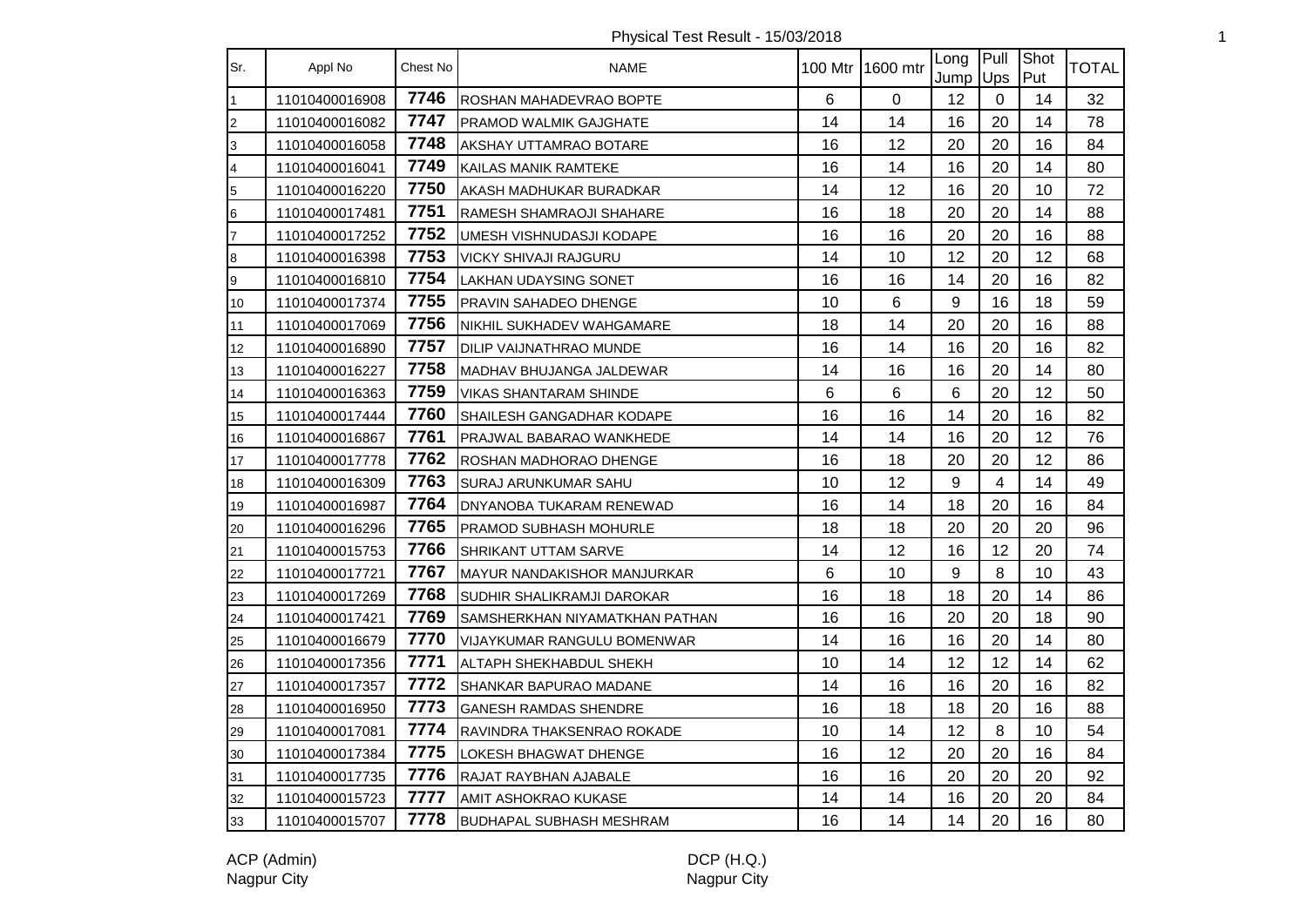Physical Test Result - 15/03/2018 2

| 34 | 11010400015743 | 7779 | MANGESH SUBHASHJI MESHRAM         | 16 | 14             | 18          | 20             | 18 | 86 |
|----|----------------|------|-----------------------------------|----|----------------|-------------|----------------|----|----|
| 35 | 11010400015746 | 7780 | AKSHAY RAMESWAR KUKADE            | 16 | 14             | 20          | 20             | 20 | 90 |
| 36 | 11010400016325 | 7781 | INARESH PRABHAKARRAO REWATKAR     | 16 | 20             | 20          | 20             | 16 | 92 |
| 37 | 11010400016335 | 7782 | ASHISH SHANKARRAO REWATKAR        | 14 | 16             | 18          | 20             | 16 | 84 |
| 38 | 11010400016343 | 7783 | ATUL SHANKAR REWATKAR             | 16 | 16             | 18          | 20             | 16 | 86 |
| 39 | 11010400017294 | 7784 | <b>PRAVIN HARIDAS PARSAWAR</b>    | 14 | 18             | 9           | 20             | 10 | 71 |
| 40 | 11010400016914 | 7785 | PRAVIN JAYRAM PRATYEKE            | 14 | 14             | 14          | 20             | 12 | 74 |
| 41 | 11010400017283 | 7786 | AKASH PRAMOD KHOBRAGADE           | 10 | $\overline{2}$ | 9           | $\overline{4}$ | 8  | 33 |
| 42 | 11010400015239 | 7787 | DIPAK DADARAO DOIFODE             | 16 | 14             | 16          | 20             | 20 | 86 |
| 43 | 11010400016341 | 7788 | SACHIN SHANKAR KAMBLE             | 16 | 16             | 16          | 20             | 16 | 84 |
| 44 | 11010400016299 | 7789 | <b>VIPIN RAJU CHUNARKAR</b>       | 16 | 12             | 18          | 20             | 20 | 86 |
| 45 | 11010400017452 | 7790 | KHUPCHAND HANVAT NIMBEKAR         | 10 | 14             | 12          | 20             | 12 | 68 |
| 46 | 11010400016214 | 7791 | SHUBHAM RAMBHAU MATE              | 16 | 14             | $\mathsf 0$ | 20             | 18 | 68 |
| 47 | 11010400016228 | 7792 | BHUMESHWAR SURESH PAWANKAR        | 6  | $\overline{0}$ | 9           | $\Omega$       | 12 | 27 |
| 48 | 11010400017018 | 7793 | RUSHABH MANOHARRAO INGLE          | 16 | 10             | 14          | 20             | 20 | 80 |
| 49 | 11010400017132 | 7794 | ROHIT DHANRAJ KAMLE               | 14 | 10             | 16          | 12             | 16 | 68 |
| 50 | 11010400016984 | 7795 | RAHUL BHAURAO RAUT                | 16 | 10             | 6           | 20             | 12 | 64 |
| 51 | 11010400017005 | 7796 | <b>ARVIND SURESH KADUKAR</b>      | 14 | 14             | 14          | 20             | 14 | 76 |
| 52 | 11010400015993 | 7797 | MAHESH DIGAMBER MUTKURE           | 18 | 20             | 20          | 20             | 20 | 98 |
| 53 | 11010400016084 | 7798 | ASHISH DIGAMBAR MAHULE            | 16 | 16             | 12          | 20             | 10 | 74 |
| 54 | 11010400015868 | 7799 | <b>AKSHAY DINKAR GAWATE</b>       | 18 | 10             | 20          | 20             | 0  | 68 |
| 55 | 11010400017288 | 7800 | <b>SHUBHAM KISHOR ITEKAR</b>      | 10 | 6              | 9           | $\Omega$       | 8  | 33 |
| 56 | 11010400017064 | 7801 | <b>GURUMAHESH PANDHARI SAHARE</b> | 14 | 12             | 9           | 20             | 14 | 69 |
| 57 | 11010400016122 | 7802 | RAHUL ANANTKUMAR GADE             | 0  | 0              | 9           | 20             | 10 | 39 |
| 58 | 11010400016095 | 7803 | LAKHAN UTTAMRAO CHOUDHARI         | 16 | 18             | 20          | 20             | 16 | 90 |
| 59 | 11010400016616 | 7804 | DEEPAK PRABHAKAR SHELAKE          | 14 | 14             | 18          | 20             | 16 | 82 |
| 60 | 11010400015596 | 7805 | <b>PRAVIN NARAYAN MANKAR</b>      | 14 | 16             | 16          | 20             | 16 | 82 |
| 61 | 11010400017144 | 7806 | <b>SARANG MANOJ BHAKE</b>         | 10 | $\Omega$       | 9           | 20             | 4  | 43 |
| 62 | 11010400016472 | 7807 | SHRIKANT GOPALRAO GULHANE         | 16 | 14             | 16          | 20             | 18 | 84 |
| 63 | 11010400016452 | 7808 | MUKESH NANDLALJI YADAV            | 14 | 6              | 9           | $\overline{2}$ | 12 | 43 |
| 64 | 11010400016465 | 7809 | RAJESH PRADIP YADAV               | 16 | 0              | 14          | 16             | 18 | 64 |
| 65 | 11010400016221 | 7810 | <b>VISHAL DEEPAK SURYAVANSHI</b>  | 16 | 16             | 14          | 20             | 18 | 84 |
| 66 | 11010400016587 | 7811 | <b>SHUBHAM RAJU KUTHE</b>         | 16 | 10             | 16          | 20             | 20 | 82 |
| 67 | 11010400016603 | 7812 | AKASH CHHATRAPATI GOTMARE         | 10 | 10             | 12          | $\mathbf 0$    | 14 | 46 |
| 68 | 11010400017959 | 7813 | <b>SHUBHAM BHIMRAO MORE</b>       | 6  | 6              | 9           | 20             | 12 | 53 |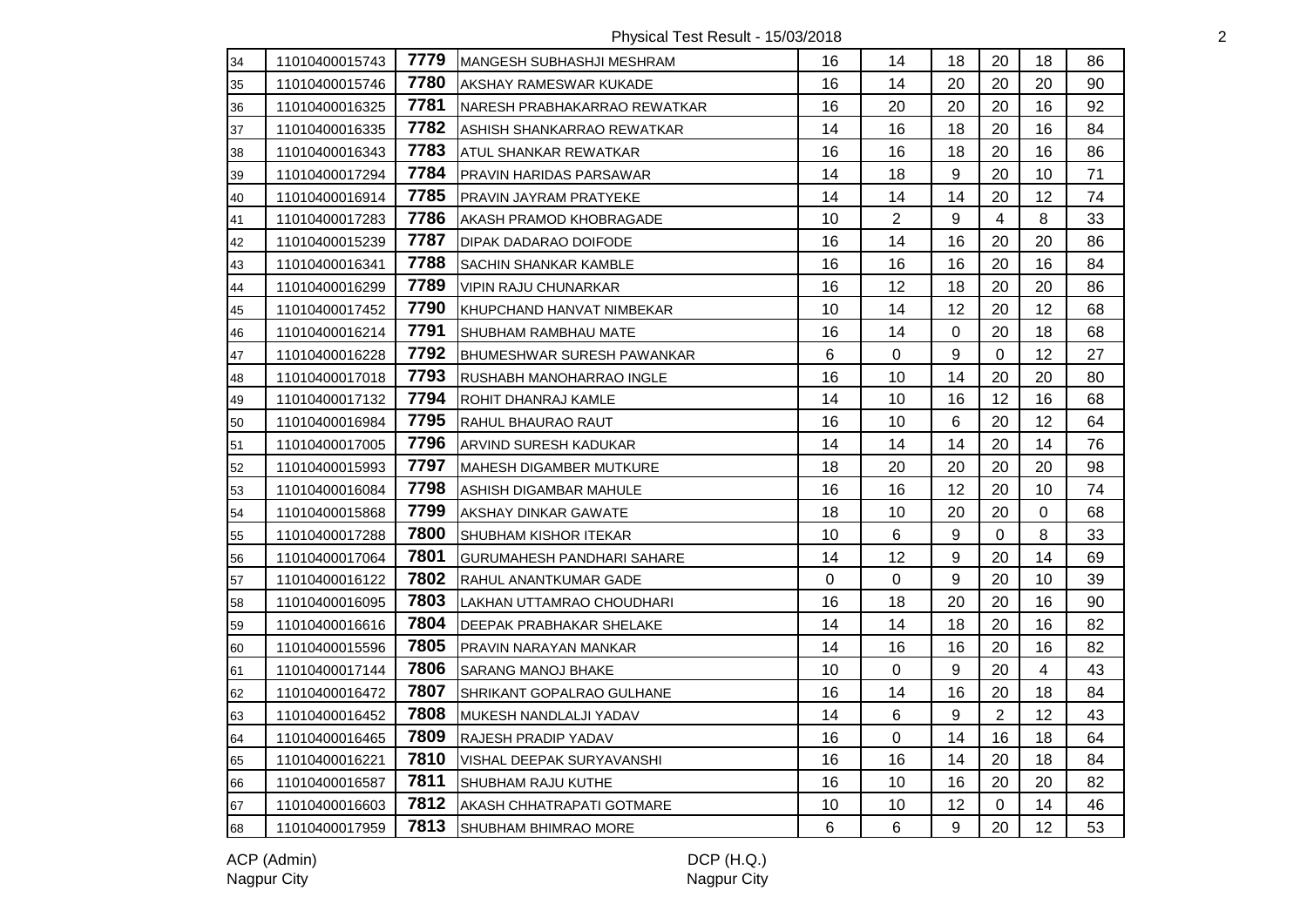Physical Test Result - 15/03/2018 3

| 69  | 11010400017570 | 7814 | <b>SACHIN RANGLAL UIKEY</b>         | 10             | 10 | 9           | 20                      | 6       | 55 |
|-----|----------------|------|-------------------------------------|----------------|----|-------------|-------------------------|---------|----|
| 70  | 11010400016854 | 7815 | KUNAL SUDHAKARRAO DANDEKAR          | 18             | 14 | 20          | 20                      | 20      | 92 |
| 71  | 11010400017014 | 7816 | <b>DINESH SUKHLAL GAUTAM</b>        | 10             | 10 | 12          | 20                      | 14      | 66 |
| 72  | 11010400017698 | 7817 | SAGAR VASANTRAOJI KALE              | 16             | 16 | 20          | 20                      | 18      | 90 |
| 73  | 11010400017729 | 7818 | AKASH GAJANANRAO SIRASKAR           | 16             | 18 | 20          | 20                      | 18      | 92 |
| 74  | 11010400017423 | 7819 | PREMKUMAR ASHOKRAOJI INGLE          | 16             | 16 | 20          | 20                      | 16      | 88 |
| 75  | 11010400017533 | 7820 | <b>MALIK BASHIR SHEKH</b>           | 16             | 16 | 20          | 20                      | 16      | 88 |
| 76  | 11010400016861 | 7821 | NILESH SURESHRAO INGOLE             | 14             | 12 | 12          | 20                      | 16      | 74 |
| 77  | 11010400016659 | 7822 | <b>VIPUL SATISHRAO DEVGHARE</b>     | 14             | 16 | 16          | 20                      | 18      | 84 |
| 78  | 11010400016602 | 7823 | ABHISHEK VITTHAL EKOTHKHANE         | 16             | 14 | $\mathbf 0$ | 20                      | 0       | 50 |
| 79  | 11010400016635 | 7824 | ANKUSH PURUSHOTTAM CHOURE           | 16             | 14 | 20          | 20                      | 20      | 90 |
| 80  | 11010400017347 | 7825 | ISANTOSH SHESHRAO CHAWARE           | 10             | 10 | $9\,$       | 20                      | 14      | 63 |
| 81  | 11010400017773 | 7826 | VIKRANT AJAY NIMJE                  | 14             | 10 | 14          | 20                      | 12      | 70 |
| 82  | 11010400017196 | 7827 | SANDEEP GIRDHARI DEWANGAN           | $\overline{2}$ | 6  | 9           | $\mathbf 0$             | 8       | 25 |
| 83  | 11010400017292 | 7828 | NITIN BALUS YELKAR                  | 16             | 18 | 20          | 20                      | 12      | 86 |
| 84  | 11010400015473 | 7829 | SHUDDHODAN UDEBHAN SHAMKUWAR        | 14             | 14 | 14          | 20                      | 10      | 72 |
| 85  | 11010400017927 | 7830 | SWAPNIL ASHOK BANTE                 | 16             | 18 | 20          | 20                      | 16      | 90 |
| 86  | 11010400017334 | 7831 | <b>VEDANT GAJANAN JACHAK</b>        | 14             | 12 | 18          | 8                       | 18      | 70 |
| 87  | 11010400017127 | 7832 | AVINASH JANARDHANRAO KAMBLE         | 16             | 14 | 20          | 20                      | 16      | 86 |
| 88  | 11010400017200 | 7833 | <b>SAGAR SURESHRAO VIGHNE</b>       | 16             | 12 | 18          | 20                      | 18      | 84 |
| 89  | 11010400017236 | 7834 | <b>BHUSHAN RAJENDRARAO TEMBHARE</b> | 14             | 12 | 18          | 12                      | 12      | 68 |
| 90  | 11010400016437 | 7835 | <b>BALAJI RAM YELKEWAD</b>          | 16             | 18 | 18          | 20                      | 16      | 88 |
| 91  | 11010400015859 | 7836 | <b>AKSHAY DILIPRAO MURKUTE</b>      | 16             | 14 | 18          | 20                      | 16      | 84 |
| 92  | 11010400015848 | 7837 | SHUBHAM PRABHAKARRAO RANKHAMBE      | 16             | 14 | 14          | 16                      | 14      | 74 |
| 93  | 11010400015591 | 7838 | SAGAR ARUN CHOUDHARY                | 14             | 6  | 16          | 12                      | 6       | 54 |
| 94  | 11010400015969 | 7839 | AMOL DIWAKAR PADWE                  | 10             | 14 | 9           | $\overline{\mathbf{4}}$ | 10      | 47 |
| 95  | 11010400017133 | 7840 | <b>SANGHARSH SUNIL TEMBHURNE</b>    | 16             | 16 | 18          | 20                      | 18      | 88 |
| 96  | 11010400017480 | 7841 | <b>SANJAY JIVANLAL GOUTAM</b>       | 14             | 18 | 14          | 16                      | 10      | 72 |
| 97  | 11010400017573 | 7842 | DURGESH NANHULAL GAUTAM             | 14             | 18 | 18          | 20                      | 10      | 80 |
| 98  | 11010400015514 | 7843 | BHARAT VASANT MAHAJAN               | 16             | 16 | 20          | 20                      | 16      | 88 |
| 99  | 11010400015511 | 7844 | <b>MAHESH AJINATH GOLHAR</b>        | 14             | 12 | 18          | 20                      | 16      | 80 |
| 100 | 11010400015515 | 7845 | BHAUSAHEB BALASAHEB WAKCHAURE       | 14             | 14 | $\Omega$    | $\Omega$                | $12 \,$ | 40 |
| 101 | 11010400015513 | 7846 | KISHOR KACHARU LOKHANDE             | 14             | 16 | 14          | 20                      | 10      | 74 |
| 102 | 11010400016926 | 7847 | SHUBHAM HANUMANTA BANTE             | 14             | 16 | 18          | 12                      | 14      | 74 |
| 103 | 11010400017275 | 7848 | KISHOR DNYANDEORAO SOYE             | 14             | 12 | 12          | 12                      | 18      | 68 |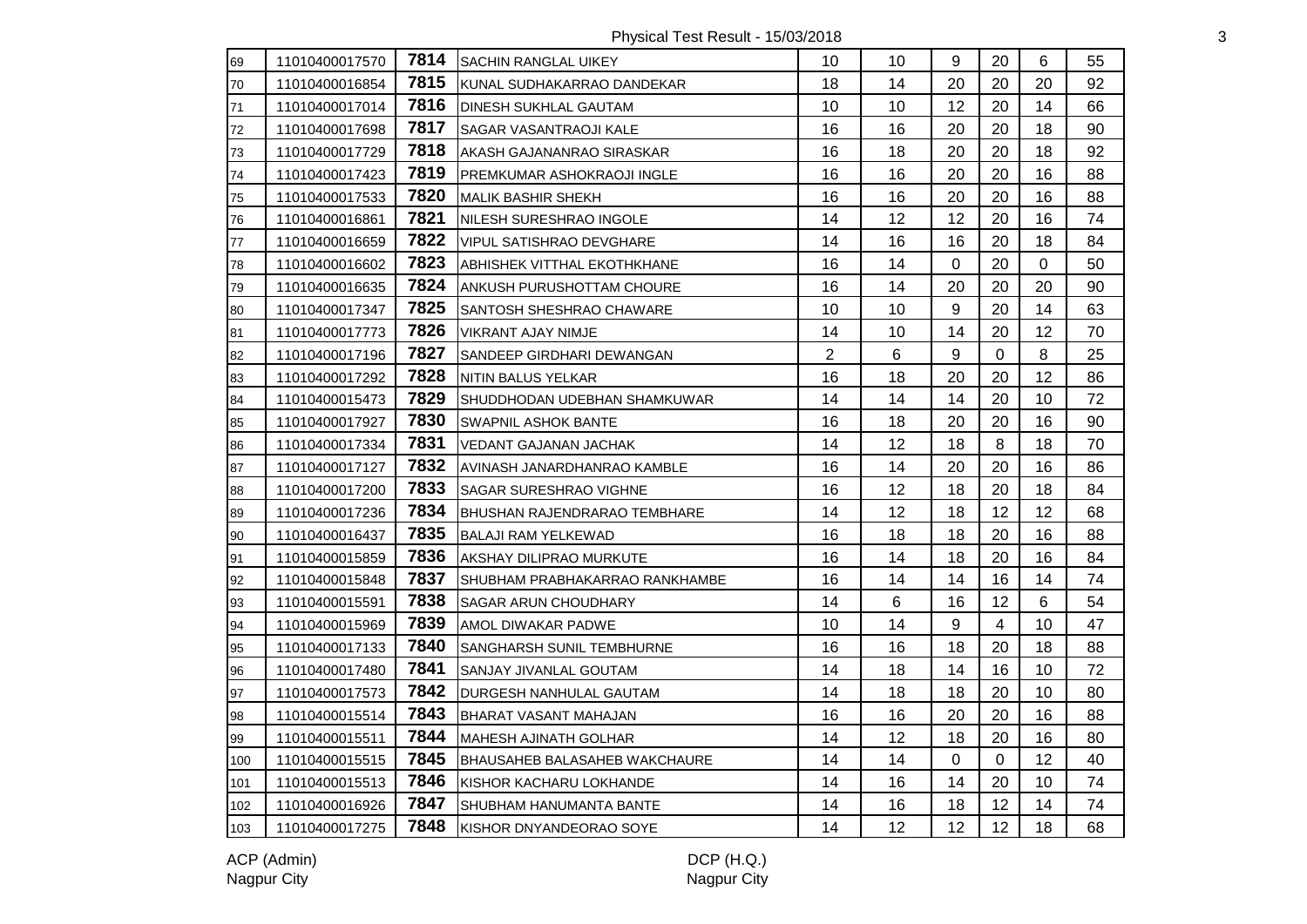Physical Test Result - 15/03/2018 4

| 104 | 11010400017060 | 7849 | AMOL DAMODHAR AMBADARE          | 6  | 10             | 6           | 20             | 10 | 52 |
|-----|----------------|------|---------------------------------|----|----------------|-------------|----------------|----|----|
| 105 | 11010400017279 | 7850 | <b>MADHUR SURESH RAMBHAD</b>    | 14 | 16             | 9           | 20             | 8  | 67 |
| 106 | 11010400016738 | 7851 | CHANDRAKANT MAROTI NALGONDE     | 16 | 16             | 12          | 20             | 12 | 76 |
| 107 | 11010400015588 | 7852 | ANMOL ASHOK KATWALE             | 18 | 20             | 20          | 20             | 16 | 94 |
| 108 | 11010400016694 | 7853 | AKSHAY GOVINDJI LANJEWAR        | 16 | 14             | 18          | 20             | 14 | 82 |
| 109 | 11010400016953 | 7854 | BHARAT PRAKASHRAO SHAMKUWAR     | 14 | 16             | 12          | 20             | 14 | 76 |
| 110 | 11010400016468 | 7855 | <b>BHARAT PRABHAKAR THAKARE</b> | 14 | 16             | 14          | 20             | 12 | 76 |
| 111 | 11010400016993 | 7856 | <b>GAJANAN RAMPRASAD RATHOD</b> | 16 | 12             | 18          | 20             | 14 | 80 |
| 112 | 11010400016896 | 7857 | AMIT ARJUN JADHAO               | 10 | 14             | 16          | 20             | 10 | 70 |
| 113 | 11010400015587 | 7858 | PARAG KRUSHNA MESHRAM           | 14 | 14             | 14          | 20             | 12 | 74 |
| 114 | 11010400016535 | 7859 | KHEMRAJ RAJESH BHENDARKAR       | 14 | 16             | 14          | 20             | 12 | 76 |
| 115 | 11010400016578 | 7860 | RAVINDRA MADHUKAR KOHALE        | 16 | 16             | 18          | 20             | 12 | 82 |
| 116 | 11010400017237 | 7861 | <b>AJAY MAROTI MAHADORE</b>     | 16 | 14             | 16          | 20             | 12 | 78 |
| 117 | 11010400017184 | 7862 | VISHAL RAJENDRARAO LAKHAMAPURE  | 14 | 16             | 14          | 20             | 12 | 76 |
| 118 | 11010400016119 | 7863 | AMIT VASANTRAO CHOURE           | 10 | $\Omega$       | 3           | $\mathbf 0$    | 12 | 25 |
| 119 | 11010400016133 | 7864 | <b>SHUBHAM ARUN SHEREKAR</b>    | 10 | 0              | 9           | $\overline{4}$ | 12 | 35 |
| 120 | 11010400015255 | 7865 | AKASH BAPU RAUT                 | 16 | 16             | $\mathbf 0$ | 20             | 14 | 66 |
| 121 | 11010400015251 | 7866 | CHETAN PRALHAD KALE             | 16 | 14             | 20          | 20             | 14 | 84 |
| 122 | 11010400015279 | 7867 | ASHWIN SUDHAKAR GADEKAR         | 16 | 14             | 20          | 20             | 16 | 86 |
| 123 | 11010400016852 | 7868 | <b>GOPAL LAXMANRAO BEDRE</b>    | 10 | 14             | 12          | 20             | 16 | 72 |
| 124 | 11010400017140 | 7869 | MAHESH BHAYYA MANDAWAR          | 6  | $\overline{2}$ | 9           | 16             | 10 | 43 |
| 125 | 11010400016931 | 7870 | <b>SHIVA BHASKAR BUDH</b>       | 16 | 16             | 18          | 20             | 18 | 88 |
| 126 | 11010400015754 | 7871 | ROHIT DOLIRAMJI CHAWALE         | 14 | 16             | 12          | 20             | 12 | 74 |
| 127 | 11010400017761 | 7872 | PRAFUL SHRAWAN BHUJADE          | 16 | 14             | 20          | 20             | 20 | 90 |
| 128 | 11010400017747 | 7873 | ANIKET NAGORAO HALMARE          | 16 | 16             | 16          | 20             | 14 | 82 |
| 129 | 11010400015714 | 7874 | PRAJWAL RAJUJI CHAWALE          | 16 | 16             | 20          | 20             | 16 | 88 |
| 130 | 11010400015710 | 7875 | PAWAN KUNDLIKJI JAGNADE         | 16 | 14             | 18          | 20             | 18 | 86 |
| 131 | 11010400017758 | 7876 | <b>SANJAY MOHAN NARULE</b>      | 18 | 14             | 20          | 20             | 20 | 92 |
| 132 | 11010400017765 | 7877 | PRADUNYA YUVRAJJI DHULASE       | 16 | 16             | 18          | 20             | 14 | 84 |
| 133 | 11010400015757 | 7878 | ROHIT DNYANESHWAR AJABLE        | 14 | 14             | 14          | 20             | 14 | 76 |
| 134 | 11010400016368 | 7879 | CHHANNULAL BUDHAJI LANJEWAR     | 16 | 16             | 18          | 20             | 20 | 90 |
| 135 | 11010400016373 | 7880 | MUKESH PRABHUDAS BORKAR         | 14 | 12             | 20          | 20             | 16 | 82 |
| 136 | 11010400016923 | 7881 | GANESH RAMESHRAO SAWARKAR       | 16 | 14             | 20          | 20             | 14 | 84 |
| 137 | 11010400017439 | 7882 | VIPIN GAJANANRAV JADHAO         | 16 | 14             | 16          | 16             | 12 | 74 |
| 138 | 11010400016131 | 7883 | KAILASH MANOHAR MOHANPURE       | 16 | 12             | 12          | 20             | 12 | 72 |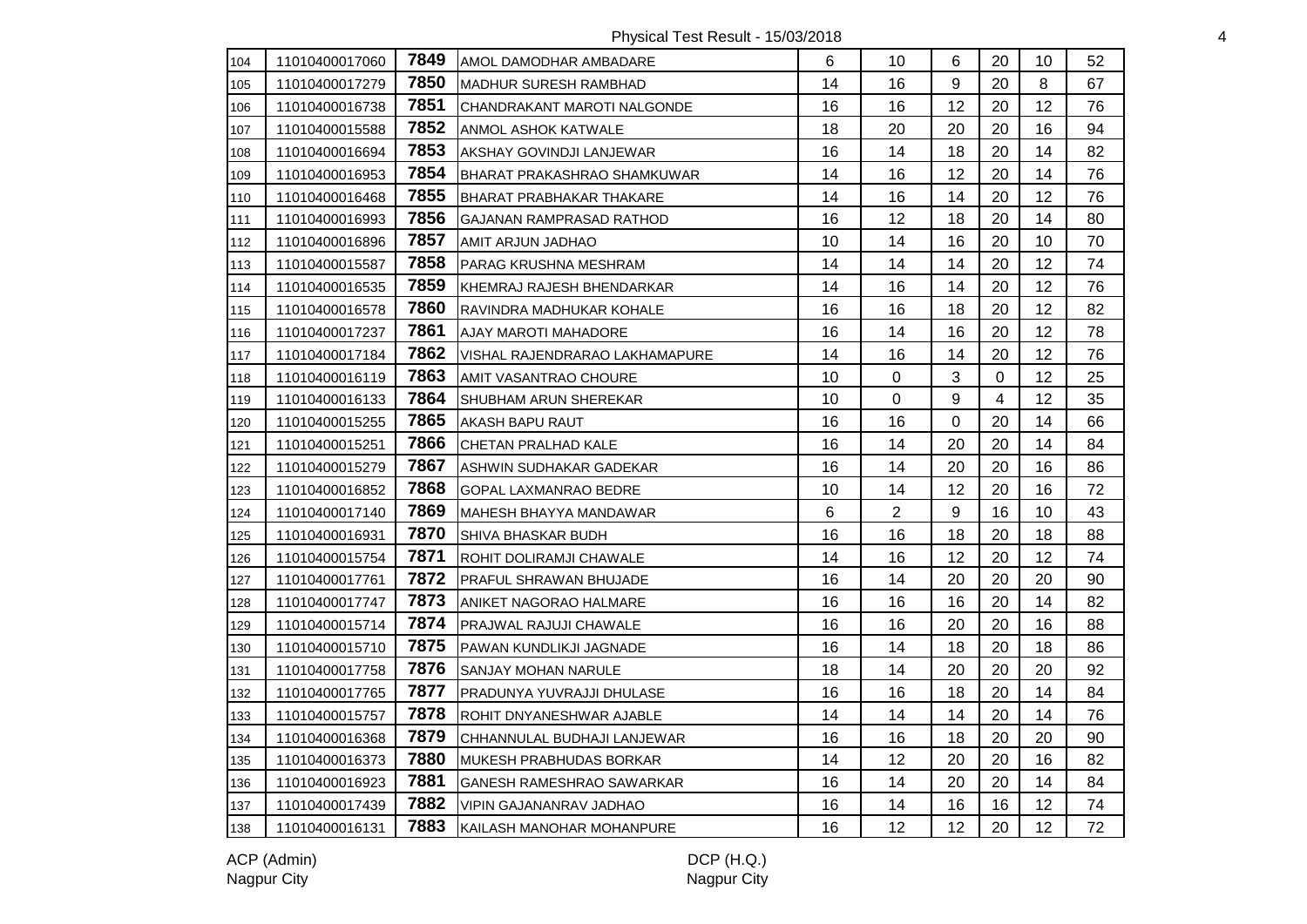Physical Test Result - 15/03/2018 5

| 139 | 11010400016895 | 7884 | <b>MUBARK MEHABUB TADAVI</b>    | 14 | 6              | 9                | 20                      | 14 | 63 |
|-----|----------------|------|---------------------------------|----|----------------|------------------|-------------------------|----|----|
| 140 | 11010400017826 | 7885 | AKASH AMARRAO MALEKAR           | 10 | 10             | 6                | 16                      | 14 | 56 |
| 141 | 11010400016976 | 7886 | SHUBHAM RAJENDRA INDURKAR       | 16 | 12             | 18               | 20                      | 16 | 82 |
| 142 | 11010400017857 | 7887 | ISHYAM SHRIKRUSHNA BHOMBALE     | 16 | 14             | $\boldsymbol{9}$ | 16                      | 0  | 55 |
| 143 | 11010400016115 | 7888 | AMOL SUBHASHRAOJI SAWAI         | 10 | 12             | 12               | 20                      | 10 | 64 |
| 144 | 11010400016459 | 7889 | <b>DIPAK SUKCHAND KHOTELE</b>   | 14 | 12             | 12               | 20                      | 6  | 64 |
| 145 | 11010400016745 | 7890 | SAMBHU JAIRAMJI MARBATE         | 14 | 12             | 16               | 20                      | 14 | 76 |
| 146 | 11010400017429 | 7891 | AKSHAY WAMAN GAWAI              | 10 | 6              | $\mathbf{3}$     | 8                       | 8  | 35 |
| 147 | 11010400015556 | 7892 | ASHWIN RAJKUMAR MADAVI          | 10 | 14             | 6                | 12                      | 8  | 50 |
| 148 | 11010400017071 | 7893 | MANGESH SANTOSH KSHIRSAGAR      | 16 | 10             | 14               | 16                      | 18 | 74 |
| 149 | 11010400017048 | 7894 | YOGESHWAR DILIP DHABEKAR        | 10 | $\overline{2}$ | 9                | $\overline{\mathbf{4}}$ | 18 | 43 |
| 150 | 11010400016589 | 7895 | AJAY MADHUKAR PADGHAN           | 14 | 14             | 14               | 20                      | 12 | 74 |
| 151 | 11010400015876 | 7896 | AKASH PUNJAJI KHENTE            | 14 | $\overline{2}$ | 14               | 4                       | 12 | 46 |
| 152 | 11010400017872 | 7897 | KAPIL SANJAY KAWLE              | 14 | 14             | 14               | 20                      | 10 | 72 |
| 153 | 11010400016503 | 7898 | NIKHIL MOTIRAM JAKHANAWAT       | 14 | 6              | 20               | 16                      | 18 | 74 |
| 154 | 11010400016457 | 7899 | KISHOR SHESHRAO HIRUDKAR        | 6  | 10             | 12               | $\mathbf 0$             | 12 | 40 |
| 155 | 11010400017187 | 7900 | NARAYAN SADASHIV WAGHAMARE      | 16 | 16             | 18               | 20                      | 8  | 78 |
| 156 | 11010400016051 | 7901 | AJITKUMAR BHOLARAM AMBULE       | 14 | 18             | 16               | 20                      | 16 | 84 |
| 157 | 11010400016044 | 7902 | SHUBHAM DILIP AMBULE            | 14 | 18             | 16               | 20                      | 14 | 82 |
| 158 | 11010400016812 | 7903 | <b>SURENDRA GANNULAL KURAHE</b> | 16 | 16             | 16               | 20                      | 12 | 80 |
| 159 | 11010400016977 | 7904 | RUPESH YADAO BHADADE            | 14 | 12             | 12               | 20                      | 10 | 68 |
| 160 | 11010400015454 | 7905 | VIJAY GIRDHARI WARKHADE         | 14 | 10             | 12               | 20                      | 14 | 70 |
| 161 | 11010400017728 | 7906 | <b>AKASH GULAB SHRIRAME</b>     | 14 | 10             | 14               | 20                      | 14 | 72 |
| 162 | 11010400015676 | 7907 | AMOL KAILASJI BAWANE            | 18 | 18             | 20               | 20                      | 16 | 92 |
| 163 | 11010400015674 | 7908 | SAURABH KANTHIRAMJI SAMRIT      | 14 | 12             | 16               | 20                      | 18 | 80 |
| 164 | 11010400016684 | 7909 | MAHESH MANOHAR MASRAM           | 14 | 12             | 16               | 20                      | 12 | 74 |
| 165 | 11010400017908 | 7910 | SHAHIDSHAH MEHBOOB SHAH         | 16 | 14             | 20               | 20                      | 20 | 90 |
| 166 | 11010400017632 | 7911 | YOGESH VINAYAK THAKARE          | 16 | 14             | 12               | 20                      | 18 | 80 |
| 167 | 11010400017664 | 7912 | AKSHAY ASHOKRAOJI YAWALE        | 16 | 16             | 20               | 20                      | 20 | 92 |
| 168 | 11010400017565 | 7913 | ANKUSH MURLIDHARRAO DEWANG      | 16 | 14             | 18               | 20                      | 18 | 86 |
| 169 | 11010400017395 | 7914 | BABARAO SHRAVANRAO PAWAR        | 16 | 10             | 18               | 20                      | 12 | 76 |
| 170 | 11010400015927 | 7915 | NILESH NANDUJI TAKIT            | 16 | 12             | 20               | 20                      | 20 | 88 |
| 171 | 11010400015928 | 7916 | SWAPNIL SUDHAKAR TOTE           | 0  | 6              | 6                | $\overline{2}$          | 12 | 26 |
| 172 | 11010400016045 | 7917 | <b>DEEPAK ASHOK PANDEL</b>      | 10 | $\overline{2}$ | 14               | 20                      | 12 | 58 |
| 173 | 11010400016819 | 7918 | <b>AKSHAY VIJAY MESHRAM</b>     | 10 | 6              | $\mathfrak{S}$   | $\mathbf 0$             | 10 | 29 |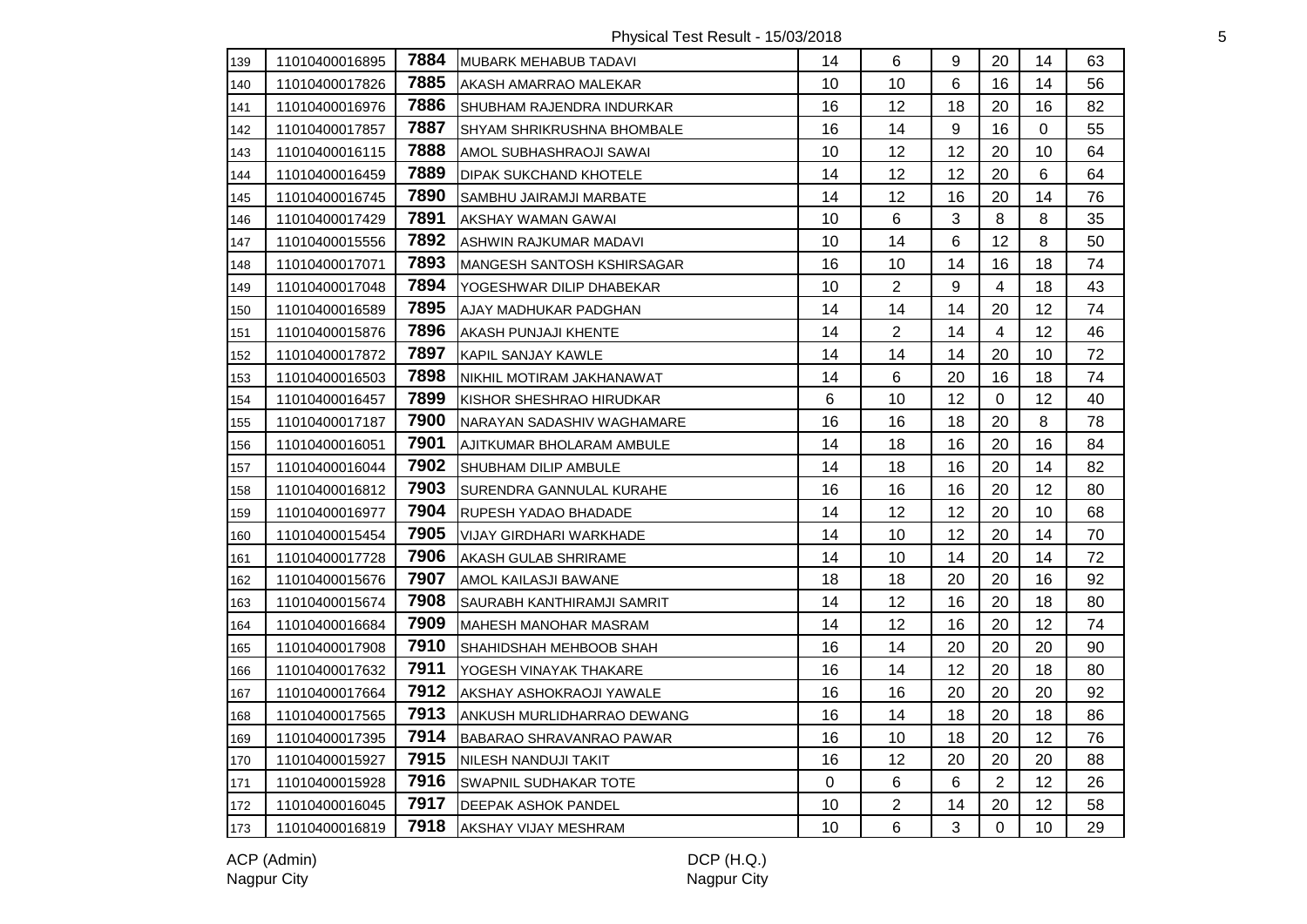Physical Test Result - 15/03/2018 6

| 174 | 11010400017802 | 7919 | AKASH ISHWAR AWARI               | 14 | 10             | 16 | 12 | 12 | 64 |
|-----|----------------|------|----------------------------------|----|----------------|----|----|----|----|
| 175 | 11010400016877 | 7920 | AMARDEEP PRABHAKAR SONBARSE      | 14 | 12             | 14 | 12 | 16 | 68 |
| 176 | 11010400017928 | 7921 | ROSHAN SURESH REWATKAR           | 14 | 12             | 0  | 16 | 18 | 60 |
| 177 | 11010400017178 | 7922 | <b>RAHUL ASHOK AKARE</b>         | 14 | 12             | 14 | 20 | 14 | 74 |
| 178 | 11010400017383 | 7923 | YASH PRADIP BILSE                | 10 | $\overline{2}$ | 9  | 16 | 14 | 51 |
| 179 | 11010400017401 | 7924 | <b>SHRIKANT DALPAT BHATKAR</b>   | 14 | 14             | 9  | 8  | 14 | 59 |
| 180 | 11010400016958 | 7925 | <b>MANISH KESHAV CHAUDHARI</b>   | 16 | 16             | 14 | 20 | 14 | 80 |
| 181 | 11010400017309 | 7926 | BALU SANTOSHRAO KAPSE            | 14 | 14             | 16 | 20 | 12 | 76 |
| 182 | 11010400017145 | 7927 | EKANATH WASUDEORAOJI SATNURKAR   | 14 | 16             | 16 | 20 | 18 | 84 |
| 183 | 11010400017234 | 7928 | AKASH SHANKARJI WANKHEDE         | 14 | 16             | 12 | 20 | 14 | 76 |
| 184 | 11010400016881 | 7929 | ANANT ARUNRAO SAWLE              | 16 | 14             | 18 | 20 | 18 | 86 |
| 185 | 11010400016871 | 7930 | LACKY CHANDUJI REWATKAR          | 14 | 14             | 16 | 20 | 16 | 80 |
| 186 | 11010400015601 | 7931 | MOHAN DNYANESHWAR VIRULKAR       | 10 | 14             | 14 | 20 | 12 | 70 |
| 187 | 11010400017058 | 7932 | ASHVIN LEHANDAS MESHRAM          | 14 | 18             | 16 | 20 | 16 | 84 |
| 188 | 11010400017099 | 7933 | SURAJ ARUNJI BORJE               | 16 | 12             | 16 | 20 | 18 | 82 |
| 189 | 11010400017155 | 7934 | SHUBHAM KAILASSINGH CHUNGADE     | 16 | 16             | 20 | 20 | 18 | 90 |
| 190 | 11010400017379 | 7935 | <b>GANESH VISHNU DOIFODE</b>     | 16 | 16             | 18 | 20 | 16 | 86 |
| 191 | 11010400017418 | 7936 | KANHAIYA HIMMAT BANJARE          | 6  | 10             | 9  | 16 | 12 | 53 |
| 192 | 11010400016389 | 7937 | <b>SHUBHAM BHASHKAR AGULE</b>    | 10 | $\mathbf 0$    | 14 | 12 | 14 | 50 |
| 193 | 11010400017727 | 7938 | MUKESH HEMRAJ DHEKWAR            | 14 | 16             | 16 | 16 | 18 | 80 |
| 194 | 11010400015273 | 7939 | SUMIT RAJENDRA THAKARE           | 16 | 14             | 14 | 20 | 16 | 80 |
| 195 | 11010400016225 | 7940 | <b>RINESH AAYADU GAVIT</b>       | 14 | 16             | 9  | 8  | 10 | 57 |
| 196 | 11010400015948 | 7941 | LAXMIKANT DIGRAJJI PATLE         | 16 | 16             | 16 | 20 | 14 | 82 |
| 197 | 11010400015952 | 7942 | NANDKISHOR GANGADHARJI PANCHBHAI | 16 | 16             | 16 | 8  | 16 | 72 |
| 198 | 11010400015338 | 7943 | PRAVIN PANJABRAO SONULE          | 14 | 14             | 12 | 16 | 14 | 70 |
| 199 | 11010400016451 | 7944 | ROHIT RUPCHAND BRAMHANKAR        | 14 | 12             | 14 | 4  | 14 | 58 |
| 200 | 11010400016561 | 7945 | BADAL MUNESHWAR KHANDAIT         | 18 | 16             | 20 | 20 | 18 | 92 |
| 201 | 11010400017786 | 7946 | HIMALAY CHAKRADHARJI REHAPADE    | 14 | 16             | 12 | 20 | 12 | 74 |
| 202 | 11010400016731 | 7947 | SANMUKH HANMANT IJULKANTHE       | 16 | 16             | 18 | 20 | 18 | 88 |
| 203 | 11010400016735 | 7948 | ABHIMANU PANDITRAO IJULKANTHE    | 14 | 14             | 16 | 12 | 16 | 72 |
| 204 | 11010400017216 | 7949 | AKSHAY GANESH ISHWARE            | 10 | 16             | 9  | 20 | 16 | 71 |
| 205 | 11010400015617 | 7950 | NITESH NARESH BANKAR             | 16 | 14             | 20 | 20 | 12 | 82 |
| 206 | 11010400016210 | 7951 | SAMIR VINODRAO NIWAL             | 16 | 16             | 14 | 20 | 16 | 82 |
| 207 | 11010400015368 | 7952 | RAJESH SHANKAR JADHAO            | 16 | 16             | 14 | 20 | 14 | 80 |
| 208 | 11010400015999 | 7953 | PAWAN CHANDRAKANT GAIKWAD        | 16 | 12             | 20 | 20 | 20 | 88 |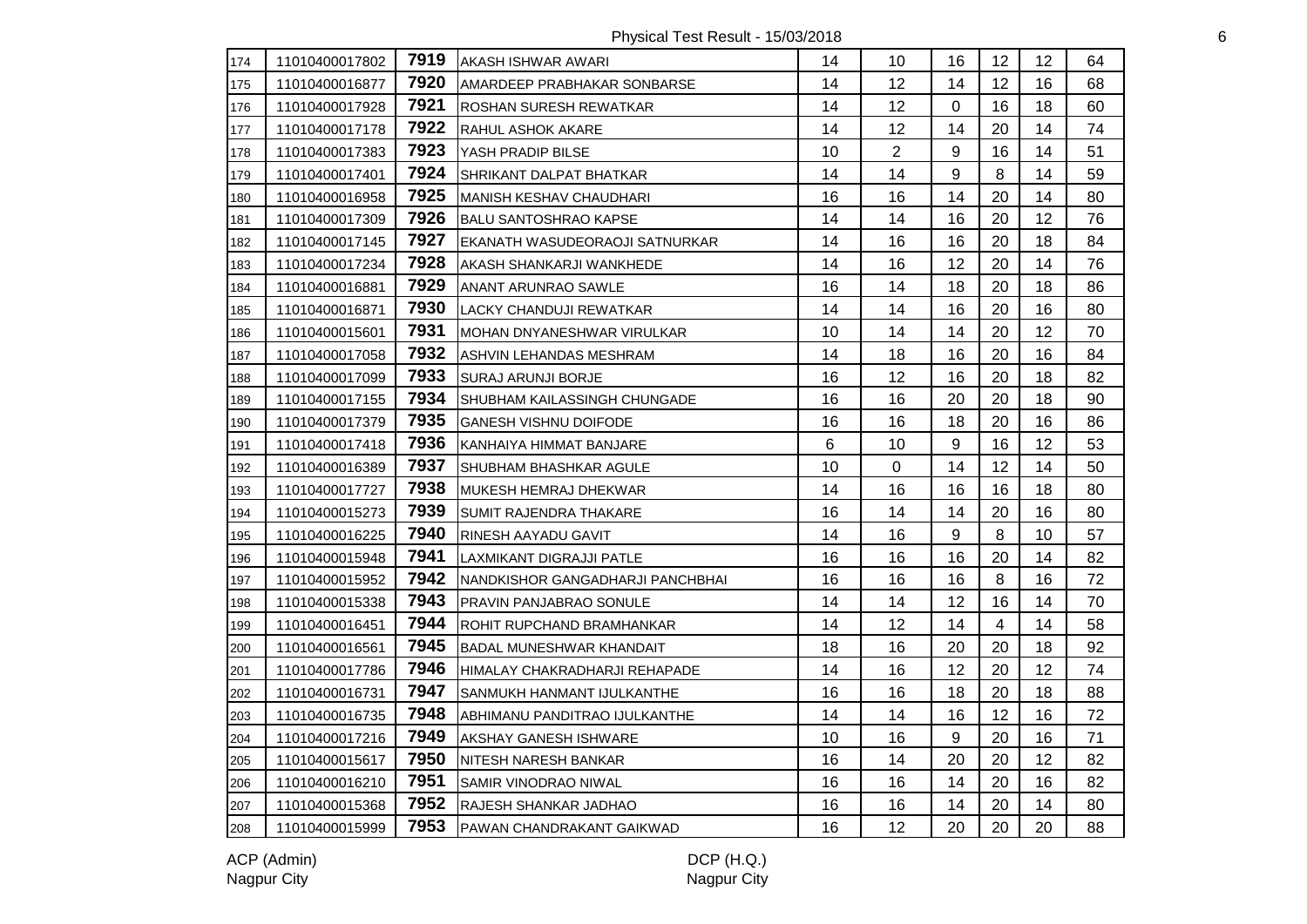Physical Test Result - 15/03/2018 **7** 

| 209 | 11010400015997 | 7954 | <b>GULSHAN RAMDAS NISTANE</b>   | 16             | 14             | 12               | 20             | 18      | 80 |
|-----|----------------|------|---------------------------------|----------------|----------------|------------------|----------------|---------|----|
| 210 | 11010400015994 | 7955 | SYED RAHIL ALI                  | 10             | 10             | 14               | 16             | $12 \,$ | 62 |
| 211 | 11010400016005 | 7956 | ABHISHEK NARAYAN BHALAVI        | 14             | 12             | 16               | 20             | 16      | 78 |
| 212 | 11010400016560 | 7957 | MAHESH GULABRAO GULHANE         | 16             | 14             | 16               | 20             | 16      | 82 |
| 213 | 11010400016888 | 7958 | SURESH SATYANARAYAN GARJE       | 14             | 18             | 14               | 20             | 14      | 80 |
| 214 | 11010400017866 | 7959 | PAVAN RAVINDRA KAMBLE           | 16             | 12             | 12               | 20             | 14      | 74 |
| 215 | 11010400016501 | 7960 | SAGAR HARIBHAU BRAMHNE          | 16             | 14             | 20               | 20             | 20      | 90 |
| 216 | 11010400017475 | 7961 | SYED JAVEDALI SYED SHAHADAT ALI | 16             | 14             | 20               | 20             | 20      | 90 |
| 217 | 11010400016934 | 7962 | SYD JUNED SYD JAKIR             | 16             | 18             | 20               | 20             | 18      | 92 |
| 218 | 11010400015908 | 7963 | SURESH RAMESH KHANDARE          | 16             | 12             | $\boldsymbol{9}$ | 20             | 18      | 75 |
| 219 | 11010400015913 | 7964 | SHAHIRAM TRYMBAK SHINDE         | 16             | 14             | 18               | 20             | 20      | 88 |
| 220 | 11010400015827 | 7965 | YOGESH PRABHAKAR BHENDALE       | 14             | 16             | 16               | 20             | 16      | 82 |
| 221 | 11010400015825 | 7966 | PURUSHOTTAM YADAV BORKAR        | 16             | 16             | 18               | 20             | 16      | 86 |
| 222 | 11010400015831 | 7967 | NITESH KESHAO NIKODE            | 18             | 14             | 20               | 20             | 16      | 88 |
| 223 | 11010400017592 | 7968 | MANOJ MUKHARU KOMAWAR           | 16             | 18             | 14               | 20             | 14      | 82 |
| 224 | 11010400017151 | 7969 | AKASH RAMKRUSHNA RAUT           | 16             | 16             | 12               | 20             | 12      | 76 |
| 225 | 11010400016001 | 7970 | AMIT RADHESHAM KANOJIYA         | 6              | $\overline{2}$ | $\,6\,$          | 8              | 8       | 30 |
| 226 | 11010400017751 | 7971 | PRAVIN BHIMRAOJI DAHIWALE       | 14             | 14             | 9                | $\Omega$       | 16      | 53 |
| 227 | 11010400016722 | 7972 | NIKHIL ANANDRAO PADOLE          | 16             | 14             | 20               | 20             | 16      | 86 |
| 228 | 11010400017498 | 7973 | ARJUN DHONDIRAM CHAVAN          | 10             | 12             | $\boldsymbol{9}$ | 16             | 14      | 61 |
| 229 | 11010400017859 | 7974 | OMPRAKASH PRABHU BHENDARKAR     | 14             | 12             | 16               | 20             | 16      | 78 |
| 230 | 11010400017398 | 7975 | <b>SAURABH RAMESH OJHA</b>      | $\overline{2}$ | $\Omega$       | 9                | 16             | 14      | 41 |
| 231 | 11010400016686 | 7976 | SUCHIT NAMDEO WATGURE           | 16             | 14             | 0                | 20             | 14      | 64 |
| 232 | 11010400017214 | 7977 | RAHUL CHATRUGAN MENDHE          | 14             | 16             | 16               | 20             | 10      | 76 |
| 233 | 11010400016897 | 7978 | <b>VIVEK HOMCHAND WAGHMARE</b>  | 10             | 10             | 9                | 16             | 12      | 57 |
| 234 | 11010400015257 | 7979 | HARSHAL NARENDRA TAMBUSKAR      | 16             | 12             | 20               | 20             | 14      | 82 |
| 235 | 11010400016237 | 7980 | AKASH BANDUJI HINGE             | 14             | 12             | 16               | 20             | 16      | 78 |
| 236 | 11010400017635 | 7981 | SHUBHAM UMASHANKAR TIWARI       | 14             | 14             | 14               | 20             | 14      | 76 |
| 237 | 11010400017963 | 7982 | RAJ VISHNUDAS INGLE             | 14             | 18             | 14               | 20             | 8       | 74 |
| 238 | 11010400015602 | 7983 | UMESH SUBHASH GAWALI            | 10             | 10             | 9                | 20             | 12      | 61 |
| 239 | 11010400017497 | 7984 | CHANDRAKANT SAMADHAN WAKODE     | 14             | 16             | 9                | 12             | 10      | 61 |
| 240 | 11010400015562 | 7985 | PRAMOD BALWANT LUCHE            | 14             | 18             | 18               | 20             | 12      | 82 |
| 241 | 11010400015543 | 7986 | PARMANAD DHURVDAS SONBARSE      | 16             | 14             | 16               | 20             | 20      | 86 |
| 242 | 11010400015545 | 7987 | GAJANAN DHRUVDAS SONBARSE       | 16             | 12             | 16               | 20             | 12      | 76 |
| 243 | 11010400016711 | 7988 | TUSHAR RAJENDRA GIRADKAR        | 6              | 10             | 9                | $\overline{0}$ | 8       | 33 |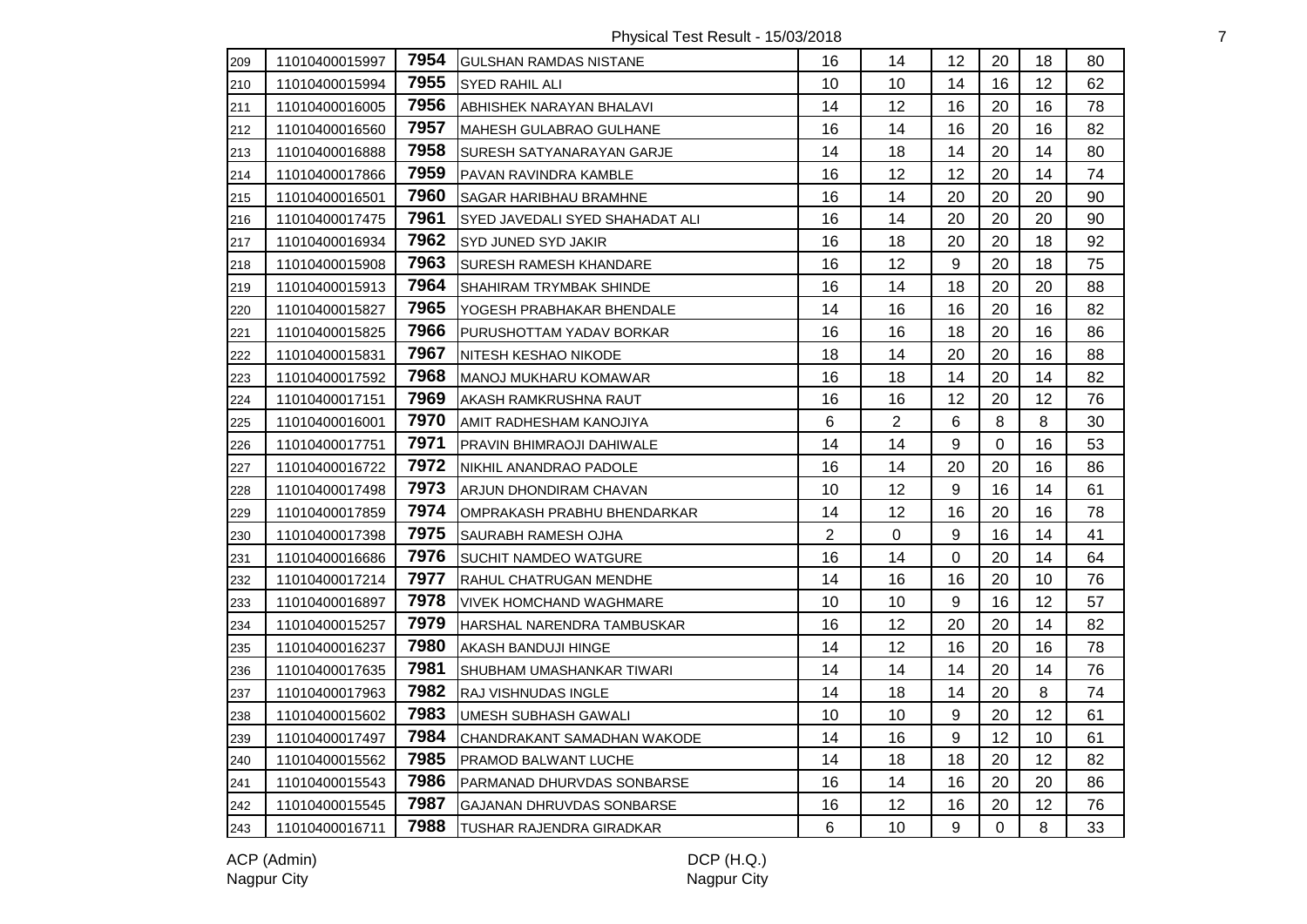Physical Test Result - 15/03/2018 8

| 244 | 11010400017476 | 7989 | IHARISHCHANDRA BHAIYAJI SONTAKKE  | 16             | 16             | 16               | 20 | 14 | 82 |
|-----|----------------|------|-----------------------------------|----------------|----------------|------------------|----|----|----|
| 245 | 11010400015915 | 7990 | <b>VILASH KISHOR GHIME</b>        | 14             | 18             | 6                | 20 | 14 | 72 |
| 246 | 11010400017250 | 7991 | <b>SANTOSH BHAULAL KHOBRAGADE</b> | 14             | 18             | 14               | 20 | 12 | 78 |
| 247 | 11010400017286 | 7992 | UDDESH RAMESH WANJARI             | 14             | 14             | 14               | 20 | 10 | 72 |
| 248 | 11010400016476 | 7993 | <b>SHUBHAM VIJAYRAO DARGUDE</b>   | 10             | 12             | 6                | 20 | 10 | 58 |
| 249 | 11010400016494 | 7994 | SHUBHAM DILIPRAO FUNDE            | 10             | 10             | 12               | 20 | 10 | 62 |
| 250 | 11010400016776 | 7995 | UMESH PRABHAKARRAO KATKAR         | 16             | 12             | 16               | 20 | 20 | 84 |
| 251 | 11010400016761 | 7996 | SHUBHAM PRAKASHRAO CHAVHAN        | 6              | $\overline{2}$ | $\mathbf{3}$     | 20 | 12 | 43 |
| 252 | 11010400015459 | 7997 | <b>AKASH MAROTI THOP</b>          | 14             | 14             | 14               | 16 | 18 | 76 |
| 253 | 11010400015455 | 7998 | <b>GAJANAN RAMDAS MAHALLE</b>     | 16             | 16             | 20               | 20 | 18 | 90 |
| 254 | 11010400015409 | 7999 | ASHISH DAYARAM LOKHANDE           | $\overline{2}$ | 10             | 6                | 20 | 14 | 52 |
| 255 | 11010400017465 | 8000 | SHAILESH KASHINATH LOKHANDE       | 14             | 14             | 14               | 20 | 16 | 78 |
| 256 | 11010400017909 | 8001 | ATOOL BALAG POTPHODE              | 10             | 14             | 16               | 20 | 12 | 72 |
| 257 | 11010400017906 | 8002 | <b>AVINASH SHAM KAROSIYA</b>      | 14             | 10             | 12               | 20 | 16 | 72 |
| 258 | 11010400015244 | 8003 | MAHENDRA HIRALAL WANJARI          | 14             | 14             | 14               | 20 | 14 | 76 |
| 259 | 11010400017780 | 8004 | VIKKY PRABHAKAR HATWAR            | 14             | 14             | 18               | 20 | 16 | 82 |
| 260 | 11010400017772 | 8005 | HEMRAJ PURUSHOTTAM SHENDE         | 16             | 16             | 18               | 20 | 16 | 86 |
| 261 | 11010400016419 | 8006 | SHUBHAM RAMCHANDRA YENGANTIWAR    | 10             | 0              | 9                | 20 | 14 | 53 |
| 262 | 11010400015574 | 8007 | ANKIT BANDUJI TEKAM               | 10             | 10             | 9                | 8  | 6  | 43 |
| 263 | 11010400016361 | 8008 | SANGHDEEP PRITAM GANVIR           | 16             | 18             | 18               | 20 | 14 | 86 |
| 264 | 11010400017962 | 8009 | SHUBHAM BHARAT WANKHEDE           | 10             | 10             | 14               | 16 | 12 | 62 |
| 265 | 11010400017863 | 8010 | SACHIN RAMUJI CHAUDHARI           | 14             | 12             | 9                | 20 | 10 | 65 |
| 266 | 11010400016571 | 8011 | MANGESH HARIBHAUJI BHONGADE       | 16             | 16             | 16               | 20 | 12 | 80 |
| 267 | 11010400016591 | 8012 | UMESH RAMESHRAOJI CHAUDHARI       | 16             | 14             | 16               | 0  | 14 | 60 |
| 268 | 11010400016940 | 8013 | RAKESH SHRAVAN MENDHE             | 10             | 10             | 6                | 20 | 12 | 58 |
| 269 | 11010400016853 | 8014 | AMOL SHRIRAMRAO MHASKE            | 16             | 16             | 18               | 20 | 18 | 88 |
| 270 | 11010400016107 | 8015 | JITESH PRAKASH RATHOD             | 14             | 10             | 16               | 20 | 14 | 74 |
| 271 | 11010400017876 | 8016 | SACHIN HARIBHAU GHAWDE            | 0              | 0              | $\boldsymbol{9}$ | 12 | 6  | 27 |
| 272 | 11010400016988 | 8017 | <b>AJAY DILIP BHALE</b>           | 6              | 6              | 14               | 20 | 10 | 56 |
| 273 | 11010400015308 | 8018 | SHUBHAM PRAMODRAO RAUT            | 10             | 14             | 12               | 20 | 8  | 64 |
| 274 | 11010400016943 | 8019 | MANOJ PANDURANG WANKHEDE          | 14             | 16             | 20               | 20 | 14 | 84 |
| 275 | 11010400017103 | 8020 | <b>ISHWAR RAJESH HAJARE</b>       | 10             | 14             | 14               | 12 | 10 | 60 |
| 276 | 11010400015666 | 8021 | <b>BALAJI SAMUNDAR GUDMEWAD</b>   | 16             | 18             | 20               | 20 | 16 | 90 |
| 277 | 11010400015662 | 8022 | <b>GANESH MAHADEO DUKARE</b>      | 16             | 18             | 18               | 20 | 14 | 86 |
| 278 | 11010400015665 | 8023 | SATYANARAYAN BHAURAO KAKDE        | 18             | 18             | 20               | 20 | 20 | 96 |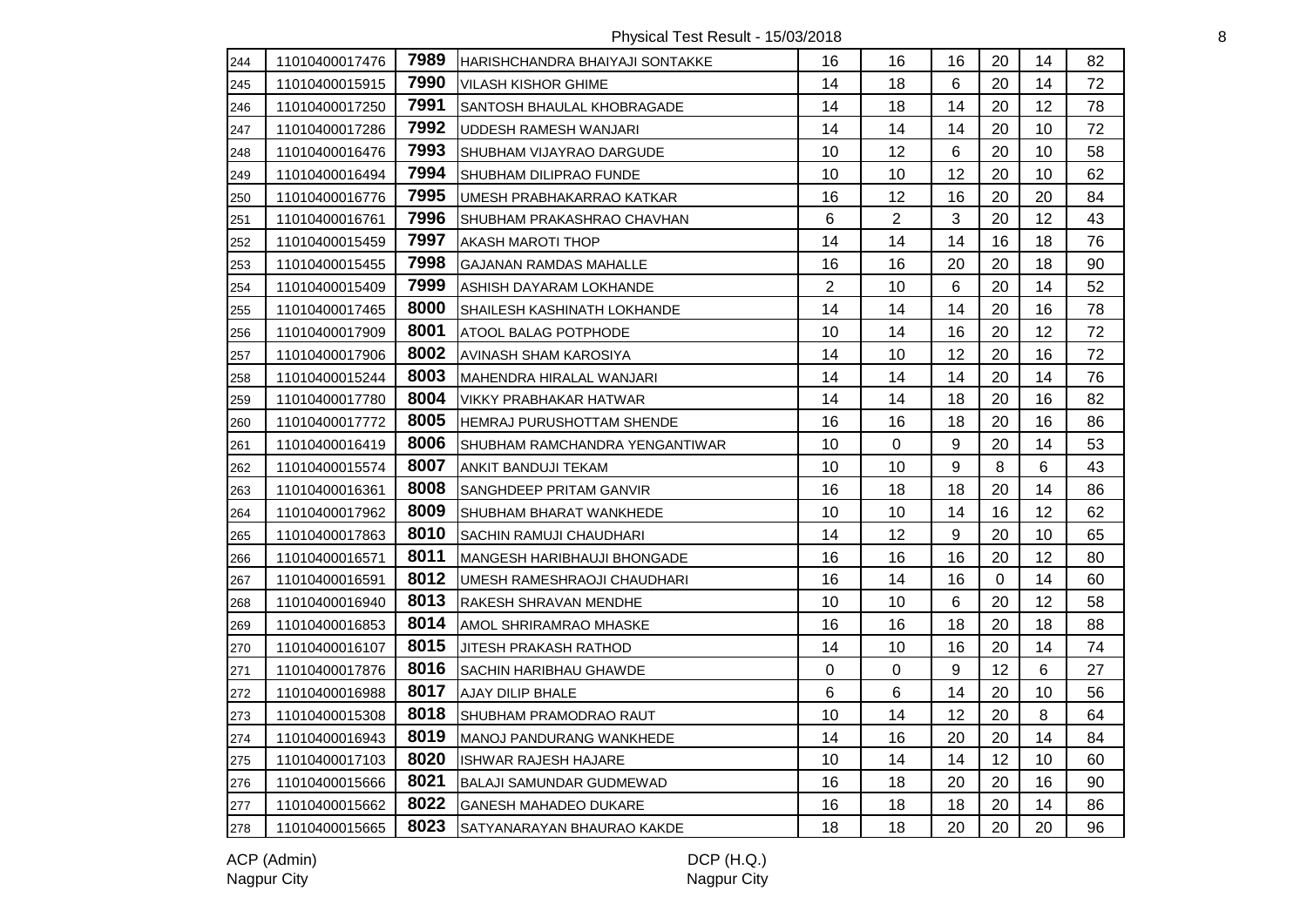Physical Test Result - 15/03/2018 9

| 279 | 11010400017122 | 8024 | RAVI MAROTI KAMBLE               | 14 | 16       | 9              | 20          | 14      | 73 |
|-----|----------------|------|----------------------------------|----|----------|----------------|-------------|---------|----|
| 280 | 11010400015269 | 8025 | <b>SUNIL DAMODHAR KENDRE</b>     | 14 | 12       | 16             | 20          | 16      | 78 |
| 281 | 11010400017436 | 8026 | <b>PRADIP MORESHWAR BUDDEKAR</b> | 16 | 16       | 18             | 20          | 20      | 90 |
| 282 | 11010400016779 | 8027 | SNEHAL LAXMIKANTJI GABHANE       | 14 | 14       | 12             | 20          | 16      | 76 |
| 283 | 11010400017115 | 8028 | PRATIK KRUSHNAKUMAR CHOUDHARY    | 10 | 0        | 9              | 0           | 6       | 25 |
| 284 | 11010400016446 | 8029 | <b>GOPAL RAMESH GUDMEWAD</b>     | 16 | 18       | 18             | 20          | 14      | 86 |
| 285 | 11010400017199 | 8030 | NISHANT PRALHAD DEHARIYA         | 16 | 14       | 14             | $\mathbf 0$ | 16      | 60 |
| 286 | 11010400016372 | 8031 | KUNAL NARENDRA SANGOLE           | 6  | 0        | 3              | 20          | 10      | 39 |
| 287 | 11010400016957 | 8032 | SURAJ PUNDLIK CHOUDHARI          | 16 | 6        | 14             | 16          | 14      | 66 |
| 288 | 11010400017925 | 8033 | ARVIND CHHAGANLAL SARVE          | 14 | 0        | 12             | 8           | 18      | 52 |
| 289 | 11010400017926 | 8034 | PANKAJ BAPURAO KHIRATKAR         | 6  | 0        | 6              | 0           | 8       | 20 |
| 290 | 11010400017825 | 8035 | RUPESH MAHADEVRAO CHAUDHARY      | 18 | 16       | 20             | 20          | 20      | 94 |
| 291 | 11010400017812 | 8036 | VISHAL CHANDRAKANTJI PATIL       | 14 | 6        | 12             | 8           | 20      | 60 |
| 292 | 11010400017011 | 8037 | SWAPNIL MANOHARRAO KHADSE        | 14 | 6        | $9\,$          | 0           | 10      | 39 |
| 293 | 11010400017448 | 8038 | AMOL GAUTAM KHADE                | 14 | 6        | 16             | 20          | 14      | 70 |
| 294 | 11010400016912 | 8039 | PALAS MANIK WAGHUKE              | 2  | $\Omega$ | $\Omega$       | 0           | 10      | 12 |
| 295 | 11010400016091 | 8040 | GOURAVKUMAR DAYALURAM DESHMUKH   | 14 | 14       | 6              | 20          | 18      | 72 |
| 296 | 11010400016193 | 8041 | PRASHANT RAMCHANDRA DOMALE       | 10 | 14       | 12             | 20          | 16      | 72 |
| 297 | 11010400016280 | 8042 | AMOL APPASAHEB GHOTEKAR          | 10 | 14       | $\mathbf{3}$   | 20          | $\,8\,$ | 55 |
| 298 | 11010400016809 | 8043 | <b>PRADIP SHESHERAO BAWALE</b>   | 16 | 18       | 18             | 20          | 20      | 92 |
| 299 | 11010400017864 | 8044 | KESHAV DEVIDAS SONSALE           | 14 | 14       | 12             | 20          | 14      | 74 |
| 300 | 11010400016755 | 8045 | <b>VILAS NAJUKRAO RAMTEKE</b>    | 16 | 16       | 20             | 20          | 14      | 86 |
| 301 | 11010400015653 | 8046 | YOGRAJ ROTKE KOMESHWAR           | 16 | 18       | 20             | 20          | 14      | 88 |
| 302 | 11010400017943 | 8047 | ASHISH NURDEO FULBANDHE          | 14 | 16       | 12             | 20          | 10      | 72 |
| 303 | 11010400017513 | 8048 | MANGESH RAJU RAUT                | 14 | 16       | $\,6\,$        | 20          | 12      | 68 |
| 304 | 11010400016774 | 8049 | AASIF ALATIF ABDUL               | 18 | 16       | 20             | 20          | 16      | 90 |
| 305 | 11010400015864 | 8050 | TIKESH KHEMRAJ CHAUHAN           | 16 | 10       | 14             | 8           | 8       | 56 |
| 306 | 11010400017221 | 8051 | <b>PRATIK SURESH HATMODE</b>     | 16 | 16       | 18             | 20          | 18      | 88 |
| 307 | 11010400017222 | 8052 | VINAY NARENDRA KHAIRKAR          | 16 | 16       | 18             | 20          | 16      | 86 |
| 308 | 11010400016037 | 8053 | <b>DEVIDAS NARAD GAIDHANI</b>    | 16 | 14       | 18             | 20          | 14      | 82 |
| 309 | 11010400016039 | 8054 | <b>GANESH MEGHASHYAMJI PUDKE</b> | 16 | 16       | 20             | 20          | 14      | 86 |
| 310 | 11010400016034 | 8055 | <b>PRAVIN LILADHAR THOTE</b>     | 16 | 16       | 16             | 20          | 14      | 82 |
| 311 | 11010400016430 | 8056 | ANURUDHA ARUN SIRSAT             | 16 | 12       | 16             | 20          | 16      | 80 |
| 312 | 11010400016638 | 8057 | ASHISH RATIRAM SHAHARE           | 10 | 14       | 12             | 20          | 6       | 62 |
| 313 | 11010400015642 | 8058 | VIKRANT PRABHUDAS SIRSAT         | 10 | 10       | $6\phantom{1}$ | $\mathbf 0$ | 12      | 38 |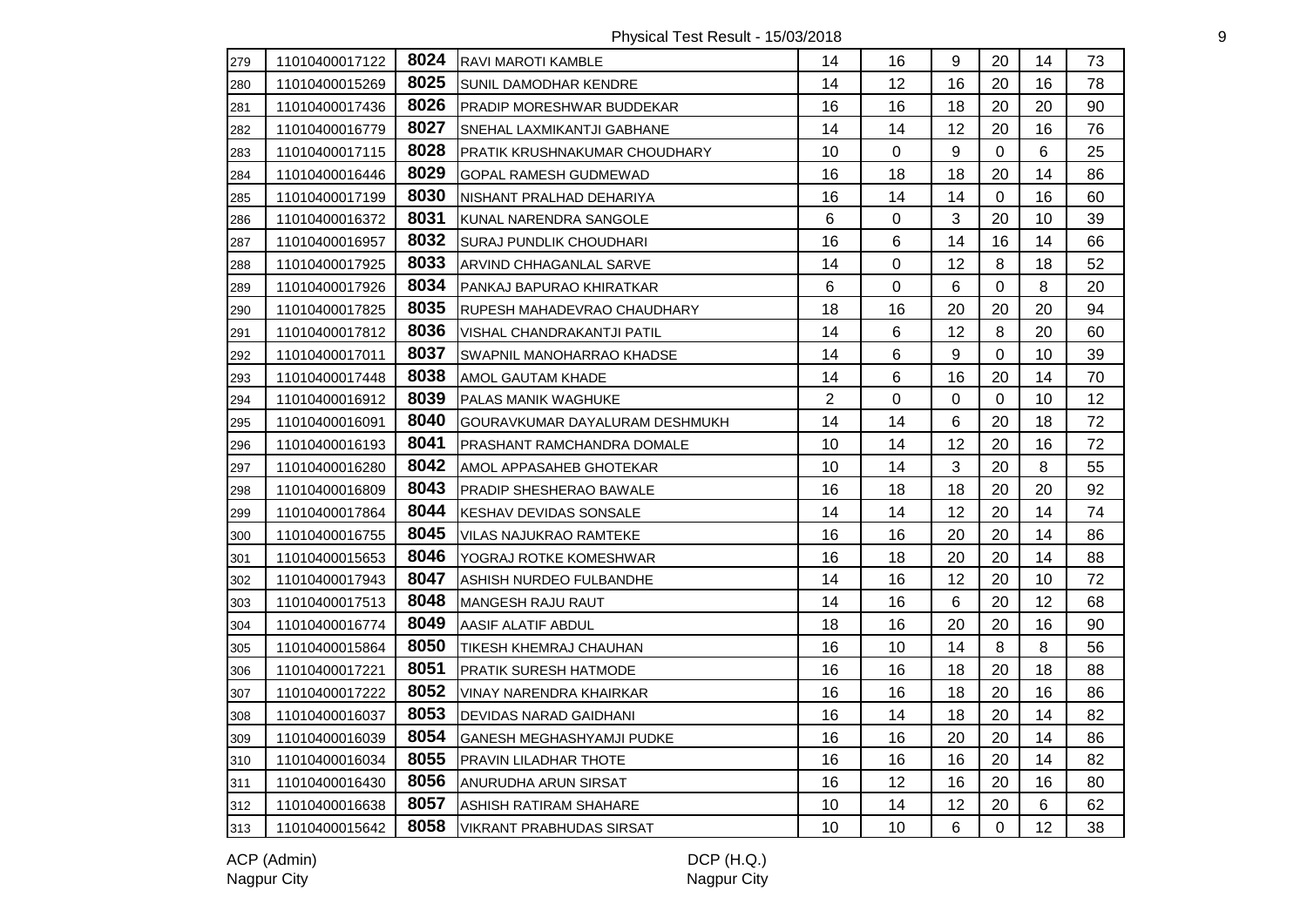Physical Test Result - 15/03/2018 10

| 314 | 11010400017190 | 8059 | <b>IMAYUR KISAN SORTE</b>        | 14             | 14          | 14               | 20             | 12 <sup>2</sup> | 74 |
|-----|----------------|------|----------------------------------|----------------|-------------|------------------|----------------|-----------------|----|
| 315 | 11010400016469 | 8060 | <b>SUNNY ANANTLAL SINGH</b>      | 14             | 10          | 14               | 12             | 10              | 60 |
| 316 | 11010400017818 | 8061 | AMOL TRYAMBAK SONUNE             | 16             | 16          | 16               | 20             | 16              | 84 |
| 317 | 11010400016274 | 8062 | NITIN PRAKASH JOSHI              | 14             | 14          | 12               | 20             | 14              | 74 |
| 318 | 11010400017179 | 8063 | RASHIK PRALHAD CHAUDHARI         | 18             | 16          | 18               | 20             | 18              | 90 |
| 319 | 11010400016548 | 8064 | VISHWAS PRALHADJI CHAUDHARI      | 16             | 16          | 20               | 20             | 14              | 86 |
| 320 | 11010400015776 | 8065 | LAXMIKANT SHIOCHAND THAKRE       | 18             | 18          | 20               | 20             | 18              | 94 |
| 321 | 11010400017349 | 8066 | OM PANDURANG MAHALLE             | 10             | 14          | 9                | 20             | 10              | 63 |
| 322 | 11010400017536 | 8067 | <b>AKSHAY SURESH TAYADE</b>      | 10             | 14          | 14               | 20             | 12              | 70 |
| 323 | 11010400016879 | 8068 | OMPRAKASH ASHOKRAO MUNDHE        | 16             | 12          | 12               | 20             | 18              | 78 |
| 324 | 11010400017360 | 8069 | PURUSHOTTAM BHARAT SANSARE       | 0              | $\mathbf 0$ | 0                | $\mathbf 0$    | 8               | 8  |
| 325 | 11010400016873 | 8070 | <b>PRAVIN VINAYAK MUNDHE</b>     | 14             | 10          | 14               | 16             | 18              | 72 |
| 326 | 11010400015780 | 8071 | RAJENDRA SAHADEO THAWAKAR        | 14             | 18          | 6                | 20             | 16              | 74 |
| 327 | 11010400015762 | 8072 | ABHISHEK DIGAMBERJI RAHATE       | 16             | 14          | 20               | 20             | 18              | 88 |
| 328 | 11010400015778 | 8073 | SURAJ SHAMRAO PALANDURKAR        | 0              | 14          | 0                | 0              | $\mathbf 0$     | 14 |
| 329 | 11010400015764 | 8074 | RAVINDRAKUMAR BALIRAM NEWARE     | 16             | 16          | 20               | 20             | 16              | 88 |
| 330 | 11010400015734 | 8075 | <b>RITESH GHUMESH LILHARE</b>    | 18             | 18          | 20               | 20             | 16              | 92 |
| 331 | 11010400015781 | 8076 | PURANLAL CHAINLAL LILHARE        | 14             | 16          | 16               | 20             | 16              | 82 |
| 332 | 11010400015637 | 8077 | NARAYAN DNYANOBA YELKEWAD        | 14             | 14          | 14               | 8              | 16              | 66 |
| 333 | 11010400017487 | 8078 | ISHUBHAM SHRIKRUSHNA GAWAI       | 10             | 10          | 12               | 12             | 10              | 54 |
| 334 | 11010400017272 | 8079 | ROHIT KHUSHAL ZADE               | 14             | 6           | $\boldsymbol{9}$ | 20             | 8               | 57 |
| 335 | 11010400017022 | 8080 | MUKESH YASHWANT KATRE            | 10             | 14          | 3                | 20             | 12              | 59 |
| 336 | 11010400015711 | 8081 | PAWAN WAMAN PACHARE              | 0              | 14          | 14               | 8              | 16              | 52 |
| 337 | 11010400015738 | 8082 | AMOL KRUSHNAJI GHUGAL            | 10             | 12          | 14               | 20             | 18              | 74 |
| 338 | 11010400017171 | 8083 | PRAMOD RAMDAS MESHRAM            | 16             | 10          | 12               | 20             | 12              | 70 |
| 339 | 11010400016906 | 8084 | <b>GANESH NASHIK KHOBRAGADE</b>  | 16             | 20          | 18               | 20             | 12              | 86 |
| 340 | 11010400016715 | 8085 | SURAJ MAROTIJI JADHAV            | 0              | 0           | $\pmb{0}$        | 20             | 20              | 40 |
| 341 | 11010400016716 | 8086 | MANISH PANDHARI WAGHMARE         | 16             | 12          | 16               | 16             | 18              | 78 |
| 342 | 11010400017820 | 8087 | HANMANT WAMAN DEVKAMBLE          | 16             | 18          | 16               | 20             | 16              | 86 |
| 343 | 11010400017750 | 8088 | <b>SAGAR DILIP MOHOD</b>         | 14             | 12          | 14               | 20             | 14              | 74 |
| 344 | 11010400015461 | 8089 | VISHWAJIT ANANDRAO SHINGARPUTALE | 14             | 14          | 16               | 20             | 16              | 80 |
| 345 | 11010400017002 | 8090 | <b>VIKRAM BHIMRAO MESHRAM</b>    | 14             | 14          | 14               | 20             | 20              | 82 |
| 346 | 11010400016504 | 8091 | RUPESH ARUNRAO GAWANDE           | 14             | 12          | 12               | 20             | 12              | 70 |
| 347 | 11010400016949 | 8092 | AMIT DIGAMBAR CHANDEKAR          | 14             | 12          | 14               | $\overline{2}$ | 14              | 56 |
| 348 | 11010400017912 | 8093 | <b>SUBODH SHAMRAO DAMKE</b>      | $\overline{2}$ | $\mathbf 0$ | 3                | 8              | 14              | 27 |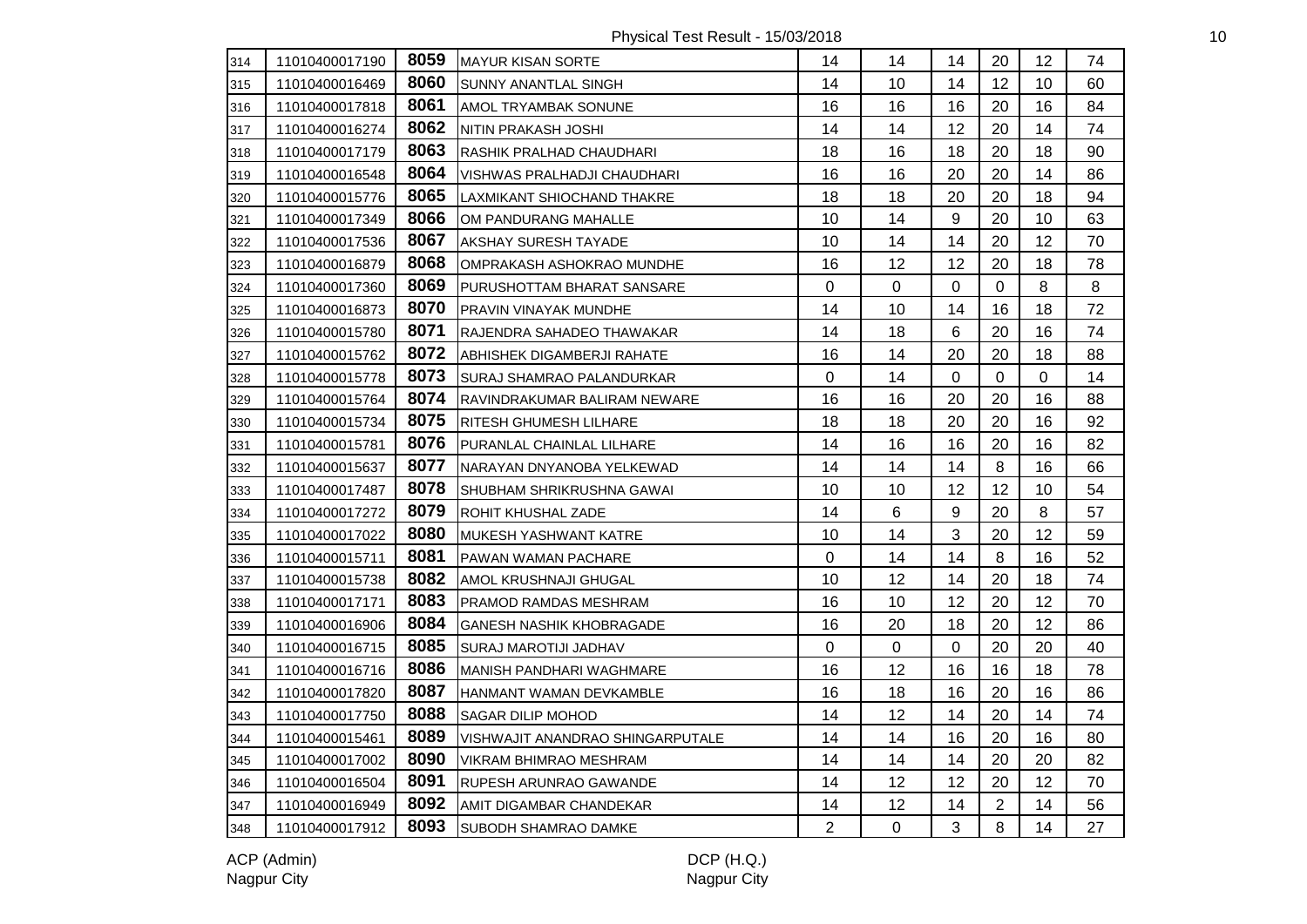Physical Test Result - 15/03/2018 11

| 349 | 11010400016765 |      | 8094 AJAY NAGNATH BHATKAR       | 14             | 16             | 12 | 20             | 12 <sup>°</sup> | 74 |
|-----|----------------|------|---------------------------------|----------------|----------------|----|----------------|-----------------|----|
| 350 | 11010400016569 | 8095 | SAMARJIT BALWANTRAO PIMPALKAR   | 16             | 12             | 16 | 20             | 14              | 78 |
| 351 | 11010400017150 | 8096 | PRAVIN SHAMRAOJI CHOPKAR        | $\overline{2}$ | $\overline{2}$ | 6  | 8              | 14              | 32 |
| 352 | 11010400017399 | 8097 | AMAR PRALHADRAO KALAMBE         | 10             | 14             | 12 | 16             | 14              | 66 |
| 353 | 11010400017313 | 8098 | KRISHNA HARIHARJI BHAMODE       | 10             | 14             | 16 | 16             | 12              | 68 |
| 354 | 11010400016698 | 8099 | AVINASH MOHAN ZADE              | 10             | 14             | 9  | 20             | 12              | 65 |
| 355 | 11010400017336 | 8100 | SURAJ GAJANAN RAJURKAR          | 16             | 14             | 20 | 20             | 18              | 88 |
| 356 | 11010400016827 | 8101 | KRISHNA BALAJI RATHOD           | 14             | 12             | 16 | 20             | 16              | 78 |
| 357 | 11010400016170 | 8102 | PRAVIN SHRIKRUSHNA LOKHANDE     | 14             | 12             | 12 | 20             | 12              | 70 |
| 358 | 11010400016158 | 8103 | <b>NASIR HAROON SHAIKH</b>      | 10             | 16             | 14 | 20             | 16              | 76 |
| 359 | 11010400016744 | 8104 | AMOL ASHOKRAO SURJUSE           | 14             | 12             | 12 | 20             | 8               | 66 |
| 360 | 11010400015350 | 8105 | <b>RUSHIKESH SHAMRAO HARNE</b>  | 14             | 18             | 16 | 20             | 12              | 80 |
| 361 | 11010400015312 | 8106 | MUKESH RAMKRISHNA KAKNE         | 14             | 12             | 12 | 20             | 12              | 70 |
| 362 | 11010400017500 | 8107 | ISHWAR PRABHAKAR LAVKAR         | 16             | 16             | 20 | 20             | 16              | 88 |
| 363 | 11010400017501 | 8108 | SAGAR SAMADHAN KORDE            | 16             | 16             | 18 | 20             | 20              | 90 |
| 364 | 11010400017538 | 8109 | SHASHIKANT SAHEBRAO NATEKAR     | 14             | 16             | 18 | 20             | 18              | 86 |
| 365 | 11010400017088 | 8110 | NIKIL SHARAD WAGHMARE           | 16             | 18             | 18 | 20             | 16              | 88 |
| 366 | 11010400017841 | 8111 | <b>GAJANAN SAMADHAN SURVE</b>   | 10             | 12             | 14 | 16             | 12              | 64 |
| 367 | 11010400016455 | 8112 | PRAVIN KESHAV KODAPE            | 10             | $\overline{2}$ | 9  | 20             | 16              | 57 |
| 368 | 11010400017858 | 8113 | PAWAN SUDHAKARRAOJI DHONGE      | 14             | 12             | 9  | 12             | 20              | 67 |
| 369 | 11010400015618 | 8114 | LOKESH SATISH LILARE            | 10             | 10             | 6  | 20             | 14              | 60 |
| 370 | 11010400015516 | 8115 | INARESH DASHRATH PAWANKAR       | 14             | 18             | 14 | 20             | 14              | 80 |
| 371 | 11010400015518 | 8116 | RAJNIKANT MURLIDHAR MURKUTE     | 16             | 18             | 14 | 20             | 14              | 82 |
| 372 | 11010400016184 | 8117 | YASH RAMRAO SONTAKKE            | 14             | 16             | 9  | $\overline{4}$ | 14              | 57 |
| 373 | 11010400016190 | 8118 | TUSHAR KRUSHNARAO ATKARI        | 14             | 16             | 12 | 20             | 12              | 74 |
| 374 | 11010400015262 | 8119 | MO AVESH MO IQBAL AKBANI        | 14             | 10             | 6  | $\overline{4}$ | 20              | 54 |
| 375 | 11010400017518 | 8120 | MANGESH RAMKISAN THAKRELE       | 16             | 18             | 14 | 20             | 16              | 84 |
| 376 | 11010400016421 | 8121 | RAVINDRA GYANBARAO GULVE        | 16             | 18             | 16 | 20             | 12              | 82 |
| 377 | 11010400015526 | 8122 | YOGESH NARAYAN MOTGHARE         | 16             | 16             | 20 | 20             | 20              | 92 |
| 378 | 11010400015528 | 8123 | DIPAK RUPLALJI GARADE           | 14             | 14             | 14 | 20             | 20              | 82 |
| 379 | 11010400015527 | 8124 | PRAMOD KRUSHNAJI SHARNANGAT     | 16             | 14             | 16 | 20             | 16              | 82 |
| 380 | 11010400017779 | 8125 | KAPIL SUBHASH GAWAI             | 10             | 18             | 9  | 20             | 14              | 71 |
| 381 | 11010400017790 | 8126 | SATYASHIL ANIL DONGARE          | 14             | 18             | 12 | 20             | 8               | 72 |
| 382 | 11010400017746 | 8127 | AKASH BALU GAWAI                | 14             | 14             | 12 | 20             | 14              | 74 |
| 383 | 11010400017754 | 8128 | <b>AKSHAY SARANATH ATHAWALE</b> | $\overline{2}$ | $\mathbf 0$    | 6  | $\overline{0}$ | 10              | 18 |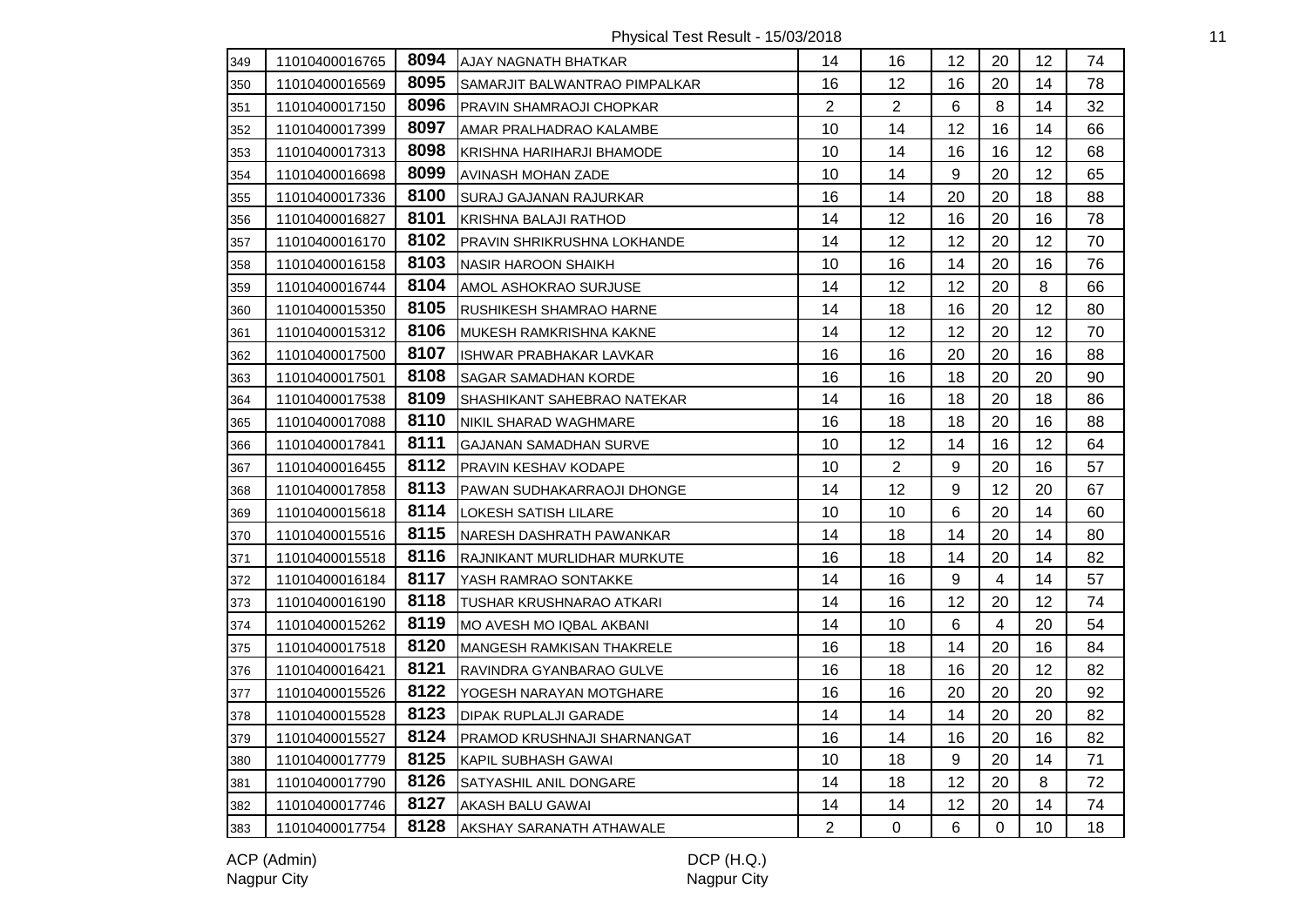Physical Test Result - 15/03/2018 12

| 384 | 11010400016302 | 8129 | IMOHNISH PUNDLIK BHUMAK            | $\overline{2}$ | $\Omega$       | 3                | $\Omega$       | 10             | 15             |
|-----|----------------|------|------------------------------------|----------------|----------------|------------------|----------------|----------------|----------------|
| 385 | 11010400017008 | 8130 | RIKSHAKUMAR BHIMRAO SOYAM          | 10             | 14             | 12               | 20             | 8              | 64             |
| 386 | 11010400015353 | 8131 | ISHUBHAM KISHOR BAWANKULE          | 10             | $\overline{2}$ | 14               | 20             | 8              | 54             |
| 387 | 11010400017884 | 8132 | LOKESH RAHUL RANGARI               | 6              | 6              | 9                | 20             | 10             | 51             |
| 388 | 11010400015274 | 8133 | <b>MAYUR HARICHANDRA JADHAV</b>    | 14             | $\overline{2}$ | 9                | $\overline{0}$ | 10             | 35             |
| 389 | 11010400017413 | 8134 | ANASA REYAZ X                      | 16             | 16             | 18               | 20             | 12             | 82             |
| 390 | 11010400015393 | 8135 | KAMLESH SUDHIR FULZELE             | 10             | 12             | 16               | 20             | 12             | 70             |
| 391 | 11010400015392 | 8136 | DARSHAN UMAKANT UNDIRWADE          | 14             | 16             | 16               | 20             | 12             | 78             |
| 392 | 11010400017143 | 8137 | SHAHBAJ ILAEE SAIYYED              | 10             | 0              | 9                | $\overline{4}$ | 14             | 37             |
| 393 | 11010400017116 | 8138 | RAJPAL SHIVCHARAN MANJREWAR        | 6              | 0              | 12               | 12             | 12             | 42             |
| 394 | 11010400016728 | 8139 | INAGESHWAR MADANLAL MISHRA         | 14             | 14             | 20               | 20             | 16             | 84             |
| 395 | 11010400016267 | 8140 | <b>PARMESHWAR SHRIHARI MURKUTE</b> | 16             | 18             | 20               | 20             | 20             | 94             |
| 396 | 11010400017739 | 8141 | <b>AJAY GOKUL AHIRE</b>            | 10             | 6              | $\boldsymbol{9}$ | 12             | 12             | 49             |
| 397 | 11010400016884 | 8142 | ASHISH HEMRAJ GHATOLE              | 16             | 0              | 18               | 20             | 10             | 64             |
| 398 | 11010400017865 | 8143 | <b>PRAJWAL RAJESH POLHE</b>        | 10             | 6              | 12               | 20             | 10             | 58             |
| 399 | 11010400017932 | 8144 | <b>MUKESH MUNGANSINGH THAKUR</b>   | 14             | 10             | 12               | 20             | 12             | 68             |
| 400 | 11010400016132 | 8145 | LAXMAN GOVIND UDGIRWAD             | 14             | 16             | 16               | 20             | 14             | 80             |
| 401 | 11010400017229 | 8146 | <b>SALMAN ASLAM KHAN</b>           | 0              | $\mathbf 0$    | 6                | 12             | 18             | 36             |
| 402 | 11010400017265 | 8147 | MAHENDRA CHANDRABHAN SAHARE        | 10             | 10             | 12               | 20             | 14             | 66             |
| 403 | 11010400017227 | 8148 | SHOHAIL MUKHTAR SHEIKH             | 16             | 16             | 18               | 20             | 14             | 84             |
| 404 | 11010400017223 | 8149 | SADDAM WAKIL AHMED                 | 10             | 0              | 6                | $\overline{4}$ | 12             | 32             |
| 405 | 11010400016929 | 8150 | AMIT DINKAR KHARABE                | 10             | $\mathbf 0$    | 9                | 16             | 8              | 43             |
| 406 | 11010400015845 | 8151 | VIJAY LIMBAJI BADNE                | 16             | 16             | 18               | 20             | 14             | 84             |
| 407 | 11010400016683 | 8152 | <b>GOPAL VINAYAK KENDRE</b>        | 16             | 18             | 16               | 20             | 14             | 84             |
| 408 | 11010400017882 | 8153 | CHETAN RAMESH DHARMIK              | 0              | $\mathbf 0$    | $\mathsf 0$      | $\mathbf 0$    | $\overline{4}$ | $\overline{4}$ |
| 409 | 11010400016658 | 8154 | <b>DEEPAK ASHOK BONDARE</b>        | 10             | $\overline{2}$ | 9                | 20             | 10             | 51             |
| 410 | 11010400016657 | 8155 | <b>IMRAN GAFFAR SHEIKH</b>         | 10             | 6              | 9                | 12             | 12             | 49             |
| 411 | 11010400017193 | 8156 | AVINASH SHANKAR TANDEKAR           | 14             | 12             | 0                | 12             | 12             | 50             |
| 412 | 11010400017141 | 8157 | <b>AWESH MUKHTAR SHEIKH</b>        | 16             | 12             | 14               | 8              | 10             | 60             |
| 413 | 11010400017485 | 8158 | RAHUL ROHIDAS RATHOD               | 18             | 18             | 20               | 20             | 14             | 90             |
| 414 | 11010400017505 | 8159 | LAKHAN SHYAM RATHOD                | 16             | 16             | 20               | 20             | 20             | 92             |
| 415 | 11010400017913 | 8160 | <b>ABHIJIT ARVIND GAJBHIYE</b>     | 14             | 10             | 12               | 20             | 14             | 70             |
| 416 | 11010400017525 | 8161 | <b>AJAY ASHOK THAKRE</b>           | 16             | 18             | 20               | 20             | 14             | 88             |
| 417 | 11010400016273 | 8162 | NILESH SUKHADEVRAO WAGHAMARE       | 10             | 6              | 12               | 12             | 16             | 56             |
| 418 | 11010400015623 | 8163 | YOGRAJ WASUDEO NANDANWAR           | 14             | 12             | 12               | $\overline{0}$ | 16             | 54             |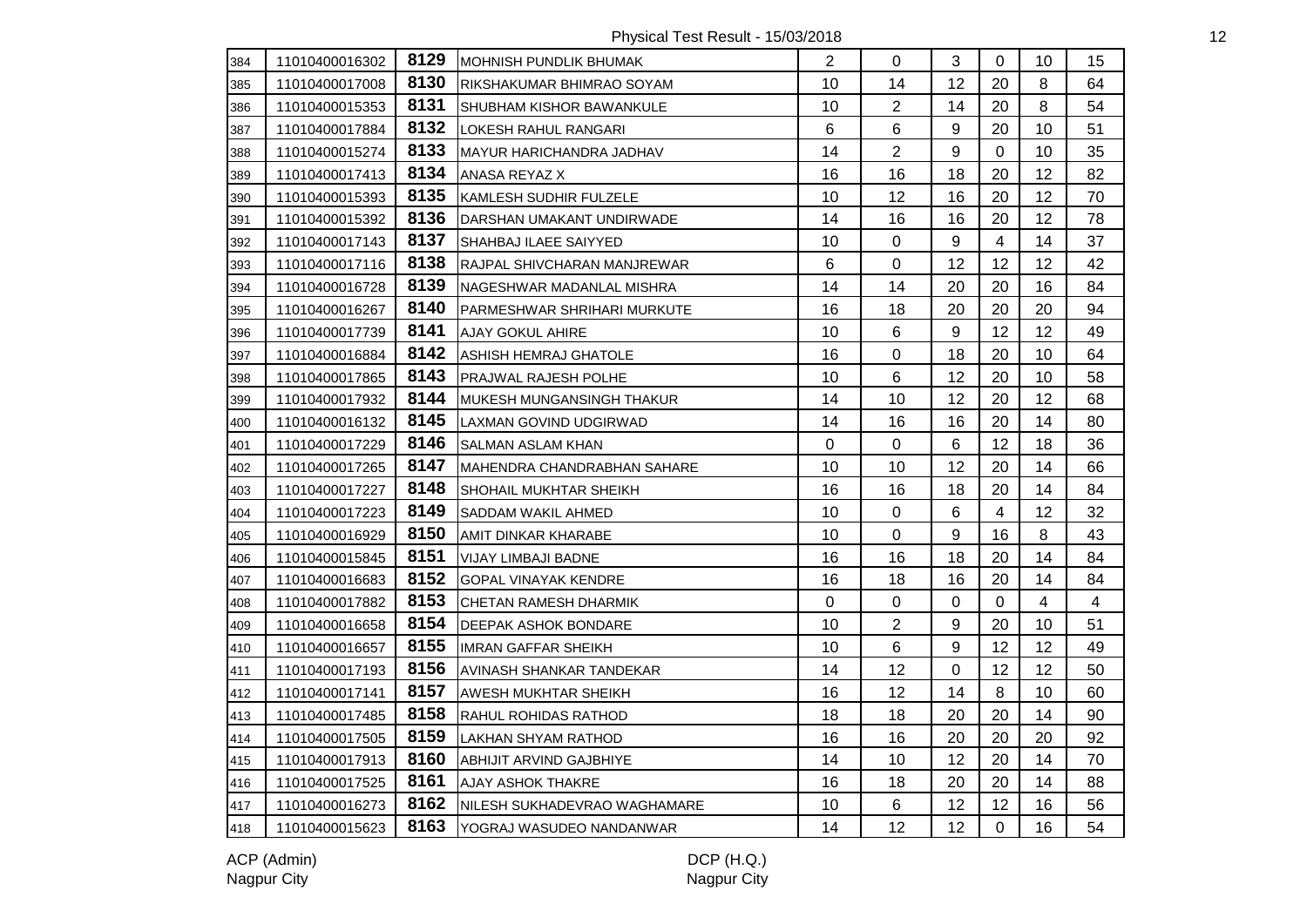Physical Test Result - 15/03/2018 13

| 419 | 11010400017580 | 8164 | NIKHIL ANIL DUMANE               | 10             | 10             | 12 | 20             | 16 | 68 |
|-----|----------------|------|----------------------------------|----------------|----------------|----|----------------|----|----|
| 420 | 11010400016992 | 8165 | JITENDRA PYARELAL PATLE          | 6              | 10             | 3  | $\overline{2}$ | 6  | 27 |
| 421 | 11010400016303 | 8166 | NIKESH GENDLAL BANRAKHE          | 16             | 14             | 20 | 20             | 16 | 86 |
| 422 | 11010400016633 | 8167 | KRUSHNA RAJENDRA PIPARE          | 16             | 18             | 18 | 20             | 16 | 88 |
| 423 | 11010400016876 | 8168 | SANGAMESHAWAR BHARAT MUNDHE      | 16             | 14             | 18 | 20             | 20 | 88 |
| 424 | 11010400016246 | 8169 | PANKAJ SOMPRAKASH GAWANDE        | 14             | 14             | 14 | 20             | 14 | 76 |
| 425 | 11010400016533 | 8170 | VISHAL UMAJI GEDAM               | 14             | 18             | 16 | 20             | 14 | 82 |
| 426 | 11010400017156 | 8171 | KHEMAN GAJANAN BAWANE            | 16             | 16             | 18 | 20             | 16 | 86 |
| 427 | 11010400017228 | 8172 | <b>FAIQUE FAROOQUE SHEIKH</b>    | 18             | 14             | 20 | 20             | 20 | 92 |
| 428 | 11010400017188 | 8173 | <b>MFARUKH HARUN SHEIKH</b>      | 16             | 16             | 16 | 20             | 20 | 88 |
| 429 | 11010400017016 | 8174 | SHAHRUKHKHAN ZAHIRULLA KHAN      | 14             | 12             | 18 | 20             | 18 | 82 |
| 430 | 11010400017063 | 8175 | <b>I</b> SAGAR PREMCHAND BISEN   | 16             | 16             | 20 | 20             | 14 | 86 |
| 431 | 11010400015773 | 8176 | MANOJ JAIRAM LILHARE             | 16             | 18             | 18 | 20             | 14 | 86 |
| 432 | 11010400015769 | 8177 | RAMESH BHAULAL LILHARE           | 16             | 16             | 20 | 20             | 18 | 90 |
| 433 | 11010400015742 | 8178 | MANGESH SURESH BHURE             | 18             | 16             | 20 | 20             | 20 | 94 |
| 434 | 11010400015770 | 8179 | SANDIP SANJAY BANSOD             | 16             | 16             | 18 | 20             | 16 | 86 |
| 435 | 11010400017153 | 8180 | <b>AMIT WASUDEO MARBATE</b>      | 16             | 18             | 16 | 20             | 14 | 84 |
| 436 | 11010400017588 | 8181 | NIKHIL MANOHAR RANDIVE           | 10             | 6              | 9  | 8              | 10 | 43 |
| 437 | 11010400015447 | 8182 | PANKAJ SAHEBRAO KAMBLE           | 14             | 14             | 14 | 20             | 12 | 74 |
| 438 | 11010400015476 | 8183 | MADHAV KHUSHAL SONKAMBLE         | 16             | 16             | 9  | 20             | 16 | 77 |
| 439 | 11010400016885 | 8184 | RAJAT DEVENDRABHAUJI PATIL       | 16             | 16             | 18 | 20             | 18 | 88 |
| 440 | 11010400017630 | 8185 | SUMEDH KASHIRAM NITNAWARE        | 10             | 14             | 9  | 12             | 10 | 55 |
| 441 | 11010400016883 | 8186 | SURAJ RAMDAS KUMBHRE             | 10             | 14             | 14 | 20             | 10 | 68 |
| 442 | 11010400016925 | 8187 | AKSHAY RAMESHRAO SHRINATH        | 16             | 16             | 20 | 20             | 20 | 92 |
| 443 | 11010400016932 | 8188 | ARJUN MAHADEV WANKHADE           | 18             | 16             | 20 | 20             | 18 | 92 |
| 444 | 11010400017564 | 8189 | <b>BABLU GOMAJI CHANDEKAR</b>    | 10             | 12             | 9  | 8              | 10 | 49 |
| 445 | 11010400016212 | 8190 | ASHIT CHANDRASHEKHAR WASNIK      | 6              | 0              | 0  | 0              | 12 | 18 |
| 446 | 11010400017338 | 8191 | PANKAJ TRIMBAK PATIL             | 14             | 12             | 16 | 20             | 16 | 78 |
| 447 | 11010400017610 | 8192 | VIJENDRA DHANLAL BARSAGADE       | 16             | 16             | 14 | 20             | 14 | 80 |
| 448 | 11010400016690 | 8193 | <b>GANESH SHATRUGHNA KALOKAR</b> | $\overline{2}$ | $\overline{2}$ | 6  | 8              | 10 | 28 |
| 449 | 11010400017082 | 8194 | NARENDRA MAHADEO KELKAR          | 14             | 12             | 16 | 20             | 14 | 76 |
| 450 | 11010400015718 | 8195 | SHUBHAM PRAKASH DONGARWAR        | 14             | 18             | 18 | 20             | 14 | 84 |
| 451 | 11010400017484 | 8196 | VINOD LAXMANJI BAGHALLE          | 16             | 12             | 18 | 20             | 20 | 86 |
| 452 | 11010400015594 | 8197 | SHRIKRUSHNA SHANKAR INGOLE       | 18             | 18             | 20 | 20             | 18 | 94 |
| 453 | 11010400016130 | 8198 | NIKHIL RAMESHJI RAHATE           | 14             | 16             | 9  | 20             | 16 | 75 |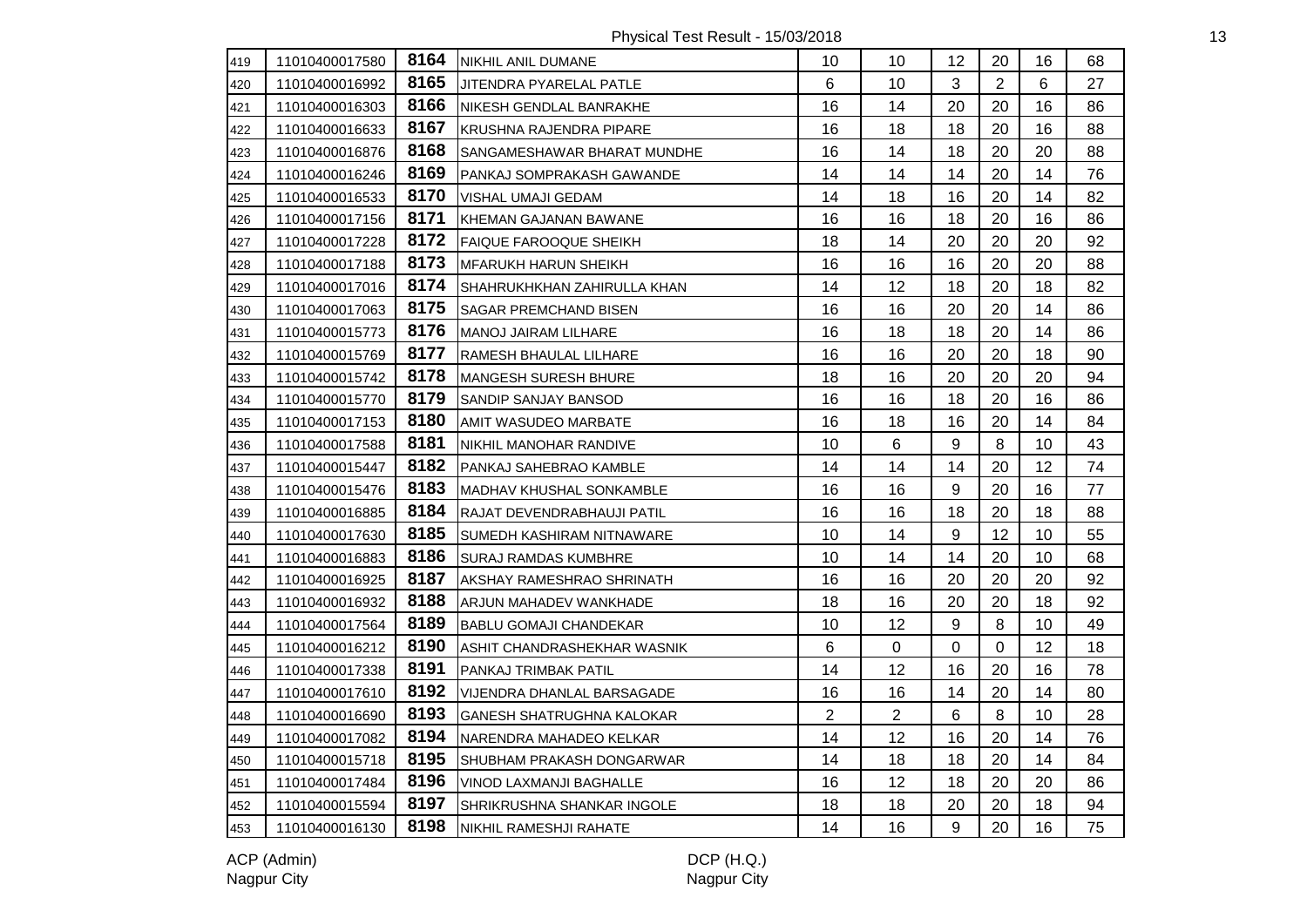Physical Test Result - 15/03/2018 14

| 454 | 11010400016124 | 8199 | <b>IRUPESH SHAMRAOJI KOTKELWAR</b>   | 16 | 18 | 9                | 20             | 8       | 71 |
|-----|----------------|------|--------------------------------------|----|----|------------------|----------------|---------|----|
| 455 | 11010400017867 | 8200 | KARAN LAXMAN EUNATI                  | 16 | 12 | 20               | 20             | 14      | 82 |
| 456 | 11010400017038 | 8201 | CHETAN MURLIDHARJI REWATKAR          | 14 | 16 | 18               | 20             | $12 \,$ | 80 |
| 457 | 11010400016826 | 8202 | KAILAS GANGADHARRAO SHINDE           | 10 | 6  | 0                | $\overline{4}$ | 14      | 34 |
| 458 | 11010400016440 | 8203 | RAVINDRA MADHUKAR BHEDE              | 14 | 14 | 0                | 20             | 16      | 64 |
| 459 | 11010400017852 | 8204 | MUNESHWAR ABHIMAN CHETULE            | 14 | 18 | 0                | 20             | 16      | 68 |
| 460 | 11010400017846 | 8205 | RAJESH BHAGWATJI KUTHE               | 16 | 16 | 18               | 20             | 14      | 84 |
| 461 | 11010400017840 | 8206 | <b>SACHIN RUPCHAND KUTHE</b>         | 16 | 16 | 18               | 20             | 16      | 86 |
| 462 | 11010400015304 | 8207 | SAPKAL AKASH RAMESH                  | 16 | 16 | 0                | 20             | 16      | 68 |
| 463 | 11010400017946 | 8208 | ROSHAN KHUSHAL CHAUDHARI             | 14 | 12 | 9                | 20             | 14      | 69 |
| 464 | 11010400015951 | 8209 | DHAWAL RAJENDRA MALODE               | 14 | 12 | 14               | 20             | 14      | 74 |
| 465 | 11010400016081 | 8210 | SATISH MADHUKAR SAWARKAR             | 16 | 12 | 16               | 20             | 16      | 80 |
| 466 | 11010400015299 | 8211 | YOGESH GOPAL PAGADHUNE               | 14 | 6  | 14               | $\mathbf 0$    | 12      | 46 |
| 467 | 11010400017605 | 8212 | RAJAT RAMSHANKAR THAKRELE            | 14 | 18 | 18               | 20             | 12      | 82 |
| 468 | 11010400016142 | 8213 | RAHUL SHALIKRAMJI KALBANDE           | 14 | 16 | 16               | 20             | 20      | 86 |
| 469 | 11010400016342 | 8214 | DHANANJAY SUBHASHRAOJI KALBANDE      | 16 | 16 | 18               | 20             | 20      | 90 |
| 470 | 11010400016282 | 8215 | <b>SHUBHAM KISNAJI THOMBRE</b>       | 14 | 18 | 20               | 20             | 18      | 90 |
| 471 | 11010400016928 | 8216 | SANJU MUKUNDA BHADADE                | 10 | 10 | 14               | 20             | 14      | 68 |
| 472 | 11010400015291 | 8217 | <b>HARSHAL ASHOK KALE</b>            | 10 | 12 | 12               | 20             | 12      | 66 |
| 473 | 11010400015303 | 8218 | SURAJ BAJARANG PANVALE               | 14 | 12 | 16               | 20             | 14      | 76 |
| 474 | 11010400017467 | 8219 | <b>VISHAL ARUN SANISE</b>            | 18 | 16 | 20               | 20             | 16      | 90 |
| 475 | 11010400017464 | 8220 | GAJANAN PRALHAD BHOLANKAR            | 18 | 14 | 20               | 20             | 18      | 90 |
| 476 | 11010400016236 | 8221 | PRAKASH BINIP DAHARWAL               | 14 | 16 | 16               | 20             | 14      | 80 |
| 477 | 11010400017154 | 8222 | SHEIKHTAUFIQRAZA SHEIKHISRAIL SHEIKH | 10 | 0  | 9                | 20             | 6       | 45 |
| 478 | 11010400016746 | 8223 | NITIN VIKAS SHIMARE                  | 16 | 14 | 14               | 20             | 12      | 76 |
| 479 | 11010400015622 | 8224 | PARIKSHIT SUDHAKAR GEDEKAR           | 16 | 16 | 14               | 12             | 16      | 74 |
| 480 | 11010400016743 | 8225 | SWAPNIL DADARAO MALI                 | 14 | 10 | $\boldsymbol{9}$ | 16             | 16      | 65 |
| 481 | 11010400016067 | 8226 | SURAJ SUDHAKAR JAMBHULKAR            | 18 | 14 | 18               | 20             | 16      | 86 |
| 482 | 11010400016313 | 8227 | VINOD NARAYAN HADGE                  | 10 | 12 | 12               | 20             | 12      | 66 |
| 483 | 11010400016181 | 8228 | AKASH SANTOSHRAO KHADEKAR            | 14 | 12 | 18               | 20             | 16      | 80 |
| 484 | 11010400016146 | 8229 | RITESH SURESH BIJWE                  | 14 | 10 | 14               | 20             | 20      | 78 |
| 485 | 11010400016183 | 8230 | MANGESH GANESHRAO RAVALE             | 14 | 12 | 6                | 20             | 12      | 64 |
| 486 | 11010400016300 | 8231 | ABHIJIT MADHUKAR BELPATRE            | 16 | 16 | 14               | 20             | 16      | 82 |
| 487 | 11010400017763 | 8232 | RAHUL KRUSHNA NAGVE                  | 14 | 14 | 16               | 16             | 20      | 80 |
| 488 | 11010400015575 | 8233 | MOHAK ASHOKRAO WAGHMARE              | 14 | 10 | 14               | 20             | 12      | 70 |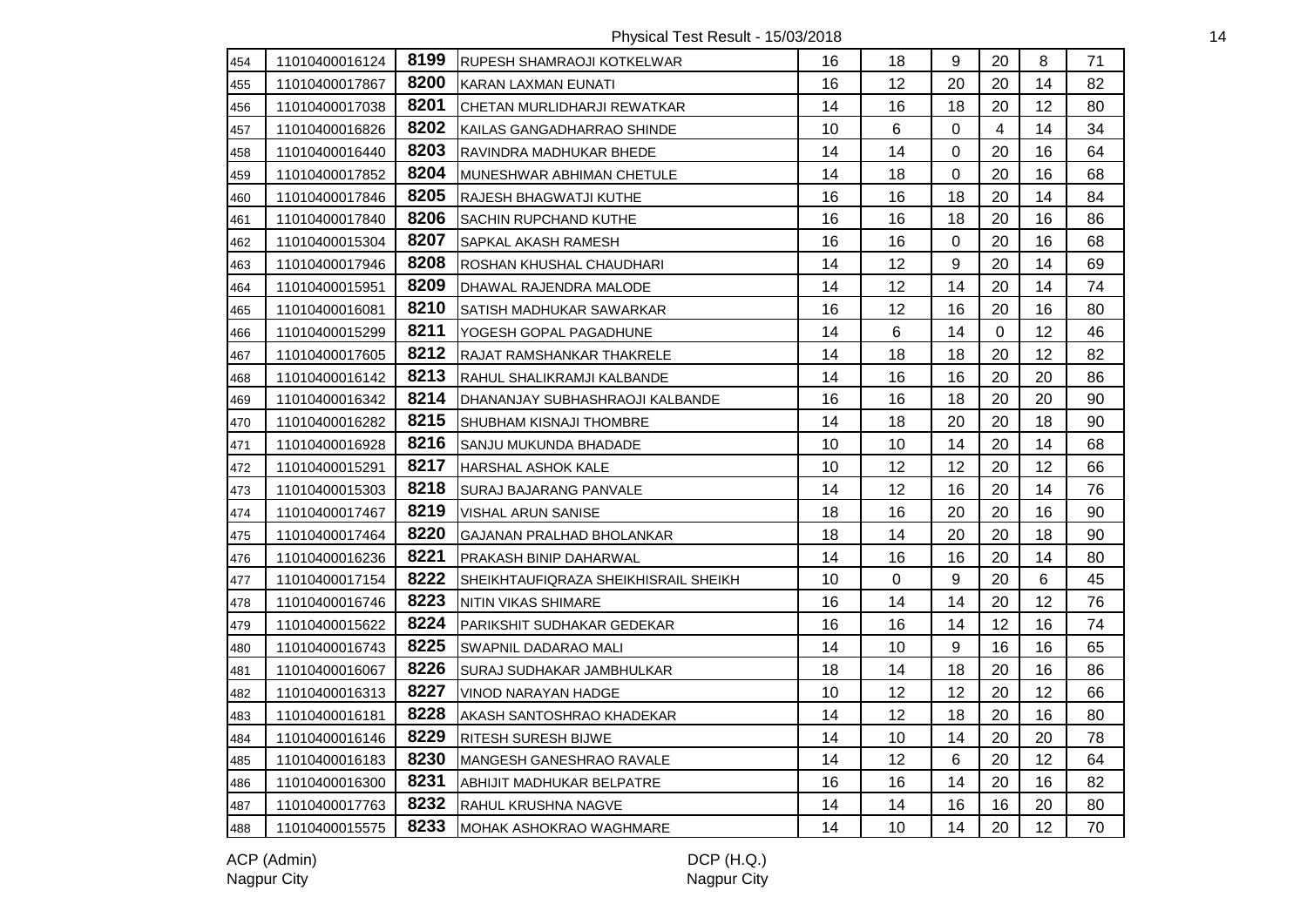Physical Test Result - 15/03/2018 15

| 489 | 11010400016443 | 8234 | ANUP ASHOKRAO MESHRAM           | 14 | 14             | 12               | 12          | 16      | 68 |
|-----|----------------|------|---------------------------------|----|----------------|------------------|-------------|---------|----|
| 490 | 11010400016829 | 8235 | MOHAN HARIDASRAO JAMODKAR       | 14 | 16             | 20               | 20          | 14      | 84 |
| 491 | 11010400017905 | 8236 | <b>MONISH SHYAM KHODE</b>       | 14 | 12             | 14               | 20          | 16      | 76 |
| 492 | 11010400017862 | 8237 | MANGESH SEWAKRAM MESHRAM        | 10 | 10             | 9                | 16          | 16      | 61 |
| 493 | 11010400017856 | 8238 | AMOL NARAYANRAO BAGDE           | 16 | 14             | 6                | 20          | 0       | 56 |
| 494 | 11010400017661 | 8239 | AKASH UMESH KOLHE               | 14 | 16             | 16               | 20          | 16      | 82 |
| 495 | 11010400017639 | 8240 | <b>VINAY CHHOTELAL SHRIWAS</b>  | 10 | 14             | 9                | 20          | 14      | 67 |
| 496 | 11010400016439 | 8241 | ANIKET RAVINDRA GAIKWAD         | 0  | $\mathbf 0$    | 6                | 20          | 10      | 36 |
| 497 | 11010400015694 | 8242 | KAILAS VISHWANTH KENDRE         | 16 | 14             | 16               | 20          | 20      | 86 |
| 498 | 11010400016216 | 8243 | RAHUL JANARDHAN WAKADE          | 14 | 12             | 12               | 20          | 10      | 68 |
| 499 | 11010400015590 | 8244 | MISBAHKHAN SAMIULLAH KHAN       | 10 | 12             | $\mathbf{3}$     | $\mathbf 0$ | 8       | 33 |
| 500 | 11010400016085 | 8245 | INARAYAN KASHINATH KUCHEKAR     | 14 | 16             | 14               | 20          | 14      | 78 |
| 501 | 11010400017842 | 8246 | YOGESH WASUDEORAO THAKARE       | 16 | 18             | 20               | 20          | $12 \,$ | 86 |
| 502 | 11010400016450 | 8247 | CHANDRASHEKHAR TUKARAM CHALAKH  | 10 | 14             | 12               | 16          | 12      | 64 |
| 503 | 11010400015309 | 8248 | AVINASH ASHOK DHODARE           | 16 | 12             | 18               | 20          | 14      | 80 |
| 504 | 11010400016449 | 8249 | RAKESH RAMCHANDRA AUTKAR        | 16 | 14             | 20               | 20          | 16      | 86 |
| 505 | 11010400015305 | 8250 | PRASHANT VASANT DURGE           | 14 | 18             | 14               | 20          | 14      | 80 |
| 506 | 11010400016102 | 8251 | <b>PAWAN OMPRAKASH KADU</b>     | 16 | 16             | 0                | 12          | 14      | 58 |
| 507 | 11010400016083 | 8252 | AKSHAY PANDURANGJI KADU         | 16 | 16             | 14               | 16          | 14      | 76 |
| 508 | 11010400016590 | 8253 | <b>SUJIT SHIVPRASAD MISHRA</b>  | 10 | 12             | $\,6$            | 0           | 10      | 38 |
| 509 | 11010400015869 | 8254 | SOHAM ANANDRAO SHENDE           | 14 | 14             | 16               | 20          | 18      | 82 |
| 510 | 11010400016930 | 8255 | MANOJ LAMBUDAS DURGA            | 16 | 10             | 16               | 16          | 14      | 72 |
| 511 | 11010400015276 | 8256 | MANOJ MAHADEO BHARTI            | 16 | 16             | 16               | 20          | 16      | 84 |
| 512 | 11010400015958 | 8257 | SAGAR ASHOKRAO DHUMALE          | 18 | 12             | 18               | 20          | 20      | 88 |
| 513 | 11010400015278 | 8258 | <b>MANGESH WAMANRAO INGLE</b>   | 10 | 12             | 12               | 20          | 8       | 62 |
| 514 | 11010400017263 | 8259 | SHRIKRISHNA TRAMBAK SINPURE     | 10 | 14             | 14               | 20          | 14      | 72 |
| 515 | 11010400017350 | 8260 | VISHAL SURYABHAN TURARE         | 10 | 10             | $\boldsymbol{9}$ | 20          | 12      | 61 |
| 516 | 11010400015598 | 8261 | PAVAN RAMRAOJI DAHAKE           | 16 | 14             | $\mathbf{3}$     | 20          | 12      | 65 |
| 517 | 11010400016230 | 8262 | PRAFUL DAMODHAR BANTE           | 16 | 16             | 18               | 20          | 20      | 90 |
| 518 | 11010400017363 | 8263 | <b>VRUSHABH ASHOK BACHALKAR</b> | 10 | $\overline{0}$ | $\mathbf 0$      | $\mathbf 0$ | 8       | 18 |
| 519 | 11010400017373 | 8264 | ANAND BABANJI KAKDE             | 16 | 14             | 18               | 20          | 12      | 80 |
| 520 | 11010400017376 | 8265 | SAGAR SUDHAKARRAO KAKDE         | 14 | 14             | 18               | 20          | 14      | 80 |
| 521 | 11010400017369 | 8266 | SHAILESH NARAYANRAO LAYASE      | 14 | 12             | 14               | 20          | 14      | 74 |
| 522 | 11010400017106 | 8267 | <b>RUPIN ANIL PANDE</b>         | 10 | $\mathbf 0$    | 12               | 20          | 12      | 54 |
| 523 | 11010400015261 | 8268 | BHUSHAN NARENDRA TAMBUSKAR      | 16 | 12             | 14               | 20          | 16      | 78 |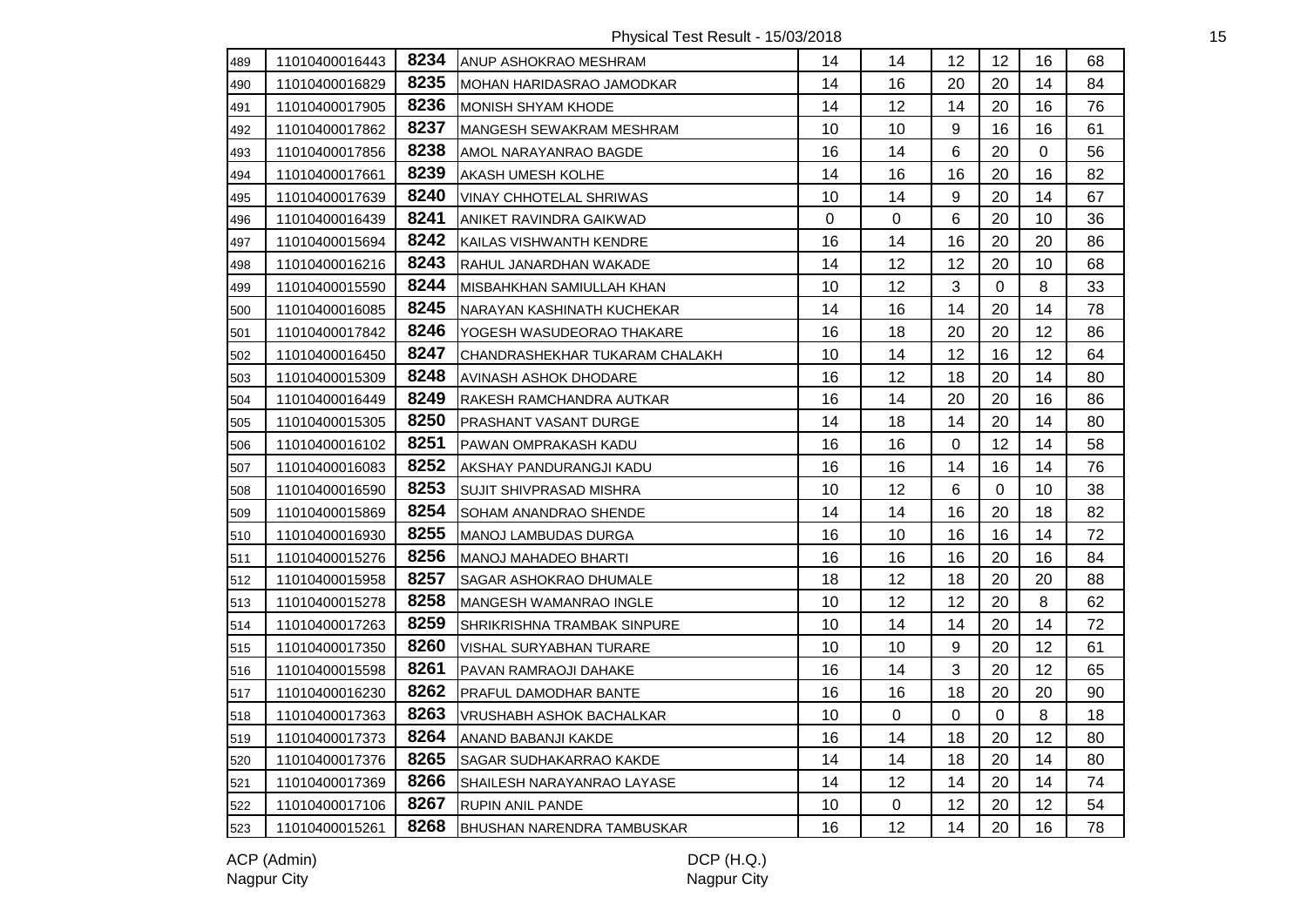Physical Test Result - 15/03/2018 16

| 524 | 11010400016820 | 8269 | GANESH SHRIRAM GHUGE            | 14             | 18 | 14 | 20             | 16 | 82 |
|-----|----------------|------|---------------------------------|----------------|----|----|----------------|----|----|
| 525 | 11010400017671 | 8270 | <b>SUDHIR ISOBA BHAGAT</b>      | 16             | 18 | 20 | 20             | 16 | 90 |
| 526 | 11010400017346 | 8271 | RAVINDRA KISHOR AMBORE          | 16             | 16 | 18 | 20             | 12 | 82 |
| 527 | 11010400017483 | 8272 | SHUBHAM SUBHASH THAKUR          | 16             | 14 | 20 | 20             | 20 | 90 |
| 528 | 11010400017264 | 8273 | KUNAL RAJESH CHOUDHARY          | 16             | 14 | 20 | 20             | 16 | 86 |
| 529 | 11010400016968 | 8274 | <b>SUNIL BHAGWATJI MADARKAR</b> | 14             | 16 | 18 | 20             | 12 | 80 |
| 530 | 11010400016088 | 8275 | MOHIT SHRIRAMJI RAUT            | 16             | 16 | 16 | 0              | 12 | 60 |
| 531 | 11010400016645 | 8276 | SHUBHAM NARAYAN GATE            | 16             | 12 | 16 | 20             | 16 | 80 |
| 532 | 11010400016305 | 8277 | <b>VINIT CHANDRKANT GHARDE</b>  | 16             | 14 | 18 | 20             | 16 | 84 |
| 533 | 11010400015632 | 8278 | SHUBHAM SANJAY HARNE            | $\overline{2}$ | 10 | 6  | $\overline{4}$ | 8  | 30 |
| 534 | 11010400015314 | 8279 | AKSHAY SEVANAND KHANDARE        | 14             | 12 | 18 | 20             | 12 | 76 |
| 535 | 11010400015609 | 8280 | <b>ATUL SURAJLAL SARODE</b>     | 10             | 6  | 12 | $\overline{4}$ | 10 | 42 |
| 536 | 11010400016514 | 8281 | AMOL MAHADEVRAO KADAM           | 14             | 12 | 12 | 16             | 20 | 74 |
| 537 | 11010400016549 | 8282 | <b>AMIT ARUN JADHAV</b>         | 14             | 12 | 16 | 20             | 14 | 76 |
| 538 | 11010400017673 | 8283 | DEVNATH RAGHUNATH SORMARE       | 14             | 6  | 14 | 20             | 20 | 74 |
| 539 | 11010400017674 | 8284 | NITESH GAUTAM CHAHANDE          | 16             | 14 | 16 | 20             | 14 | 80 |
| 540 | 11010400017902 | 8285 | <b>GOVINDA ANIL KALE</b>        | 16             | 14 | 20 | 20             | 14 | 84 |
| 541 | 11010400017278 | 8286 | <b>GAURAV RAMESH MORE</b>       | 6              | 10 | 6  | 16             | 10 | 48 |
| 542 | 11010400017457 | 8287 | DATTA KALU CHAVHAN              | 16             | 16 | 14 | 20             | 14 | 80 |
| 543 | 11010400017456 | 8288 | <b>GOKUL TULSHIRAM JADHAV</b>   | 16             | 14 | 18 | 20             | 18 | 86 |
| 544 | 11010400016388 | 8289 | PAWAN SHESHRAO LONKAR           | 6              | 14 | 6  | 20             | 10 | 56 |
| 545 | 11010400017788 | 8290 | GANESH BHAGAWAN BORSE           | 14             | 14 | 9  | 20             | 12 | 69 |
| 546 | 11010400015855 | 8291 | SUNIL ANKUSH PHAD               | 16             | 18 | 18 | 20             | 12 | 84 |
| 547 | 11010400017891 | 8292 | YUGAL MUKUNDA AGASHE            | 14             | 16 | 12 | 20             | 12 | 74 |
| 548 | 11010400017900 | 8293 | KANHAIYALAL PATIRAM BADWAIK     | 16             | 18 | 14 | 20             | 20 | 88 |
| 549 | 11010400017894 | 8294 | <b>PRAFUL GANGADHAR BHUTE</b>   | 18             | 16 | 20 | 20             | 16 | 90 |
| 550 | 11010400017939 | 8295 | <b>PRASHANT DILIPRAO BHOYAR</b> | 14             | 18 | 14 | 20             | 16 | 82 |
| 551 | 11010400015405 | 8296 | INITESH RAMCHANDRA NAGMOTE      | 16             | 14 | 16 | 20             | 16 | 82 |
| 552 | 11010400017416 | 8297 | DIPAK ABHIMAN PATLE             | 16             | 20 | 20 | 20             | 20 | 96 |
| 553 | 11010400016136 | 8298 | UDDESH MURLIDHARJI KHEWALE      | 16             | 14 | 6  | 20             | 12 | 68 |
| 554 | 11010400016143 | 8299 | LILADHAR DIPAK GURAV            | 10             | 10 | 6  | 20             | 6  | 52 |
| 555 | 11010400017957 | 8300 | NIKHIL SANTOSH MATE             | 10             | 6  | 12 | 8              | 10 | 46 |
| 556 | 11010400015851 | 8301 | NIRAJ JAIPRAKASH PATLE          | 10             | 10 | 6  | 20             | 18 | 64 |
| 557 | 11010400015551 | 8302 | AJAY SANJAY KHADE               | 6              | 10 | 6  | 16             | 10 | 48 |
| 558 | 11010400016046 | 8303 | ABHIJIT RADHESHYA GAUTAM        | 14             | 14 | 14 | 20             | 8  | 70 |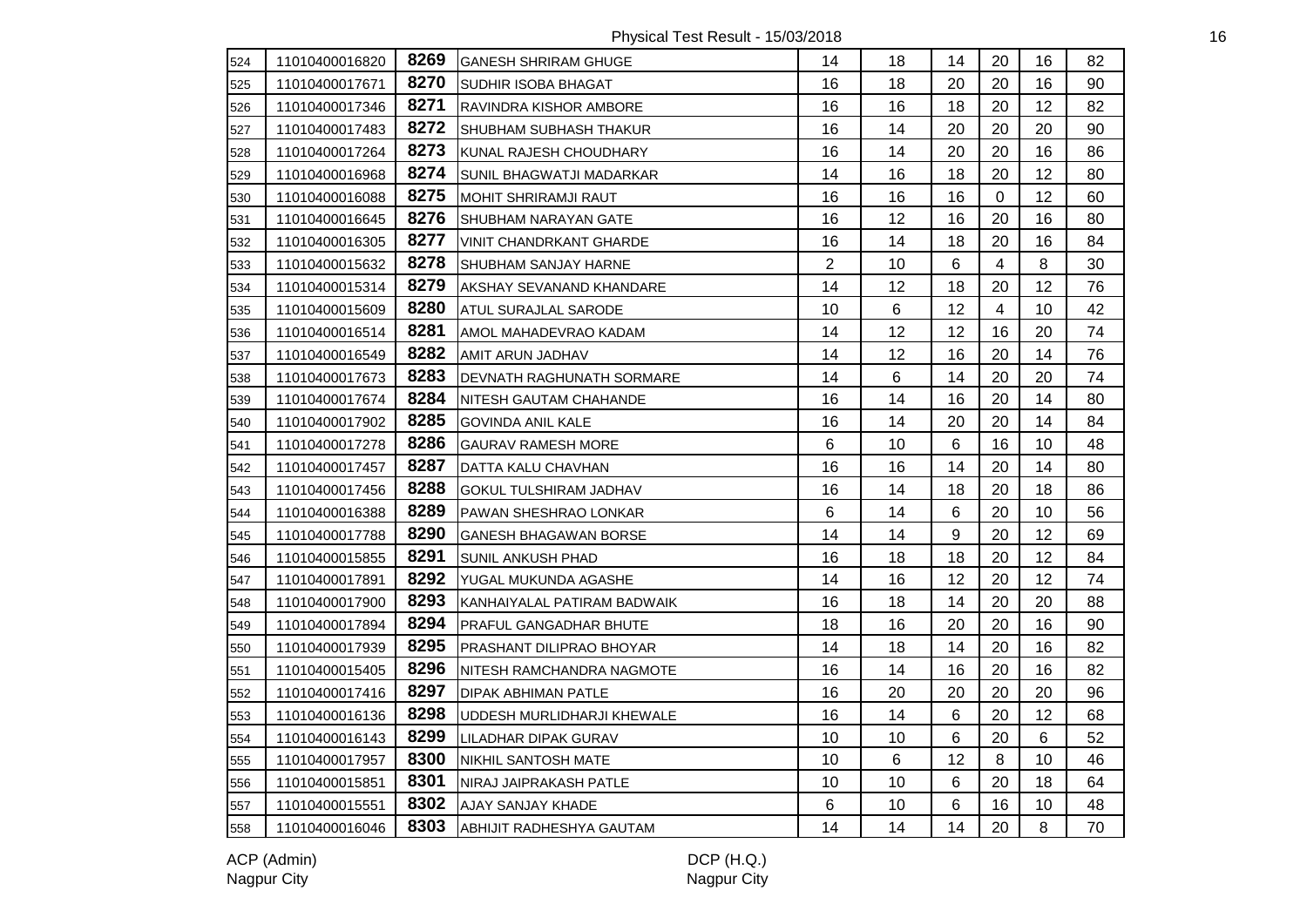Physical Test Result - 15/03/2018 17

| 559 | 11010400015301 | 8304 | SHUBHAM GANGADHAR KARKALE        | 16             | 16             | 20        | 20             | 18 | 90 |
|-----|----------------|------|----------------------------------|----------------|----------------|-----------|----------------|----|----|
| 560 | 11010400016734 | 8305 | <b>MALIK KAYYUM SHEIKH</b>       | 16             | 14             | 0         | 20             | 16 | 66 |
| 561 | 11010400015281 | 8306 | SUNIL SHARAD TAMBARE             | 14             | 18             | 14        | 20             | 16 | 82 |
| 562 | 11010400017044 | 8307 | PRAMOD RAMESH MATE               | 14             | 14             | 18        | 20             | 14 | 80 |
| 563 | 11010400015285 | 8308 | YOGESH LALU MADANWAD             | 14             | 16             | 16        | 20             | 10 | 76 |
| 564 | 11010400016415 | 8309 | RAJAT CHAITANYA PATLE            | 16             | 14             | 18        | 20             | 12 | 80 |
| 565 | 11010400016891 | 8310 | RAVINDRA SAKHARAM ASALKAR        | 16             | 16             | 20        | 20             | 18 | 90 |
| 566 | 11010400017657 | 8311 | DULATCHANDRA SADHU CHAVAN        | 16             | 18             | 18        | 20             | 16 | 88 |
| 567 | 11010400017504 | 8312 | <b>GAJANAN HIRAJI KAMBALE</b>    | 16             | 16             | 14        | 20             | 14 | 80 |
| 568 | 11010400016109 | 8313 | <b>SURAJ GANESH MOHOD</b>        | 14             | 6              | 9         | 20             | 12 | 61 |
| 569 | 11010400017515 | 8314 | <b>GOPAL KAILAS KALE</b>         | 10             | 12             | 14        | 20             | 16 | 72 |
| 570 | 11010400017329 | 8315 | VISHAL DANIYAL JOSEPH            | $\overline{2}$ | $\mathbf 0$    | 3         | $\mathbf 0$    | 8  | 13 |
| 571 | 11010400017511 | 8316 | VAIBHAV DILIP AWATARE            | 10             | $\overline{2}$ | 9         | 20             | 12 | 53 |
| 572 | 11010400016969 | 8317 | ABHISHEK RAJENDRA RAUT           | 14             | $\mathbf 0$    | $\pmb{0}$ | 20             | 16 | 50 |
| 573 | 11010400017789 | 8318 | SUNIL MANOHAR GAVHARE            | 16             | 20             | 20        | 20             | 18 | 94 |
| 574 | 11010400017806 | 8319 | AJAJALI USMANALI SAYYAD          | 14             | 12             | 14        | 20             | 18 | 78 |
| 575 | 11010400017683 | 8320 | MAHESH RAMDAS GAWARE             | 14             | 16             | $\Omega$  | 20             | 20 | 70 |
| 576 | 11010400017672 | 8321 | <b>ASHISH UMESH KOLHE</b>        | 6              | 10             | 9         | $\overline{4}$ | 14 | 43 |
| 577 | 11010400017620 | 8322 | <b>DIPAK VIJAYKRUSHNA TIWARI</b> | 10             | $\overline{2}$ | 9         | $\overline{4}$ | 16 | 41 |
| 578 | 11010400017710 | 8323 | SHRIKANT PRAKASH CHAVHAN         | $\overline{c}$ | 0              | 3         | 0              | 8  | 13 |
| 579 | 11010400016490 | 8324 | PANKAJ RAJARAM DEVGADE           | 6              | 14             | 6         | 20             | 8  | 54 |
| 580 | 11010400016740 | 8325 | VIKRANT NARAYANRAOJI JAUNJAL     | 14             | 6              | 14        | 8              | 18 | 60 |
| 581 | 11010400017299 | 8326 | ASHISH TULSIDAS SUHAGPURE        | 14             | 12             | 14        | 20             | 14 | 74 |
| 582 | 11010400017687 | 8327 | PAVAN CHANDRABHANRAOJI KATARE    | 16             | 14             | 16        | 20             | 16 | 82 |
| 583 | 11010400017741 | 8328 | VIRENDRA ASHOKJI BHURSE          | 16             | 12             | 18        | 20             | 14 | 80 |
| 584 | 11010400017717 | 8329 | <b>VIKI GOPALRAOJI MEHAR</b>     | 14             | 10             | 16        | 20             | 18 | 78 |
| 585 | 11010400017191 | 8330 | SATISH BANDUJI MHAISKAR          | 14             | 14             | 14        | 20             | 14 | 76 |
| 586 | 11010400016312 | 8331 | SANDIP RAMESHWARRAO INGOLE       | 16             | 16             | 20        | 20             | 18 | 90 |
| 587 | 11010400016314 | 8332 | MO.TANVEERAHMAD M.SHAKIR.        | 16             | 16             | 18        | 20             | 18 | 88 |
| 588 | 11010400016318 | 8333 | TUSHAR RAJENDRARAO HIWASE        | 10             | 12             | 9         | 16             | 16 | 63 |
| 589 | 11010400016528 | 8334 | RAMESHWAR VASANT RATHOD          | 16             | 16             | 20        | 20             | 16 | 88 |
| 590 | 11010400016568 | 8335 | ANKUSH SHESHRAO CHAURPAGAR       | 14             | 6              | 12        | 20             | 12 | 64 |
| 591 | 11010400016304 | 8336 | KULDEEP RAJENDRARAO CHAURPAGAR   | 14             | 16             | 16        | 20             | 14 | 80 |
| 592 | 11010400017478 | 8337 | <b>RAJESH DEORAM SARVE</b>       | 16             | 16             | 6         | 20             | 12 | 70 |
| 593 | 11010400017004 | 8338 | AMAN GANESHRAV SHRIVAS           | 10             | $\overline{2}$ | 9         | 12             | 20 | 53 |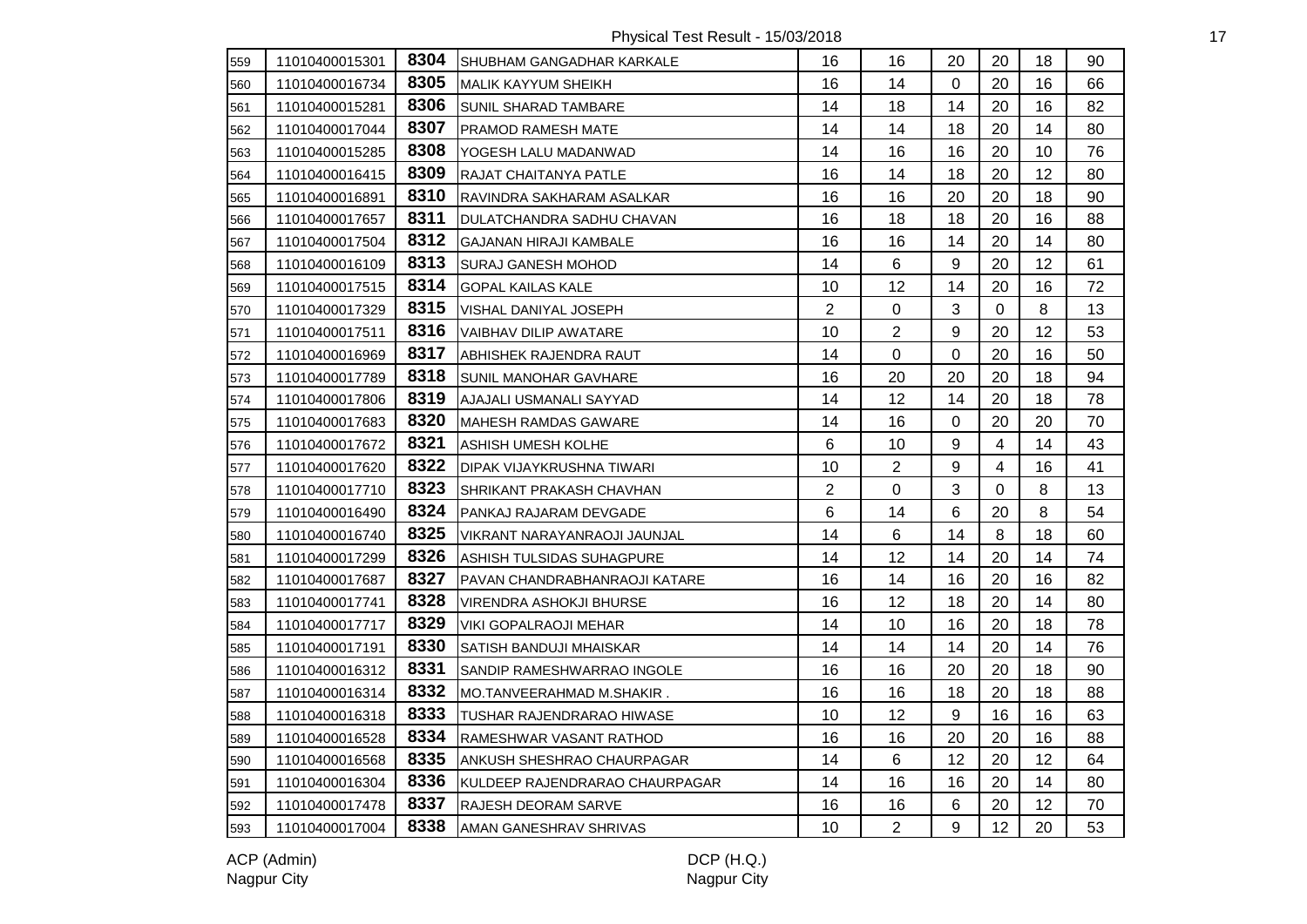Physical Test Result - 15/03/2018 18

| 594 | 11010400015923 | 8339 | PANKAJ DIWAKAR WARKADE         | 10 | 6              | 12               | $\overline{2}$ | 10 | 40 |
|-----|----------------|------|--------------------------------|----|----------------|------------------|----------------|----|----|
| 595 | 11010400017403 | 8340 | NANDKISHOR PRAMOD PACHPOR      | 14 | 0              | 9                | 16             | 14 | 53 |
| 596 | 11010400015283 | 8341 | ANKUSH UPVAN GAJBHIYE          | 14 | 16             | 12               | 20             | 12 | 74 |
| 597 | 11010400017089 | 8342 | AMOL DHRMARAJ MALODE           | 16 | 12             | 14               | 20             | 14 | 76 |
| 598 | 11010400016537 | 8343 | INISHANT LEKHCHAND NIKOSE      | 0  | $\mathbf 0$    | 0                | $\mathbf 0$    | 6  | 6  |
| 599 | 11010400016200 | 8344 | MANGESH WASUDEO MUNDEKAR       | 14 | 10             | 6                | 16             | 12 | 58 |
| 600 | 11010400016778 | 8345 | MANGESH SUBHASHRAOJI CHOUDHARI | 16 | 18             | 16               | 20             | 18 | 88 |
| 601 | 11010400016751 | 8346 | GANESH ASHOKRAOJI GAURKAR      | 16 | 18             | $\boldsymbol{9}$ | 20             | 20 | 83 |
| 602 | 11010400016800 | 8347 | VILAS SANTOSHRAOJI WAGHADE     | 16 | 16             | 16               | 20             | 16 | 84 |
| 603 | 11010400016789 | 8348 | PRASHANT NARAYANRAO UIKE       | 14 | 12             | 14               | 20             | 20 | 80 |
| 604 | 11010400017653 | 8349 | VAIBHAV DEVIDASRAO GULHANE     | 14 | 10             | 12               | 20             | 18 | 74 |
| 605 | 11010400017640 | 8350 | SHUBHAM MUNESHWAR BHOYAR       | 14 | 18             | 12               | 20             | 12 | 76 |
| 606 | 11010400015568 | 8351 | MANGESH DHANRAJ DHOK           | 10 | 14             | 6                | 20             | 12 | 62 |
| 607 | 11010400015529 | 8352 | DHIRAJ SAGAR INGLE             | 14 | 14             | 9                | 20             | 14 | 71 |
| 608 | 11010400017482 | 8353 | PRAFULLA DEVRAO THAKARE        | 10 | 12             | 9                | 20             | 14 | 65 |
| 609 | 11010400017596 | 8354 | AKSHAY DHANANJAY SURYAWANSHI   | 10 | 10             | 12               | 12             | 10 | 54 |
| 610 | 11010400015655 | 8355 | MAHADEO PANDURANG WANKHEDE     | 16 | 18             | 16               | 20             | 10 | 80 |
| 611 | 11010400015521 | 8356 | SANTOSH HAREEBHAU GAIKAWAD     | 18 | 18             | 20               | 20             | 20 | 96 |
| 612 | 11010400015661 | 8357 | GOPAL KAILAS GAYKAWAD          | 14 | 12             | $\boldsymbol{9}$ | 20             | 12 | 67 |
| 613 | 11010400016152 | 8358 | VINOD SHALIGRAM MORE           | 14 | 14             | 12               | 20             | 14 | 74 |
| 614 | 11010400017519 | 8359 | <b>INAJUK MOTIRAM JENGATHE</b> | 10 | 12             | 9                | 20             | 8  | 59 |
| 615 | 11010400017149 | 8360 | DHANANJAY MANOHAR BORKUTE      | 16 | 18             | 0                | 20             | 14 | 68 |
| 616 | 11010400015996 | 8361 | SAGAR RAKHICHAND PUNDE         | 6  | $\overline{2}$ | 3                | $\Omega$       | 8  | 19 |
| 617 | 11010400015463 | 8362 | MAHESH PRABHAKAR ANDHALE       | 14 | 18             | 12               | 20             | 16 | 80 |
| 618 | 11010400017843 | 8363 | AMOL VASANTAJEE SHAHARE        | 16 | 18             | 18               | 20             | 16 | 88 |
| 619 | 11010400017845 | 8364 | CHETAN MONUJI BOKADE           | 16 | 16             | 14               | 20             | 14 | 80 |
| 620 | 11010400017896 | 8365 | <b>PRADIP DHANRAJ BONDRE</b>   | 14 | 16             | 16               | 20             | 16 | 82 |
| 621 | 11010400015613 | 8366 | VISHALSINGH ARJUNSINGH GOUR    | 16 | 16             | $\mathbf 0$      | 20             | 18 | 70 |
| 622 | 11010400015592 | 8367 | KUNAL RASHTRAPAL RAUT          | 16 | 6              | 18               | 20             | 20 | 80 |
| 623 | 11010400015580 | 8368 | AASHUTOSH NARENDRA TIWARI      | 16 | 14             | $\mathbf 0$      | 20             | 14 | 64 |
| 624 | 11010400015610 | 8369 | SAURABH SANJAY KATHOUTE        | 14 | 12             | 16               | 16             | 12 | 70 |
| 625 | 11010400017314 | 8370 | <b>SACHIN JANARDHAN KALE</b>   | 14 | 10             | 16               | 20             | 20 | 80 |
| 626 | 11010400015449 | 8371 | <b>SUNIL GOKUL BANDHATE</b>    | 16 | 18             | 18               | 20             | 16 | 88 |
| 627 | 11010400015445 | 8372 | PAKAJ MADHUKARJI THAKRELE      | 16 | 16             | 18               | 20             | 18 | 88 |
| 628 | 11010400015456 | 8373 | MILIND DHANSINH SAHARE         | 16 | 18             | 14               | 20             | 16 | 84 |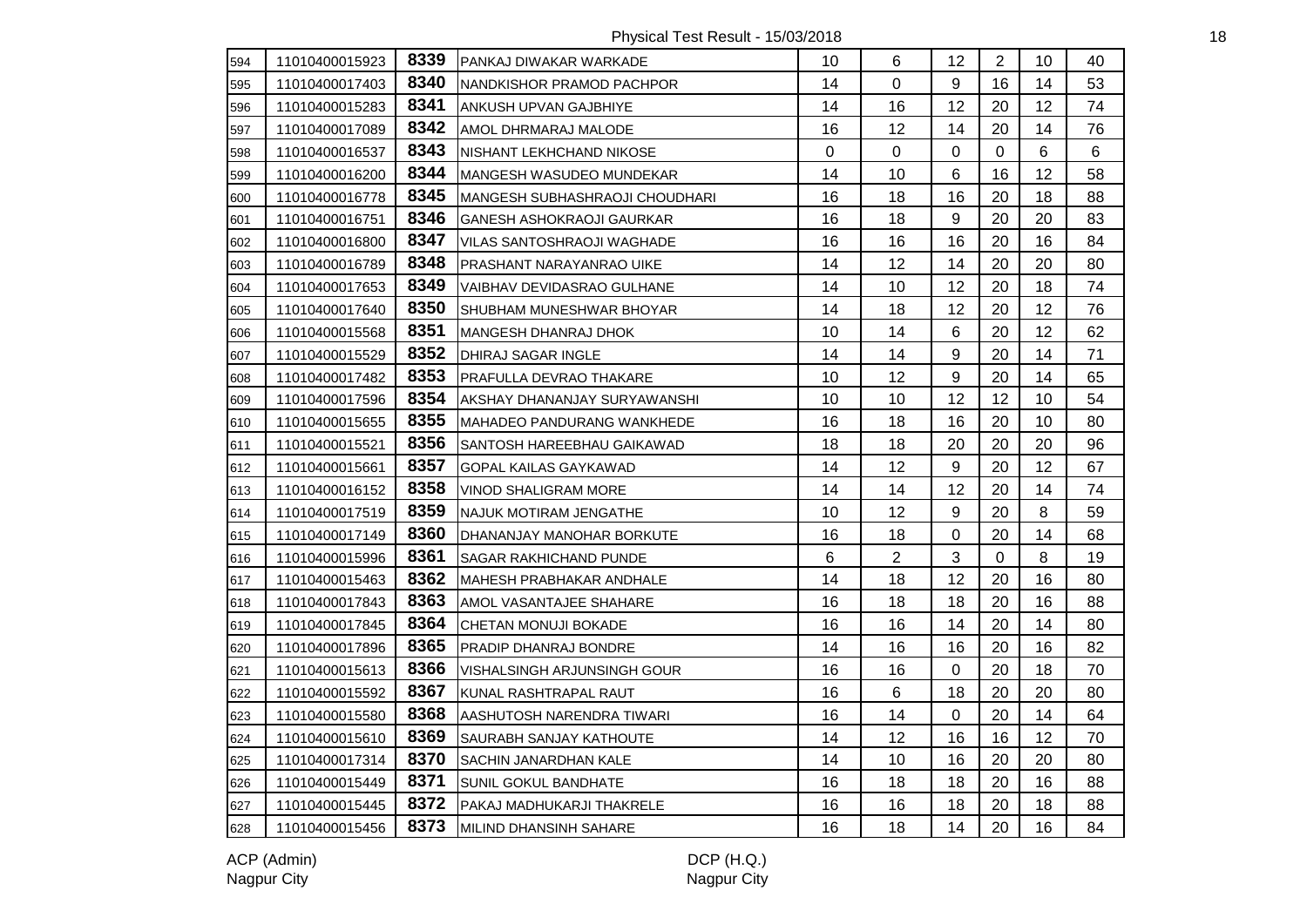Physical Test Result - 15/03/2018 19

| 629 | 11010400015464 |      | 8374 KARTIK NANDALALA LILHARE      | 14             | 16             | 16          | 20             | 16      | 82 |
|-----|----------------|------|------------------------------------|----------------|----------------|-------------|----------------|---------|----|
| 630 | 11010400016588 | 8375 | ASHISH MADHUKAR DHURVE             | 6              | 0              | 3           | 8              | 10      | 27 |
| 631 | 11010400017258 | 8376 | SHAILESH MADHUKAR DHURVE           | 14             | $\overline{2}$ | 6           | 20             | 10      | 52 |
| 632 | 11010400015531 | 8377 | LAXMINARAYAN RUKAMINIRAMAN TIWARI  | 6              | $\mathbf 0$    | 0           | $\overline{4}$ | 8       | 18 |
| 633 | 11010400016429 | 8378 | AMIT ONKAR SARODE                  | 0              | 0              | 3           | $\Omega$       | 10      | 13 |
| 634 | 11010400017886 | 8379 | UMESH VIKRAM DHABALE               | 10             | 0              | 14          | 8              | 10      | 42 |
| 635 | 11010400015344 | 8380 | BABAN BABARAO HATKAR               | 16             | 16             | 20          | 20             | 18      | 90 |
| 636 | 11010400017466 | 8381 | HARSHDEEP ATULKUMAR SAHARE         | 10             | 0              | $\,6\,$     | 20             | 6       | 42 |
| 637 | 11010400017009 | 8382 | AJAY SUBHASH GAVHANE               | 16             | 18             | 20          | 20             | 18      | 92 |
| 638 | 11010400016974 | 8383 | <b>AJAY SHALIK GAVHANE</b>         | 14             | 10             | 20          | 16             | 18      | 78 |
| 639 | 11010400017293 | 8384 | PRADEEP BHAURAO KAMADE             | 16             | 10             | 16          | 20             | 16      | 78 |
| 640 | 11010400017310 | 8385 | NAVNEET VIJAY TIWARI               | 14             | 12             | $\mathsf 0$ | 16             | 14      | 56 |
| 641 | 11010400017073 | 8386 | <b>SBUBHAMSINGH RAMSINGH BGHEL</b> | 6              | 6              | 14          | $\Omega$       | 10      | 36 |
| 642 | 11010400015887 | 8387 | KRUSHNA TEKCHAND BIJEWAR           | 16             | 18             | 16          | 20             | 16      | 86 |
| 643 | 11010400015889 | 8388 | MORESHWAR DEBILAL BISEN            | 16             | 20             | 16          | 20             | 14      | 86 |
| 644 | 11010400015884 | 8389 | SACHIN KISANLAL CHOUDHARI          | 16             | 14             | 16          | 20             | 18      | 84 |
| 645 | 11010400017470 | 8390 | <b>GHANSHYAM ARUN SHELKE</b>       | $\overline{2}$ | 6              | 9           | 8              | 10      | 35 |
| 646 | 11010400017956 | 8391 | <b>RAHUL RAJU DONGRE</b>           | 16             | 16             | 20          | 20             | 12      | 84 |
| 647 | 11010400017955 | 8392 | <b>AKSHAY PRAVIN GANVIR</b>        | 10             | 0              | 0           | $\overline{4}$ | 8       | 22 |
| 648 | 11010400015559 | 8393 | MOHAMMAD KAYAM ATHAR               | 10             | 10             | 14          | 12             | 14      | 60 |
| 649 | 11010400017650 | 8394 | IHEMANT MAHESHRAO POLKAMWAR        | 16             | 18             | 16          | 20             | 12      | 82 |
| 650 | 11010400017595 | 8395 | <b>LALIT YOGRAJ KORE</b>           | 16             | 18             | 18          | 20             | 16      | 88 |
| 651 | 11010400015656 | 8396 | <b>BALU KAILAS DAHATRE</b>         | 14             | 16             | 16          | 20             | 12      | 78 |
| 652 | 11010400017226 | 8397 | KISHOR DURGADAS RATHOD             | 14             | 12             | 16          | 20             | 12      | 74 |
| 653 | 11010400015275 | 8398 | VIKAS SUBHASHRAO JONDHALE          | 14             | 12             | 12          | 20             | 14      | 72 |
| 654 | 11010400016936 | 8399 | YADORAO NILKANTH GAIKWAD           | 14             | 14             | 14          | 20             | 16      | 78 |
| 655 | 11010400015600 | 8400 | AKASH NARESH YEOLE                 | 6              | 6              | $\pmb{0}$   | $\overline{4}$ | 10      | 26 |
| 656 | 11010400017960 | 8401 | <b>PRASAD RAJESH BILGAYE</b>       | 14             | 12             | $\,6\,$     | $\overline{4}$ | 10      | 46 |
| 657 | 11010400017378 | 8402 | NIVRUTTI JAYPRAKASH THAOKAR        | 14             | 16             | 18          | 20             | 10      | 78 |
| 658 | 11010400017454 | 8403 | SHIVKUMAR KESHAVRAO THAOKAR        | 14             | 14             | 14          | 20             | 10      | 72 |
| 659 | 11010400015690 | 8404 | PRAFUL PRALHAD GEDAM               | 10             | $\overline{2}$ | 12          | 20             | 14      | 58 |
| 660 | 11010400017889 | 8405 | SURAJKUMAR ASHOKKUMAR UPADHYAY     | 14             | 12             | 14          | 20             | 14      | 74 |
| 661 | 11010400015381 | 8406 | <b>SAGAR DEOSING CHHARRE</b>       | 14             | 14             | 14          | 20             | 14      | 76 |
| 662 | 11010400016795 | 8407 | HITESHSINGH MANOHARSINGH MOHARE    | 14             | 14             | 9           | 12             | $12 \,$ | 61 |
| 663 | 11010400016946 | 8408 | <b>SANDEEP NATTHJI RAUT</b>        | 16             | 14             | 14          | 20             | 18      | 82 |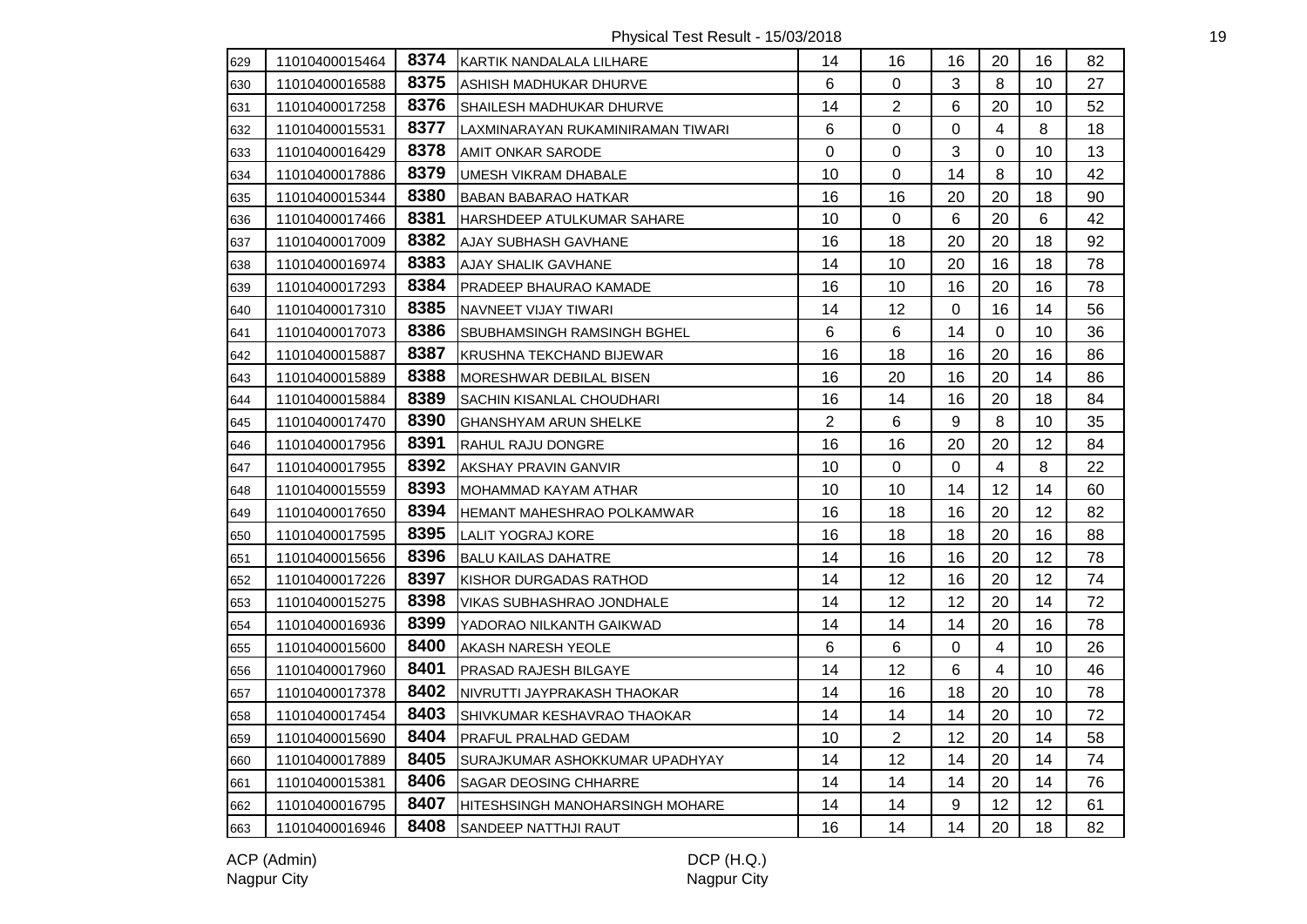Physical Test Result - 15/03/2018 20

| 664 | 11010400016962 | 8409 | IGHANSHYAM SURYABHAN SURKAR      | 16             | 14             | 12               | 16             | 12 | 70 |
|-----|----------------|------|----------------------------------|----------------|----------------|------------------|----------------|----|----|
| 665 | 11010400017455 | 8410 | ASHISH PRAMOD UKE                | 10             | 6              | 6                | 20             | 8  | 50 |
| 666 | 11010400016168 | 8411 | ASHISH SHYAM BORKAR              | 14             | 10             | 12               | 20             | 14 | 70 |
| 667 | 11010400016134 | 8412 | AMAR SHAMRAOJI BORKAR            | 10             | $\overline{2}$ | $\boldsymbol{9}$ | 20             | 12 | 53 |
| 668 | 11010400017585 | 8413 | NAWAZ ISRAIL SHEIKH              | 14             | 10             | 16               | 20             | 18 | 78 |
| 669 | 11010400017675 | 8414 | NARENDRA SHAMLAL UKEY            | 18             | 16             | 20               | 20             | 20 | 94 |
| 670 | 11010400017705 | 8415 | AVINASH KALYAN BANSOD            | 16             | 12             | 12               | 20             | 16 | 76 |
| 671 | 11010400017548 | 8416 | <b>RAHUL RAMCHARAN KARNAKE</b>   | 10             | 10             | 9                | 20             | 14 | 63 |
| 672 | 11010400016515 | 8417 | MANISH GAJANAN MONDHE            | 16             | 16             | 16               | 0              | 10 | 58 |
| 673 | 11010400016079 | 8418 | KARAN KISANRAO GAYKAWAD          | 16             | 16             | 14               | 20             | 18 | 84 |
| 674 | 11010400016075 | 8419 | RAJESH VIJAY SHARMA              | 14             | 16             | 9                | 20             | 10 | 69 |
| 675 | 11010400016060 | 8420 | GAURAV PRALHADRAO DANDEKAR       | 14             | 12             | 9                | 20             | 20 | 75 |
| 676 | 11010400017637 | 8421 | <b>AJAY RAMESHJI BHUTE</b>       | 14             | 16             | 14               | 16             | 10 | 70 |
| 677 | 11010400017410 | 8422 | <b>VICKY SHAMBHUNATHJI PANDE</b> | 6              | 6              | 3                | 20             | 10 | 45 |
| 678 | 11010400015537 | 8423 | ABHISHEK SUNIL VAITAGE           | 16             | 16             | 20               | 20             | 14 | 86 |
| 679 | 11010400017102 | 8424 | ASHISH RAVINDRA NAXANE           | $\overline{2}$ | 6              | 6                | 16             | 10 | 40 |
| 680 | 11010400017654 | 8425 | PRAJOT UMRAO KARMARKAR           | 16             | 14             | 16               | 20             | 12 | 78 |
| 681 | 11010400016855 | 8426 | SHIVKUMAR JAGDAMBAPRASAD GUPTA   | 16             | 10             | 16               | 20             | 18 | 80 |
| 682 | 11010400016899 | 8427 | <b>SUMIT NARAYAN ZALKE</b>       | 14             | 16             | 12               | 20             | 14 | 76 |
| 683 | 11010400016208 | 8428 | RAJESH VASANTRAOJI NAKADE        | 18             | 16             | 20               | 20             | 20 | 94 |
| 684 | 11010400016780 | 8429 | DHANANJAY SURENDRA GHORMADE      | 16             | 16             | 18               | 20             | 18 | 88 |
| 685 | 11010400015731 | 8430 | <b>RINKU GHANSHAM SHENDE</b>     | 18             | 16             | 18               | 20             | 18 | 90 |
| 686 | 11010400015440 | 8431 | ANIKET YOGRAJRAO REHAPADE        | 16             | 14             | 18               | 20             | 18 | 86 |
| 687 | 11010400015448 | 8432 | SHRIKANT ISHWARRAO DHULSE        | 16             | 20             | 16               | 20             | 14 | 86 |
| 688 | 11010400015437 | 8433 | PRAFUL RAMCHANDRRAO ROHANKAR     | 14             | 18             | 9                | 20             | 12 | 73 |
| 689 | 11010400015453 | 8434 | DIPAK UMARAOJI PAL               | 18             | 20             | 20               | 20             | 20 | 98 |
| 690 | 11010400015415 | 8435 | ISACHIN SOMAJI JIBHAKATE         | 16             | 16             | 14               | 20             | 16 | 82 |
| 691 | 11010400015451 | 8436 | MANOHAR SHIVSHANKARJI SHIVANKAR  | 16             | 18             | 20               | 20             | 14 | 88 |
| 692 | 11010400015741 | 8437 | APUL VIJAY DHULSE                | 16             | 20             | 18               | 16             | 14 | 84 |
| 693 | 11010400015685 | 8438 | <b>SUNIL MOTIRAMJI MANKAR</b>    | 16             | 16             | 14               | 20             | 14 | 80 |
| 694 | 11010400015466 | 8439 | PRAVIN SHRIDHARJI WANJARI        | 14             | 16             | 16               | 20             | 14 | 80 |
| 695 | 11010400015422 | 8440 | VIVEK NARENDRARAO VAIDYA         | 16             | 16             | 16               | 20             | 16 | 84 |
| 696 | 11010400017587 | 8441 | SUDHIR WAMANJI SHENDE            | 16             | 16             | $\boldsymbol{9}$ | 20             | 12 | 73 |
| 697 | 11010400017667 | 8442 | MANGESH RAJKUMARJI BAWANE        | 6              | 12             | $\mathsf 0$      | $\overline{4}$ | 14 | 36 |
| 698 | 11010400016224 | 8443 | DAYAWAN DHANPAL SHIWARKAR        | 14             | 16             | 16               | 20             | 12 | 78 |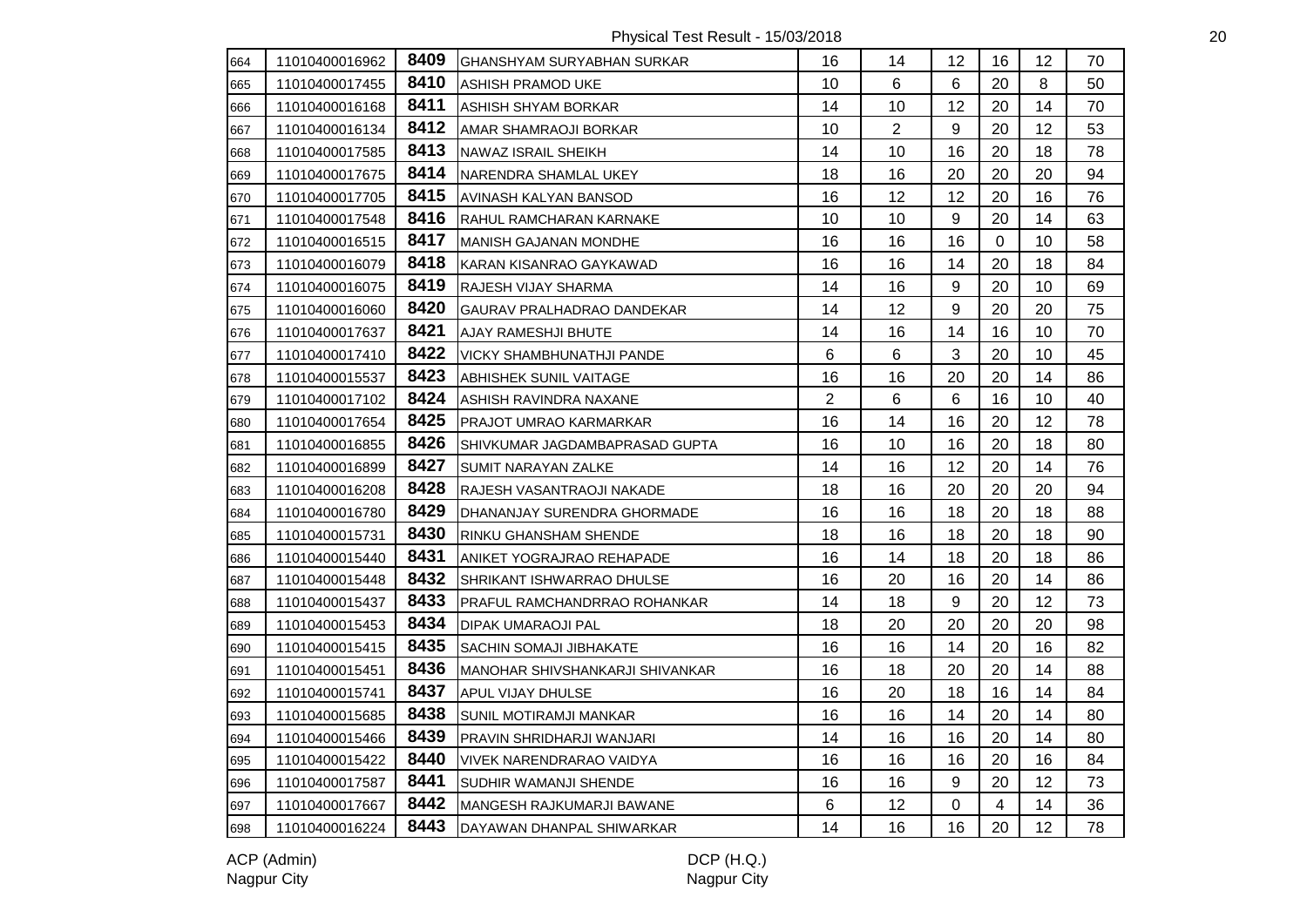Physical Test Result - 15/03/2018 21

| 699 | 11010400016618 | 8444 | SURESH BAPANNA GANTA            | 16 | 14             | 14 | 20 | 14 | 78 |
|-----|----------------|------|---------------------------------|----|----------------|----|----|----|----|
| 700 | 11010400017459 | 8445 | VIPUL VASANT BHUJADE            | 14 | 16             | 9  | 20 | 20 | 79 |
| 701 | 11010400017641 | 8446 | <b>SWAPNIL ARUN WANKHEDE</b>    | 14 | 12             | 14 | 16 | 16 | 72 |
| 702 | 11010400016997 | 8447 | ANIKET VAMAN MALEKAR            | 6  | 12             | 9  | 16 | 10 | 53 |
| 703 | 11010400016717 | 8448 | KAMLESHWAR MALU ZOLE            | 16 | 14             | 18 | 16 | 14 | 78 |
| 704 | 11010400016784 | 8449 | DHANRAJ PANDURANG KOHALE        | 14 | 16             | 14 | 20 | 14 | 78 |
| 705 | 11010400017544 | 8450 | <b>ROHIT KHUSHAL CHAUDHARI</b>  | 10 | $\Omega$       | 12 | 4  | 10 | 36 |
| 706 | 11010400017197 | 8451 | RAHUL PRABHU TITIRMARE          | 14 | 14             | 14 | 20 | 12 | 74 |
| 707 | 11010400017545 | 8452 | <b>BALAJI DAYAL MESHRAM</b>     | 16 | 16             | 9  | 20 | 14 | 75 |
| 708 | 11010400015342 | 8453 | <b>SACHIN MINNATHRAO NEWARE</b> | 16 | 14             | 14 | 20 | 18 | 82 |
| 709 | 11010400017139 | 8454 | KRUSHNA DAULATJI KAKADE         | 18 | 18             | 18 | 20 | 18 | 92 |
| 710 | 11010400017219 | 8455 | PARESH SHANAKAR JAGNALE         | 16 | 16             | 18 | 20 | 16 | 86 |
| 711 | 11010400017348 | 8456 | NIKHIL RAJU FARKADE             | 14 | 16             | 14 | 20 | 16 | 80 |
| 712 | 11010400017170 | 8457 | <b>MAROTI KISHOR DORLE</b>      | 14 | 14             | 12 | 20 | 14 | 74 |
| 713 | 11010400015430 | 8458 | <b>SUNEL SAMBHAJI BHOSALE</b>   | 14 | 12             | 12 | 20 | 16 | 74 |
| 714 | 11010400016213 | 8459 | GOPAL PANDURANG PATOND          | 14 | 14             | 16 | 20 | 14 | 78 |
| 715 | 11010400017724 | 8460 | SHARAD RAMKRUSHNA GAWALI        | 16 | 16             | 20 | 20 | 16 | 88 |
| 716 | 11010400016944 | 8461 | SAGAR DEVANAND KURHEKAR         | 14 | 12             | 14 | 8  | 18 | 66 |
| 717 | 11010400017243 | 8462 | ROHIT KISANJI NIMJE             | 10 | 12             | 9  | 20 | 12 | 63 |
| 718 | 11010400015247 | 8463 | AMIT RAMESH DATARKAR            | 10 | 6              | 12 | 8  | 12 | 48 |
| 719 | 11010400016594 | 8464 | MAHANT BHAGAWAN SIRSAT          | 18 | 16             | 20 | 20 | 14 | 88 |
| 720 | 11010400015919 | 8465 | PARMESHWAR SHANKARJI TITIRMARE  | 14 | 14             | 16 | 20 | 16 | 80 |
| 721 | 11010400015607 | 8466 | <b>PRASHANT RAJESH POLKE</b>    | 16 | 14             | 14 | 12 | 18 | 74 |
| 722 | 11010400017910 | 8467 | SANDIP RAMPRASAD SINDPURE       | 14 | 18             | 0  | 20 | 10 | 62 |
| 723 | 11010400017936 | 8468 | VISHAL MORESHWAR BHANDARKAR     | 10 | $\overline{2}$ | 6  | 20 | 12 | 50 |
| 724 | 11010400017320 | 8469 | <b>VIRU BHAURAO PAKHIDDE</b>    | 14 | 14             | 14 | 20 | 14 | 76 |
| 725 | 11010400017307 | 8470 | IAASHUTOSH PURUSHOTTAM YERAJWAR | 14 | 12             | 18 | 20 | 10 | 74 |
| 726 | 11010400015660 | 8471 | <b>TUKARAM UTTAM JADHAV</b>     | 14 | 18             | 14 | 20 | 16 | 82 |
| 727 | 11010400015659 | 8472 | SANGRAM UTTAM JADHAV            | 16 | 16             | 20 | 20 | 20 | 92 |
| 728 | 11010400015686 | 8473 | SARANG PRABHAKARJI GAIDHANE     | 16 | 14             | 14 | 20 | 12 | 76 |
| 729 | 11010400015687 | 8474 | ANIL ARJUNJI BISEN              | 16 | 16             | 14 | 20 | 0  | 66 |
| 730 | 11010400016973 | 8475 | HOMENDRA SHRIKANTH PATIL        | 16 | 18             | 18 | 20 | 10 | 82 |
| 731 | 11010400016991 | 8476 | AJAY JANARDHAN GHEWANDE         | 14 | 14             | 16 | 20 | 16 | 80 |
| 732 | 11010400016964 | 8477 | VAIBHAV BANDU PANDHARE          | 10 | 14             | 12 | 20 | 18 | 74 |
| 733 | 11010400017530 | 8478 | <b>MUKEHS MANIKCHAND BISEN</b>  | 16 | 16             | 16 | 20 | 14 | 82 |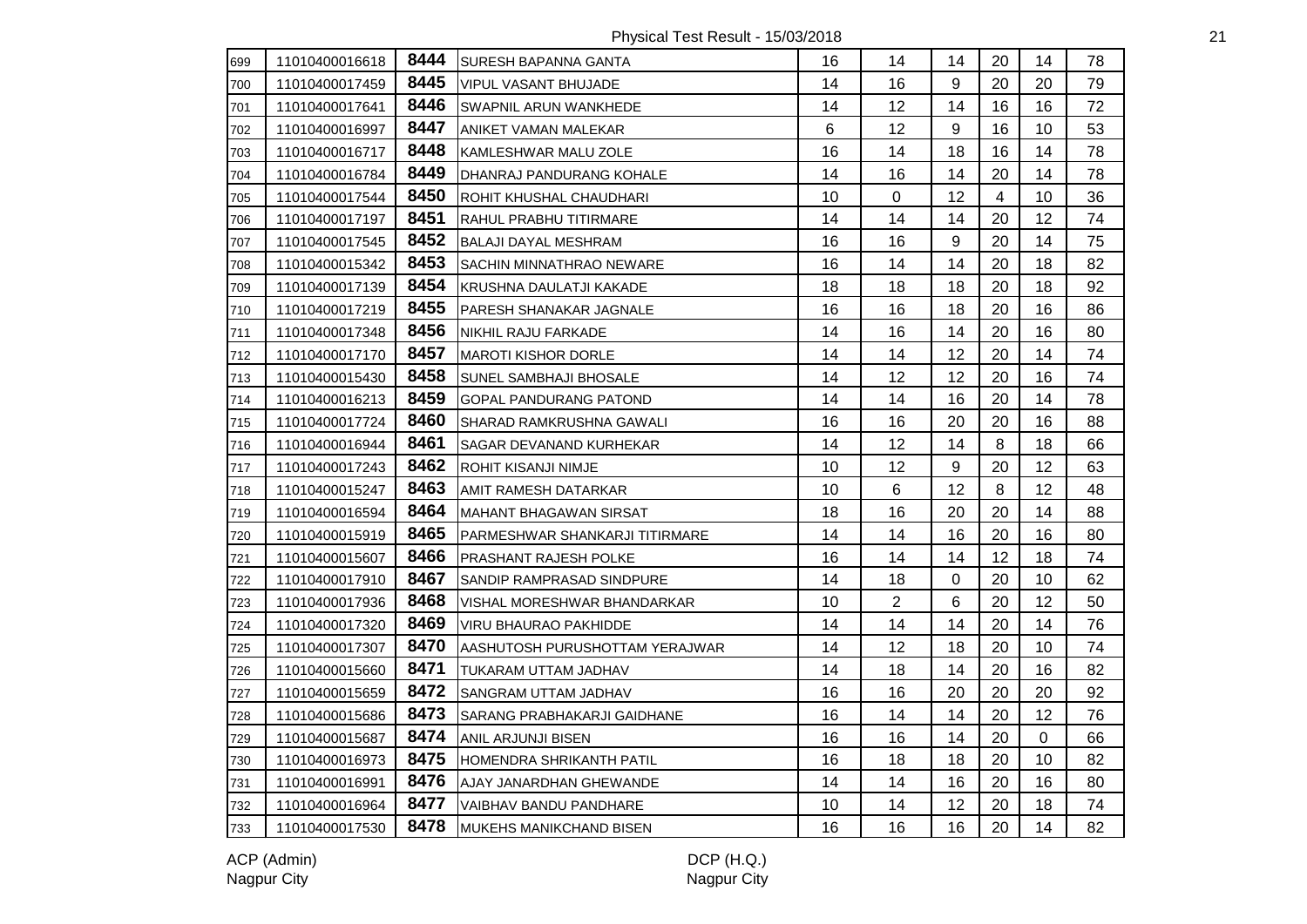Physical Test Result - 15/03/2018 22

| 734 | 11010400017593 | 8479 | <b>SHYAMKUMAR PANDURANG KHARE</b>  | 16 | 16               | 14 | 16        | 20 | 82 |
|-----|----------------|------|------------------------------------|----|------------------|----|-----------|----|----|
| 735 | 11010400017851 | 8480 | <b>SHAILESH VIJAYJI ILAME</b>      | 14 | 12               | 18 | 20        | 20 | 84 |
| 736 | 11010400016344 | 8481 | <b>SAMIR VIJAY SARVE</b>           | 16 | 14               | 20 | 20        | 14 | 84 |
| 737 | 11010400016584 | 8482 | LOKESH PUNDLIK BAWANKAR            | 10 | 12               | 9  | 0         | 12 | 43 |
| 738 | 11010400015933 | 8483 | PANKAJ JIVAN KATAKWAR              | 14 | 16               | 18 | 20        | 14 | 82 |
| 739 | 11010400016500 | 8484 | <b>SUMIT SUBHASH YUNATI</b>        | 14 | 10               | 12 | 20        | 10 | 66 |
| 740 | 11010400015578 | 8485 | PAVAN DILIPRAO DHONDE              | 16 | 16               | 18 | 20        | 12 | 82 |
| 741 | 11010400016270 | 8486 | <b>NIKHIL RAJU CHUTE</b>           | 14 | 14               | 18 | 20        | 16 | 82 |
| 742 | 11010400016354 | 8487 | AKSHAY ANIL KUCHANKAR              | 10 | $\boldsymbol{0}$ | 9  | $\pmb{0}$ | 10 | 29 |
| 743 | 11010400017112 | 8488 | VISHAL VIJAY DONGRE                | 10 | 10               | 3  | 8         | 10 | 41 |
| 744 | 11010400017327 | 8489 | AKASH SHYAMRAO RAUT                | 16 | 18               | 16 | 20        | 12 | 82 |
| 745 | 11010400017769 | 8490 | ANUP DILIPRAO SHENDRE              | 16 | 18               | 18 | 20        | 18 | 90 |
| 746 | 11010400016348 | 8491 | <b>DNYANOBA RAMCHANDRA GAVHANE</b> | 18 | 16               | 9  | 20        | 14 | 77 |
| 747 | 11010400016484 | 8492 | ATUL KHUSHALJI INCHURKAR           | 10 | 12               | 14 | 20        | 16 | 72 |
| 748 | 11010400016524 | 8493 | <b>KESHAO RAMESH UMATE</b>         | 14 | 14               | 16 | 20        | 16 | 80 |
| 749 | 11010400016667 | 8494 | RAMESHWAR MANOHAR WAKODE           | 16 | 16               | 18 | 20        | 16 | 86 |
| 750 | 11010400016665 | 8495 | <b>SACHIN DADARAO KAKDE</b>        | 16 | 12               | 14 | 20        | 14 | 76 |
| 751 | 11010400016792 | 8496 | AVINASH RAJKUMARJI BIRANWARE       | 16 | 18               | 20 | 20        | 14 | 88 |
| 752 | 11010400016696 | 8497 | MANGESH DEVIDASJI LILHARE          | 14 | 18               | 16 | 20        | 18 | 86 |
| 753 | 11010400017012 | 8498 | SHAILESH RAMESHRAO KHOBRAGADE      | 16 | 16               | 14 | 20        | 14 | 80 |
| 754 | 11010400017100 | 8499 | NIKHIL BANDUJI MUDDALKAR           | 16 | 14               | 16 | 20        | 12 | 78 |
| 755 | 11010400017385 | 8500 | KAMLESH GHANSHYAM SHENDE           | 10 | 14               | 9  | 20        | 10 | 63 |
| 756 | 11010400016846 | 8501 | <b>BHUSHAN MANIKRAO RAUT</b>       | 16 | 18               | 9  | 20        | 12 | 75 |
| 757 | 11010400017249 | 8502 | SANDIP RATILAL RAHANGDALE          | 14 | 16               | 16 | 20        | 16 | 82 |
| 758 | 11010400017911 | 8503 | <b>ABHIJIT SUDHIR MOHOD</b>        | 16 | 6                | 14 | 20        | 14 | 70 |
| 759 | 11010400016886 | 8504 | DEEPAK GOPICHAND WAGHAMARE         | 0  | 10               | 0  | 0         | 0  | 10 |
| 760 | 11010400016670 | 8505 | SWAPNIL RAMBHAUJI GODBOLE          | 16 | 16               | 14 | 20        | 16 | 82 |
| 761 | 11010400016737 | 8506 | MITHILESH NAMOD RAULKAR            | 18 | 12               | 18 | 20        | 12 | 80 |
| 762 | 11010400016573 | 8507 | <b>BADAL RAJKUMAR KHANDEKAR</b>    | 16 | 16               | 20 | 20        | 16 | 88 |
| 763 | 11010400016651 | 8508 | VINOD SUDHAKARJI BIRANWARE         | 14 | 16               | 12 | 20        | 16 | 78 |
| 764 | 11010400017284 | 8509 | PALASH JAIKUMAR THORAT             | 2  | 6                | 9  | 8         | 8  | 33 |
| 765 | 11010400016843 | 8510 | AJAY MUNIRAJJI TANDEKAR            | 16 | 10               | 18 | 16        | 12 | 72 |
| 766 | 11010400016581 | 8511 | AMIT GAUTAM SHENDE                 | 14 | 14               | 12 | 20        | 10 | 70 |
| 767 | 11010400016889 | 8512 | RAHUL RAJU KAWALE                  | 0  | $\mathbf 0$      | 0  | 0         | 12 | 12 |
| 768 | 11010400015921 | 8513 | PRAVIN NARAYAN EKANAR              | 16 | 14               | 16 | 20        | 16 | 82 |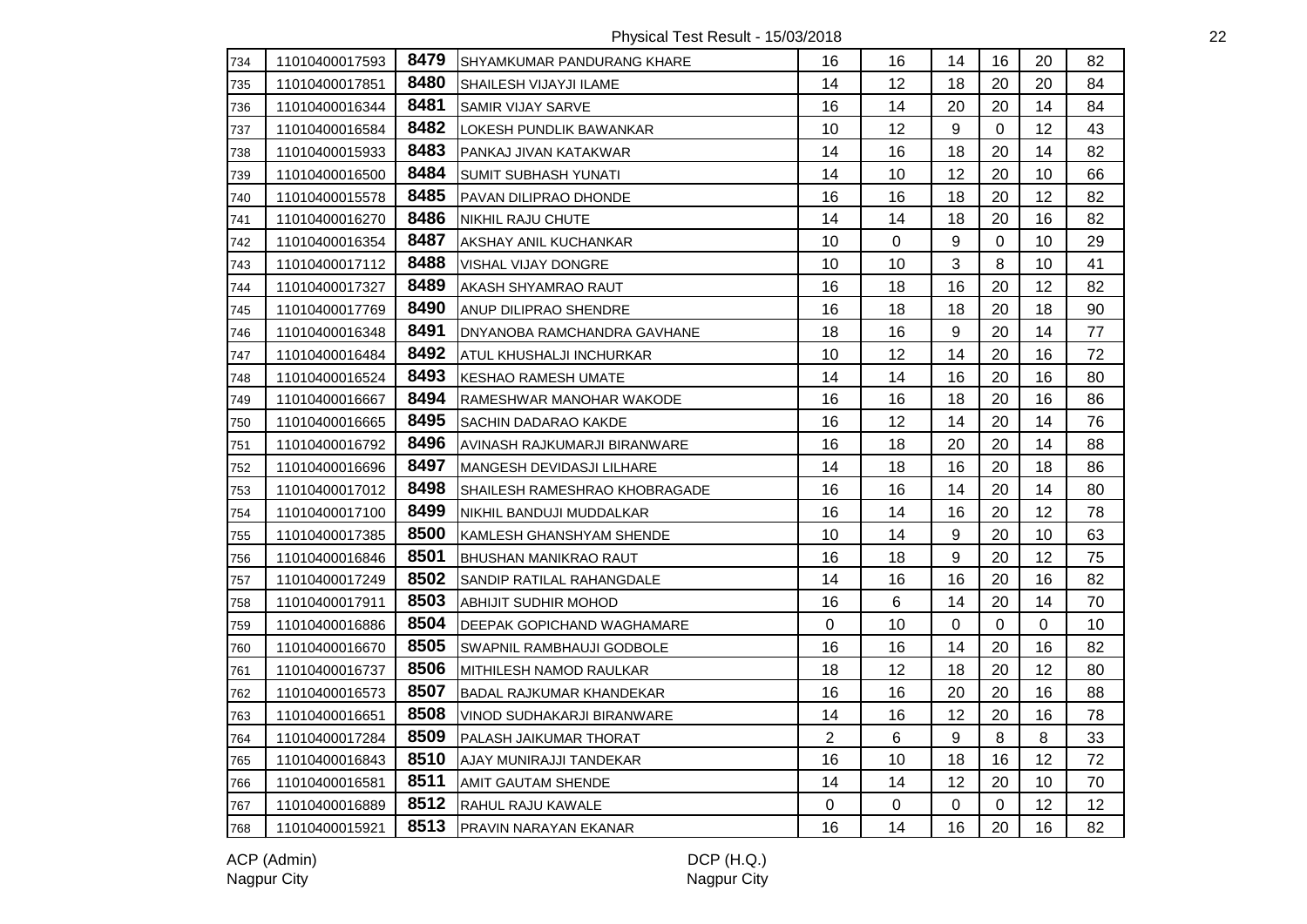Physical Test Result - 15/03/2018 23

| 769 | 11010400015926 |      | 8514   UMESH RAMDASJI GHODKE     | 16 | 18          | 16               | 20             | $12 \overline{ }$ | 82 |
|-----|----------------|------|----------------------------------|----|-------------|------------------|----------------|-------------------|----|
| 770 | 11010400015937 | 8515 | NANDU SHALIGRAM DHOKE            | 16 | 18          | 16               | 20             | 18                | 88 |
| 771 | 11010400017386 | 8516 | RAHUL LALAJI RAUT                | 16 | 16          | 16               | 20             | 16                | 84 |
| 772 | 11010400016849 | 8517 | SAGAR MANOJ BHOYAR               | 14 | 12          | 16               | 16             | 14                | 72 |
| 773 | 11010400015486 | 8518 | NIKET MARUTI MHASKAR             | 18 | 18          | 20               | 20             | 18                | 94 |
| 774 | 11010400015483 | 8519 | KAUSTUBH CHANDRAKANT BONGE       | 18 | 18          | 20               | 20             | 16                | 92 |
| 775 | 11010400015432 | 8520 | OMPRASAD ASHOKARAO DRAVYEKAR     | 10 | 12          | 9                | 20             | 12                | 63 |
| 776 | 11010400017072 | 8521 | BHUMESHWAR SURAJ BAHEKAR         | 16 | 18          | 16               | 20             | 18                | 88 |
| 777 | 11010400017031 | 8522 | RAVISHANKAR BHAIYYALAL MARBADE   | 14 | 18          | 16               | 20             | 12                | 80 |
| 778 | 11010400017003 | 8523 | AKSHAY SHRAWAN TONGE             | 14 | 12          | 12               | 20             | 14                | 72 |
| 779 | 11010400016258 | 8524 | AMAN DURGESH SANDE               | 16 | 16          | 18               | 20             | 18                | 88 |
| 780 | 11010400016259 | 8525 | MANOHAR KAMALSINGJI JADHAV       | 14 | 18          | 18               | 20             | 16                | 86 |
| 781 | 11010400016265 | 8526 | IDNYANESHWAR BHIMRAOJI JADHAV    | 16 | 18          | 18               | 20             | 18                | 90 |
| 782 | 11010400017740 | 8527 | AKASH DNYANOBA GORWE             | 14 | 20          | 16               | 20             | 18                | 88 |
| 783 | 11010400017586 | 8528 | GOPAL NAGORAO MUTHAL             | 14 | 18          | 12               | 20             | 16                | 80 |
| 784 | 11010400015616 | 8529 | AVINASH DHANRAJ YESANSURE        | 14 | 10          | 12               | 20             | 14                | 70 |
| 785 | 11010400016632 | 8530 | RATNADIP GOVARDHAN SAWALE        | 10 | 10          | 12               | 20             | 10                | 62 |
| 786 | 11010400017409 | 8531 | ANIKET SUDHAKAR REWATKAR         | 10 | 0           | 9                | $\overline{4}$ | 12                | 35 |
| 787 | 11010400016403 | 8532 | RAHUL KESHAO SOMANKAR            | 16 | 16          | 18               | 20             | 18                | 88 |
| 788 | 11010400016337 | 8533 | <b>PRAMOD MORESHWAR SOMANKAR</b> | 16 | 18          | 20               | 20             | 14                | 88 |
| 789 | 11010400016845 | 8534 | RAHUL GAJANAN JIBHE              | 6  | $\mathbf 0$ | 9                | $\mathbf 0$    | 14                | 29 |
| 790 | 11010400017934 | 8535 | ANIL NANDKUMAR DHONE             | 10 | 10          | 9                | $\overline{2}$ | 10                | 41 |
| 791 | 11010400015264 | 8536 | GAURAO SANJAYRAO WASAD           | 10 | 14          | 3                | 20             | 12                | 59 |
| 792 | 11010400015639 | 8537 | <b>SWAPNIL BABANRAO MUNGUL</b>   | 14 | 14          | 16               | 20             | 16                | 80 |
| 793 | 11010400015496 | 8538 | JITENDRA ARUNRAO NAGULKAR        | 18 | 16          | 20               | 20             | 20                | 94 |
| 794 | 11010400015431 | 8539 | KHUSHAL NAMDEORAO MANGAR         | 16 | 14          | 16               | 20             | 16                | 82 |
| 795 | 11010400015429 | 8540 | <b>ATUL SHESHRAO SHAHARE</b>     | 18 | 18          | 20               | 20             | 14                | 90 |
| 796 | 11010400016413 | 8541 | KISHOR ARJUN CHAVAN              | 14 | 6           | 16               | 8              | 18                | 62 |
| 797 | 11010400016851 | 8542 | VIKRAM ULHASRAO MANDAWAR         | 16 | 16          | 20               | 20             | 12                | 84 |
| 798 | 11010400016493 | 8543 | SHRIKANT SHANKAR PATHE           | 14 | 16          | 18               | 20             | 20                | 88 |
| 799 | 11010400016860 | 8544 | PRAMODKUMAR DEVLALJI THAKRE      | 16 | 20          | $\boldsymbol{9}$ | 20             | 8                 | 73 |
| 800 | 11010400016752 | 8545 | ASHISH KRUSHNA MASKE             | 14 | 14          | 14               | 20             | 14                | 76 |
| 801 | 11010400016513 | 8546 | <b>SHUBHAM MANIK KATHOLE</b>     | 10 | 14          | 9                | 20             | 16                | 69 |
| 802 | 11010400017543 | 8547 | ANIL DNYANDEO KAKAD              | 14 | 14          | 12               | 20             | $12 \,$           | 72 |
| 803 | 11010400017537 | 8548 | <b>SANTOSH BHANUDAS MUNDHE</b>   | 16 | 16          | 16               | 16             | 18                | 82 |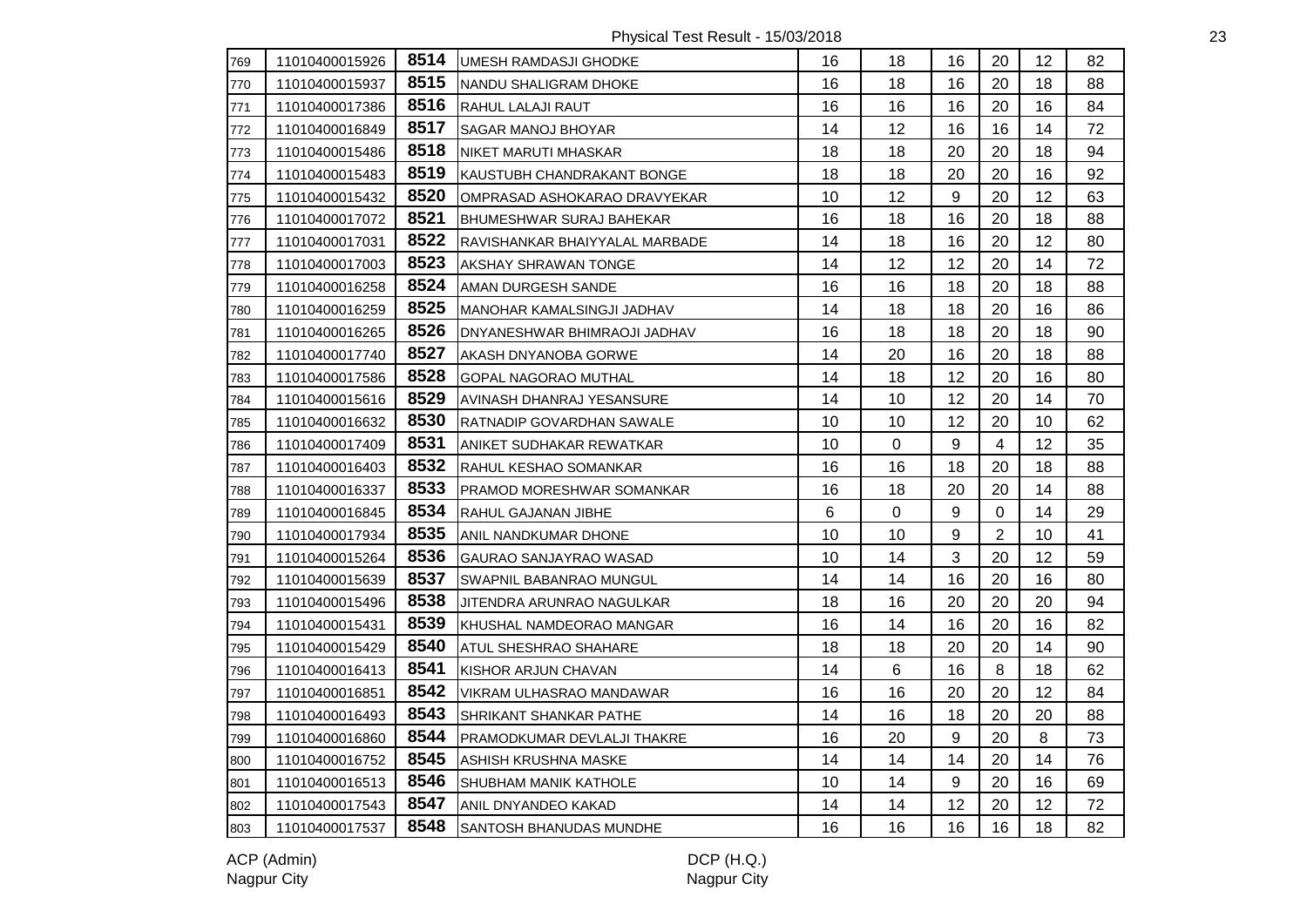Physical Test Result - 15/03/2018 24

| 804 | 11010400016701 | 8549 | <b>DINESH DHONDU ZOLE</b>            | 16 | 18             | 18               | 20       | 18 | 90 |
|-----|----------------|------|--------------------------------------|----|----------------|------------------|----------|----|----|
| 805 | 11010400017006 | 8550 | ABHISHEK NARENDRA ROHANKAR           | 16 | 14             | 18               | 20       | 10 | 78 |
| 806 | 11010400016805 | 8551 | SUSHANT ZUMBAR CHANDANSHIVE          | 14 | 16             | 14               | 20       | 14 | 78 |
| 807 | 11010400015359 | 8552 | AVINASH BAJIRAO DEVKATE              | 14 | 18             | 18               | 20       | 14 | 84 |
| 808 | 11010400017176 | 8553 | VAIBHAV UDDHAV ROKADE                | 16 | 14             | $\,6\,$          | 20       | 12 | 68 |
| 809 | 11010400016640 | 8554 | KAILAS DILIP FAD                     | 14 | 14             | 12               | 20       | 14 | 74 |
| 810 | 11010400016553 | 8555 | <b>DINESH SANJAY FALKE</b>           | 14 | 14             | 16               | 20       | 12 | 76 |
| 811 | 11010400016777 | 8556 | PRASHANT DILIP DANE                  | 10 | 10             | 9                | 16       | 10 | 55 |
| 812 | 11010400015988 | 8557 | SURAJKUMAR SHRIHARIJI NANVATKAR      | 14 | 12             | 14               | 20       | 12 | 72 |
| 813 | 11010400017001 | 8558 | <b>BHAURAO TULASHIRAM BHENDARE</b>   | 14 | 12             | 14               | 20       | 14 | 74 |
| 814 | 11010400016160 | 8559 | <b>VIKAS UTTAMRAO BOTARE</b>         | 14 | 16             | 20               | 20       | 14 | 84 |
| 815 | 11010400017601 | 8560 | <b>ANKIT GAHUKAR SHAHARE</b>         | 16 | 16             | 14               | 20       | 20 | 86 |
| 816 | 11010400017233 | 8561 | ARJUN ASHOKRAO NAYADKAR              | 10 | 10             | 9                | 20       | 12 | 61 |
| 817 | 11010400016336 | 8562 | SACHIN CHOPRAM GAJAPURE              | 16 | 12             | 16               | 20       | 12 | 76 |
| 818 | 11010400017207 | 8563 | <b>RUPESH GANESH CHAVHAN</b>         | 14 | $\overline{2}$ | 14               | $\Omega$ | 18 | 48 |
| 819 | 11010400016192 | 8564 | SHUBHAM SURESH KARANDE               | 14 | 12             | 18               | 20       | 18 | 82 |
| 820 | 11010400016147 | 8565 | RAKESH PRAKASHRAO KARANDE            | 14 | 12             | 16               | 20       | 16 | 78 |
| 821 | 11010400016154 | 8566 | SUMIT VIJAYJI MOHOD                  | 14 | 14             | 14               | 20       | 8  | 70 |
| 822 | 11010400016173 | 8567 | DEVANAND SHANKARRAOJI WANKHADE       | 16 | 10             | 16               | 20       | 18 | 80 |
| 823 | 11010400016164 | 8568 | <b>VIVEK SURESHRAOJI VAIDYA</b>      | 16 | 14             | 14               | 20       | 18 | 82 |
| 824 | 11010400016198 | 8569 | <b>UZAIR MEHMOOD SAYED</b>           | 18 | 16             | 20               | 20       | 18 | 92 |
| 825 | 11010400016693 | 8570 | SWAPNIL KUSHAB DESHMUKH              | 16 | 12             | $\boldsymbol{9}$ | 20       | 14 | 71 |
| 826 | 11010400015835 | 8571 | <b>NIKHIL BABU KAMBLE</b>            | 16 | 16             | 18               | 20       | 16 | 86 |
| 827 | 11010400015785 | 8572 | DHARMENDRA MARKAND DAMAHE            | 14 | 18             | 18               | 20       | 14 | 84 |
| 828 | 11010400015788 | 8573 | SHAILESH PURUSHOTTAM FOPASKAR        | 16 | 16             | 16               | 20       | 18 | 86 |
| 829 | 11010400015542 | 8574 | <b>PRAYAGDUTT KRISHNADUTT PANDEY</b> | 16 | 12             | 14               | 20       | 20 | 82 |
| 830 | 11010400015546 | 8575 | RAHUL RAJENDRA PANDEY                | 14 | 14             | 18               | 20       | 16 | 82 |
| 831 | 11010400016268 | 8576 | ADITYA SUBHASH ADHAU                 | 10 | 16             | 14               | 20       | 10 | 70 |
| 832 | 11010400016260 | 8577 | SHUBHAM RAMESHRAO KADU               | 10 | 14             | 9                | 20       | 10 | 63 |
| 833 | 11010400016256 | 8578 | <b>ANKUSH BALASAHEB TINGANE</b>      | 16 | 14             | 20               | 20       | 18 | 88 |
| 834 | 11010400016609 | 8579 | CHETAN SHRIKRUSHNARAO SONONE         | 14 | 16             | 14               | 20       | 16 | 80 |
| 835 | 11010400017075 | 8580 | AJHAR MOHDAJIJ QURAISHI              | 14 | 12             | 9                | 20       | 16 | 71 |
| 836 | 11010400016523 | 8581 | AJAY RAMESHJI GEDAM                  | 16 | 16             | 18               | 20       | 12 | 82 |
| 837 | 11010400017362 | 8582 | SAGAR SANJAY LAKHEKAR                | 14 | 12             | 12               | 20       | 14 | 72 |
| 838 | 11010400015561 | 8583 | ANIL YASHWANT GAWAI                  | 14 | 14             | 14               | 20       | 12 | 74 |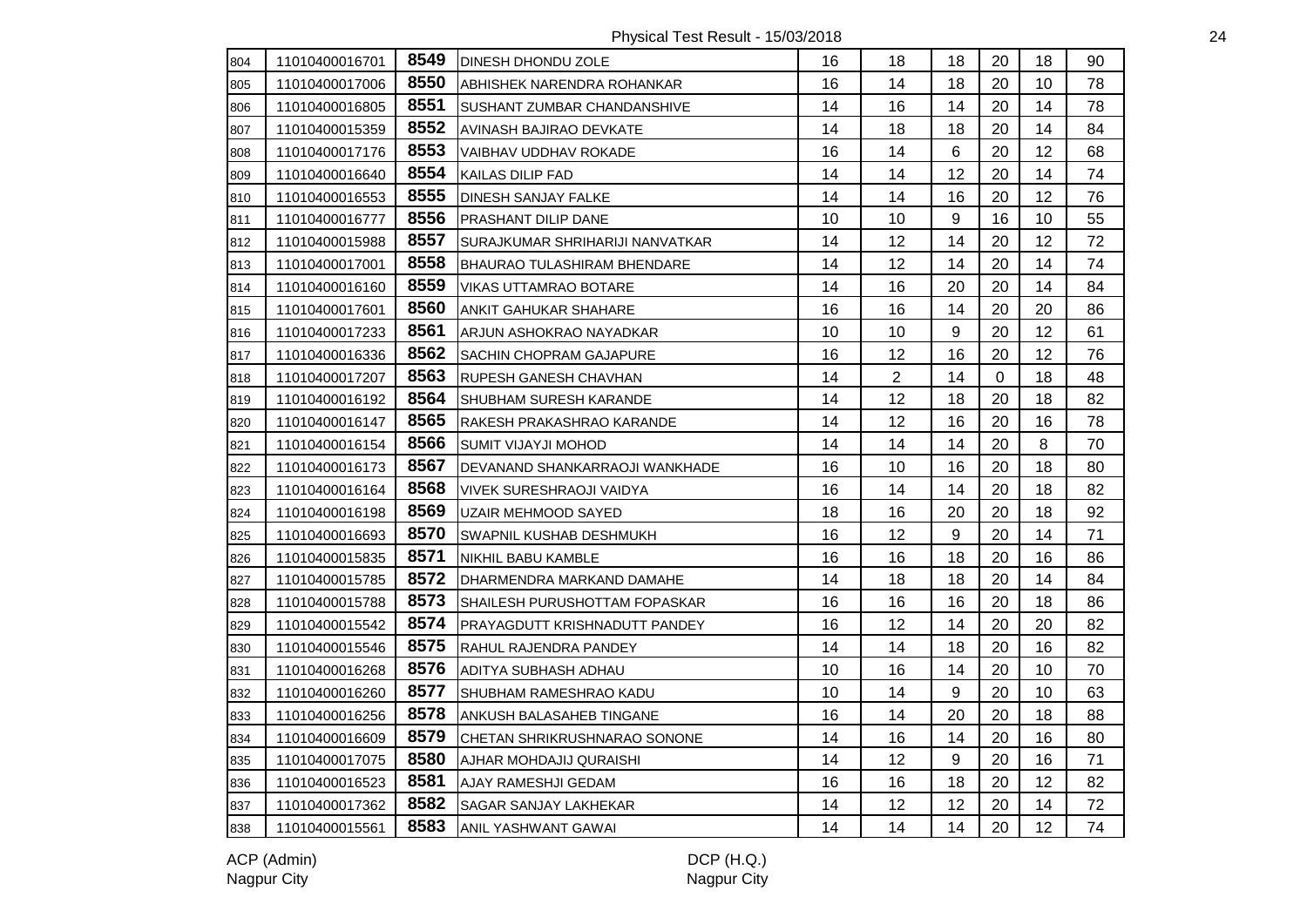Physical Test Result - 15/03/2018 25

| 839 | 11010400017903 | 8584 | AJAY RAJU JADHAV                | 16 | 16          | 20               | 20             | 10 | 82 |
|-----|----------------|------|---------------------------------|----|-------------|------------------|----------------|----|----|
| 840 | 11010400017731 | 8585 | <b>DILIP SHANKARRAO UIKE</b>    | 16 | 12          | 18               | 20             | 18 | 84 |
| 841 | 11010400017756 | 8586 | NITIN SAMADHAN SHINDE           | 16 | 14          | 18               | 20             | 20 | 88 |
| 842 | 11010400017811 | 8587 | SAGAR SHEKHAR PATIL             | 14 | 16          | $\mathbf 0$      | 20             | 16 | 66 |
| 843 | 11010400017757 | 8588 | AKASH VASANTRAO TARILE          | 16 | 16          | 18               | 20             | 18 | 88 |
| 844 | 11010400017055 | 8589 | SANDIP PRAKASHRAO BHENDARKAR    | 16 | 16          | 18               | 20             | 18 | 88 |
| 845 | 11010400017716 | 8590 | BUDDHARAJ NAJUKRAO NAWALE       | 14 | 12          | 16               | 20             | 14 | 76 |
| 846 | 11010400017695 | 8591 | NIKHIL DIGAMBARRAO BHANKHEDE    | 16 | 12          | 16               | 20             | 18 | 82 |
| 847 | 11010400016049 | 8592 | ROHIT ANILRAO GAWAI             | 10 | 6           | $\boldsymbol{9}$ | 16             | 14 | 55 |
| 848 | 11010400016251 | 8593 | SAURABH RAJENDRA SINGH          | 14 | 6           | 12               | 16             | 12 | 60 |
| 849 | 11010400016473 | 8594 | VRUSHABH PRABHAKAR MANDADE      | 10 | 10          | 14               | $\Omega$       | 20 | 54 |
| 850 | 11010400016487 | 8595 | AMOL VIJAY VYAWHARE             | 14 | 10          | 14               | 20             | 12 | 70 |
| 851 | 11010400015421 | 8596 | AKASH RAMESH JONDHALE           | 16 | 18          | 20               | 20             | 20 | 94 |
| 852 | 11010400015465 | 8597 | <b>MANISH DILIP SANER</b>       | 10 | 16          | $9\,$            | $\overline{4}$ | 12 | 51 |
| 853 | 11010400017918 | 8598 | ADARSH RAJESH SAHARE            | 14 | 10          | 6                | 8              | 8  | 46 |
| 854 | 11010400015650 | 8599 | PRITAM PANNALAL CHETULE         | 10 | 0           | 14               | 16             | 12 | 52 |
| 855 | 11010400015652 | 8600 | SHUBHAM GAJANAN CHETULE         | 16 | 16          | 18               | 20             | 14 | 84 |
| 856 | 11010400016604 | 8601 | NIKHIL ARUNRAO LONARE           | 14 | 14          | 16               | 20             | 12 | 76 |
| 857 | 11010400016613 | 8602 | MANGESH DIWAKARRAO KHURSADE     | 16 | 18          | 16               | 20             | 18 | 88 |
| 858 | 11010400016608 | 8603 | <b>SHUBHAM KRISHNARAO RAUT</b>  | 16 | 16          | 18               | 20             | 16 | 86 |
| 859 | 11010400016577 | 8604 | SUMEDH VITTHALRAO UMALE         | 10 | 14          | 12               | 8              | 10 | 54 |
| 860 | 11010400017380 | 8605 | <b>VIPIN HEMRAJ KUMBHARE</b>    | 6  | 2           | $9\,$            | 20             | 8  | 45 |
| 861 | 11010400015416 | 8606 | <b>VIJAY RAMESH KOLHEKAR</b>    | 16 | 14          | 14               | 20             | 16 | 80 |
| 862 | 11010400017935 | 8607 | <b>SHUBHANSHU ANKUSH RAHULE</b> | 10 | 10          | $9\,$            | 20             | 10 | 59 |
| 863 | 11010400016631 | 8608 | SWAPNIL SHANKAR SONUNE          | 6  | 0           | 9                | 8              | 10 | 33 |
| 864 | 11010400016703 | 8609 | NEERAJ RAMSWAROOP MISHRA        | 10 | 10          | 0                | 20             | 14 | 54 |
| 865 | 11010400016898 | 8610 | PRAVIN PREMLAL SHAHU            | 10 | $\mathbf 0$ | 14               | 16             | 10 | 50 |
| 866 | 11010400015489 | 8611 | <b>GAJANAN SHIVLING KUMBHAR</b> | 16 | 14          | 16               | 20             | 20 | 86 |
| 867 | 11010400015681 | 8612 | RAHUL KISHORRAO URKUDE          | 18 | 16          | 16               | 20             | 18 | 88 |
| 868 | 11010400015682 | 8613 | SUNNY RAMKISAN YADAV            | 16 | 14          | 20               | 20             | 16 | 86 |
| 869 | 11010400015683 | 8614 | NIRAJ GOVINDJI PALI             | 14 | 14          | 14               | 20             | 16 | 78 |
| 870 | 11010400015487 | 8615 | <b>GANESH TUKARAM BABAR</b>     | 14 | 16          | 16               | 20             | 16 | 82 |
| 871 | 11010400017000 | 8616 | RAJAT ASHOK MESHRAM             | 14 | 6           | 14               | 20             | 10 | 64 |
| 872 | 11010400016799 | 8617 | SURAJ SHESHRAO THAKRE           | 10 | 6           | 9                | 20             | 14 | 59 |
| 873 | 11010400016391 | 8618 | <b>TEJRAM RAMESH SAHU</b>       | 14 | 10          | 16               | 20             | 12 | 72 |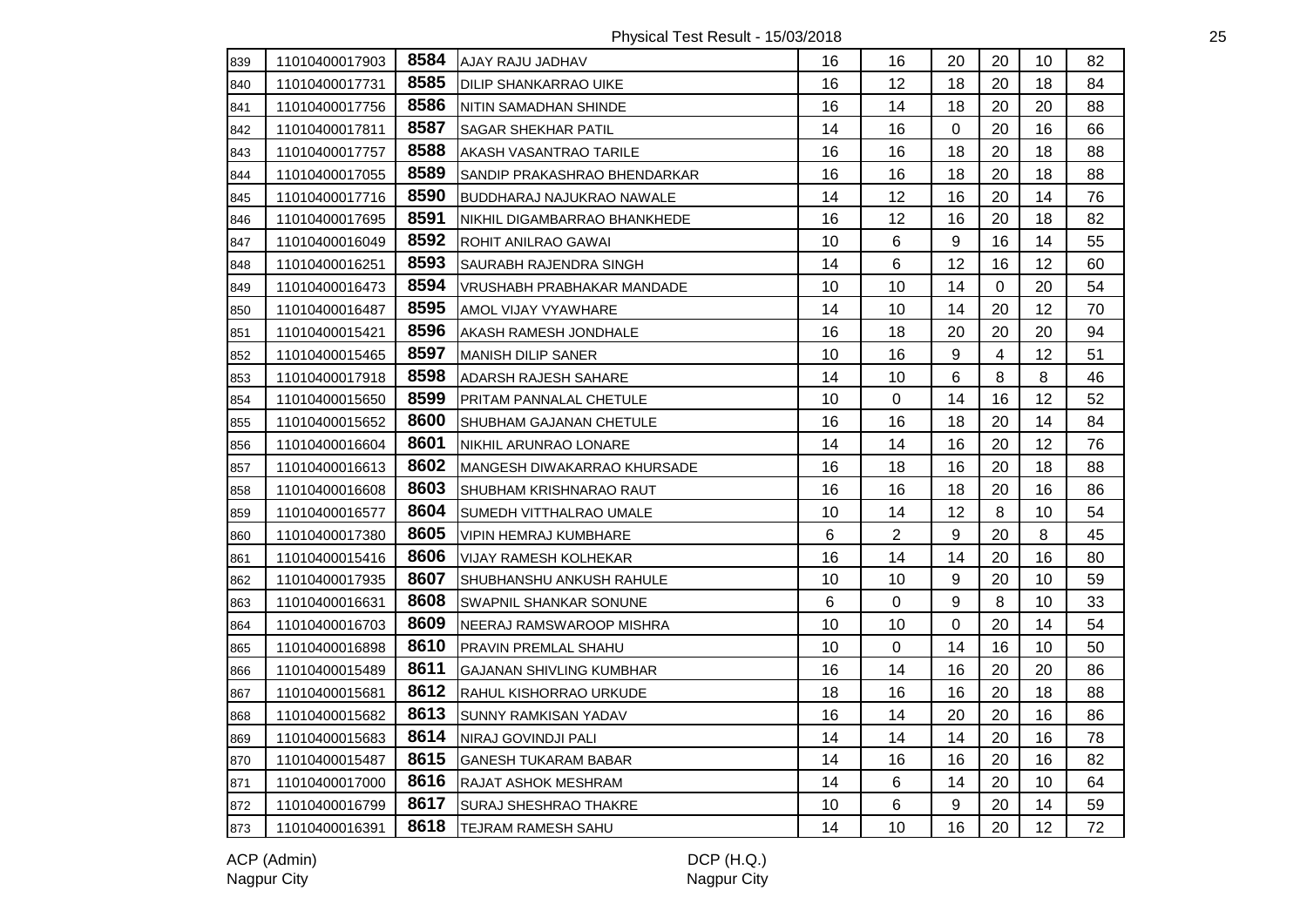Physical Test Result - 15/03/2018 26

| 874 | 11010400016982 | 8619 | INILESH DAMUDHAR DHOMANE        | 14 | 18             | 12      | 20          | $12 \overline{ }$ | 76 |
|-----|----------------|------|---------------------------------|----|----------------|---------|-------------|-------------------|----|
| 875 | 11010400015471 | 8620 | SIDDHARTH SHRIKRUSHNA TELGOTE   | 14 | 14             | 14      | 20          | 12                | 74 |
| 876 | 11010400015752 | 8621 | MOHIT HIRAMAN BHANDARKAR        | 16 | 16             | 16      | 20          | 16                | 84 |
| 877 | 11010400017339 | 8622 | SANKET PURUSHOTTAM DESHPANDE    | 14 | 14             | 9       | 16          | 10                | 63 |
| 878 | 11010400017388 | 8623 | NIKLESH MURARI RAUT             | 14 | 12             | 9       | 20          | 12                | 67 |
| 879 | 11010400017777 | 8624 | <b>MAYUR SHAMRAO GHUBADE</b>    | 14 | 14             | 18      | 20          | 12                | 78 |
| 880 | 11010400016475 | 8625 | JIVAN GIRIDHAR GULHANE          | 14 | 12             | 14      | 20          | 12                | 72 |
| 881 | 11010400015479 | 8626 | UTTRESHVAR SAKHARAM BADE        | 18 | 16             | 20      | 20          | 18                | 92 |
| 882 | 11010400015474 | 8627 | UTTRESHVAR CHINTAMAN DHAITIDAK  | 10 | 16             | 14      | 20          | 16                | 76 |
| 883 | 11010400017131 | 8628 | <b>SAGAR SUNIL MANE</b>         | 16 | 6              | 16      | 20          | 14                | 72 |
| 884 | 11010400015579 | 8629 | MANGESH NAMDEO DUDHAKAWARE      | 14 | 10             | 9       | 20          | 12                | 65 |
| 885 | 11010400016492 | 8630 | SHUBHAM RAMESHWAR SATAV         | 14 | 12             | 14      | $\mathbf 0$ | 12                | 52 |
| 886 | 11010400017792 | 8631 | PRAFUL VIJAY KOKATE             | 16 | 16             | 18      | 20          | 16                | 86 |
| 887 | 11010400017785 | 8632 | PRATIK HIRAMANRAO DHARMIK       | 14 | 16             | 14      | 20          | 16                | 80 |
| 888 | 11010400017782 | 8633 | VISHAL DIWAKARRAO DHERKAR       | 16 | 18             | 20      | 20          | 18                | 92 |
| 889 | 11010400017829 | 8634 | KUNDAN PRAKASHJI AJABANKAR      | 16 | 18             | 16      | 20          | 18                | 88 |
| 890 | 11010400017784 | 8635 | SUDHIR MADUKARRAO MANKAR        | 16 | 18             | 18      | 20          | 14                | 86 |
| 891 | 11010400015438 | 8636 | DHANRAJ BHORAJ PARSE            | 10 | $\overline{2}$ | 12      | 20          | 14                | 58 |
| 892 | 11010400015549 | 8637 | MANGESH VASUDERAOV KHIREKAR     | 14 | 14             | 14      | 20          | 8                 | 70 |
| 893 | 11010400016447 | 8638 | <b>MANOJ PANJAB PARVE</b>       | 10 | 10             | 16      | 8           | 14                | 58 |
| 894 | 11010400015482 | 8639 | AVINASH FULCHANDJI KHOBRAGADE   | 16 | 14             | 20      | 20          | 12                | 82 |
| 895 | 11010400016983 | 8640 | <b>VINOD SURESH DEVANGAN</b>    | 6  | $\mathbf 0$    | $\,6\,$ | $\mathbf 0$ | 10                | 22 |
| 896 | 11010400016329 | 8641 | <b>MANISH YOGEERAJ NANDPURE</b> | 14 | 10             | 18      | 8           | 10                | 60 |
| 897 | 11010400015558 | 8642 | <b>ISHWAR GANGADHAR MARBATE</b> | 14 | 10             | 14      | 8           | 10                | 56 |
| 898 | 11010400017431 | 8643 | <b>MANGESH RAMESH RAWALE</b>    | 10 | 0              | 14      | 8           | 16                | 48 |
| 899 | 11010400016536 | 8644 | PRATISH SANTOSHRAO ZADE         | 10 | 12             | 12      | 12          | 14                | 60 |
| 900 | 11010400016489 | 8645 | <b>MAYUR RAMRAOJI ZADE</b>      | 10 | 14             | 12      | 20          | 12                | 68 |
| 901 | 11010400017079 | 8646 | AVINASH ASHOK DHARGAVE          | 10 | 14             | 12      | 16          | 14                | 66 |
| 902 | 11010400017744 | 8647 | PRADHUMNA SITARAM DHENGE        | 14 | 14             | 12      | 20          | 8                 | 68 |
| 903 | 11010400017947 | 8648 | KISAN SHANKAR SHENDE            | 14 | 10             | 12      | 20          | 12                | 68 |
| 904 | 11010400016556 | 8649 | <b>BHUSHAN LAHU LENGURE</b>     | 14 | 14             | 16      | 20          | 10                | 74 |
| 905 | 11010400017277 | 8650 | AKASH SHAMRAO SHEJOLE           | 14 | 12             | 12      | 20          | 10                | 68 |
| 906 | 11010400016838 | 8651 | <b>IKRAM TASLIM KHAN</b>        | 10 | 10             | 16      | 16          | 18                | 70 |
| 907 | 11010400016822 | 8652 | <b>BHUSHAN MAROTRAO NEHARE</b>  | 16 | 14             | 20      | 20          | 16                | 86 |
| 908 | 11010400016150 | 8653 | <b>ROSHAN SHRIRAM MUTKURE</b>   | 18 | 18             | 20      | 20          | 18                | 94 |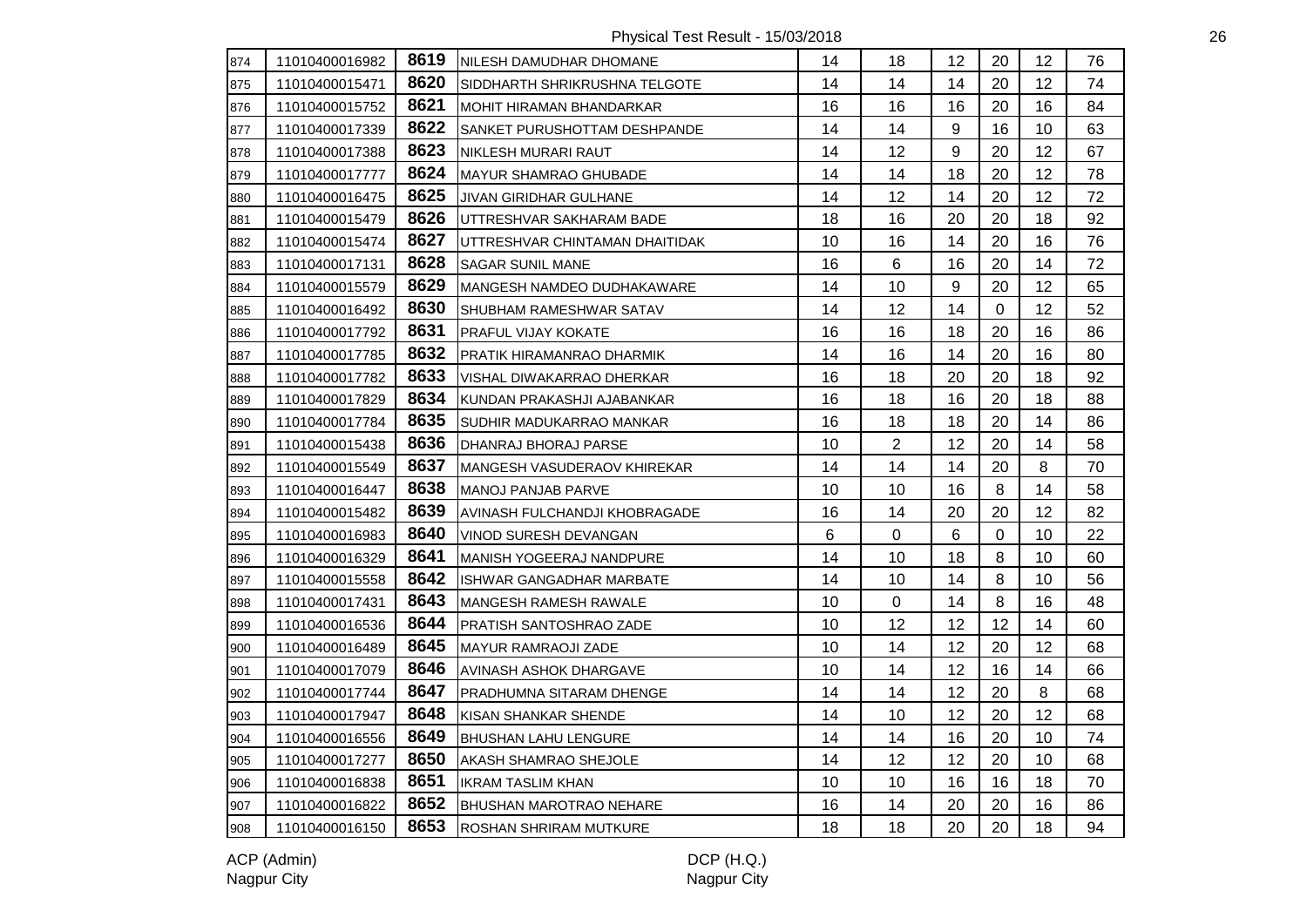Physical Test Result - 15/03/2018 27

| 909 | 11010400016207 | 8654 | NISHAD NARESH FATE                  | 16             | 16               | 18          | 20             | 16 | 86 |
|-----|----------------|------|-------------------------------------|----------------|------------------|-------------|----------------|----|----|
| 910 | 11010400015917 | 8655 | <b>SAHIL KARUJI KHARABE</b>         | 16             | 18               | 14          | 20             | 14 | 82 |
| 911 | 11010400016197 | 8656 | <b>TINKESH TEJRAM YERNE</b>         | 16             | 14               | 14          | $\overline{4}$ | 14 | 62 |
| 912 | 11010400016018 | 8657 | VINOD YUWARAJ PARWATE               | 14             | 12               | 14          | 20             | 14 | 74 |
| 913 | 11010400016025 | 8658 | JITENDRA KEWALRAM PARWATE           | 16             | 16               | 20          | 20             | 16 | 88 |
| 914 | 11010400016161 | 8659 | RAMKRUSHNA AMRUTJI PUSTODE          | 16             | 18               | 16          | 20             | 16 | 86 |
| 915 | 11010400015712 | 8660 | VISHAL UTTAMJI SARVE                | 16             | 12               | 20          | 20             | 16 | 84 |
| 916 | 11010400016138 | 8661 | AKASH SHESHRAO MANGRE               | 16             | 16               | 20          | 20             | 16 | 88 |
| 917 | 11010400016254 | 8662 | YOGESH RAMSINGH DUBEY               | 14             | 12               | 9           | 8              | 14 | 57 |
| 918 | 11010400016788 | 8663 | PANKAJ RAVI SHELARE                 | 14             | $\overline{2}$   | 9           | 20             | 14 | 59 |
| 919 | 11010400017266 | 8664 | ROSHAN YOGESHRAO YERPUDE            | 14             | 10               | 9           | 20             | 12 | 65 |
| 920 | 11010400015801 | 8665 | MANGESH DEVIDAS KSHIRSAGARE         | 16             | 16               | 16          | 16             | 18 | 82 |
| 921 | 11010400015790 | 8666 | RAHUL VASANTA SHAHARE               | 18             | 16               | 20          | 20             | 18 | 92 |
| 922 | 11010400015812 | 8667 | NITESH SHALIKRAM CHAFALE            | 14             | 14               | 18          | 20             | 14 | 80 |
| 923 | 11010400016080 | 8668 | ROHIT VINODJI GHORMADE              | 14             | 12               | 14          | 20             | 14 | 74 |
| 924 | 11010400016078 | 8669 | VAIBHAV VIJAYRAO BORAKHADE          | 10             | 10               | 14          | $\mathbf{0}$   | 12 | 46 |
| 925 | 11010400017554 | 8670 | NILESH DILIP CHILANKAR              | 14             | 14               | 6           | 20             | 16 | 70 |
| 926 | 11010400016692 | 8671 | ADIL ASHIQUE ALI                    | 10             | $\boldsymbol{0}$ | 12          | 20             | 10 | 52 |
| 927 | 11010400016823 | 8672 | ANKIT CHHAGAN MANWAR                | 14             | 12               | 16          | 20             | 12 | 74 |
| 928 | 11010400016808 | 8673 | MANOJ MAHDEVRAO TAYDE               | 6              | 12               | 9           | 20             | 10 | 57 |
| 929 | 11010400016255 | 8674 | SWAPNIL ARUNRAO SUNE                | 14             | 12               | 12          | 8              | 14 | 60 |
| 930 | 11010400017251 | 8675 | ABHAY MADHUSUDAN PATIL              | 6              | 10               | $\,6\,$     | 12             | 10 | 44 |
| 931 | 11010400017408 | 8676 | SANKET DIPAK MAKODE                 | 6              | 12               | 9           | 20             | 16 | 63 |
| 932 | 11010400017787 | 8677 | KAILAS BAPUJIRAO ULMALE             | 14             | 16               | 14          | 20             | 12 | 76 |
| 933 | 11010400016725 | 8678 | NIKESH DHANRAJ LOKHANDE             | 14             | 10               | 12          | 20             | 14 | 70 |
| 934 | 11010400016042 | 8679 | NARESH PANCHAM BANAIT               | 0              | 10               | 6           | 20             | 0  | 36 |
| 935 | 11010400016941 | 8680 | <b>GANESH SHIVLING SWAMI</b>        | 16             | 14               | 12          | 20             | 12 | 74 |
| 936 | 11010400015347 | 8681 | <b>BALAJI NAGORAO MASKE</b>         | $\overline{2}$ | $\overline{2}$   | $\mathbf 0$ | 0              | 12 | 16 |
| 937 | 11010400015413 | 8682 | DNYANESHWAR BHARATARINATH GHIRATKAR | 6              | $\overline{2}$   | 6           | 4              | 8  | 26 |
| 938 | 11010400015582 | 8683 | <b>GAURAV SHESHRAO MORE</b>         | 10             | 10               | 12          | 20             | 14 | 66 |
| 939 | 11010400016796 | 8684 | RANDHIR SHANKARRAV GAYAKAWAD        | 16             | 12               | 20          | 20             | 20 | 88 |
| 940 | 11010400016020 | 8685 | RAJESH SUBHASHRAO KHADASE           | 10             | 14               | 16          | 20             | 12 | 72 |
| 941 | 11010400016012 | 8686 | MANGESH ASHOKRAO BADUKALE           | 14             | 14               | 9           | 20             | 14 | 71 |
| 942 | 11010400016023 | 8687 | NANDKISHOR SHANKARRAOJI JAPULKAR    | 16             | 16               | 18          | 20             | 20 | 90 |
| 943 | 11010400016027 | 8688 | VAIBHAV SAHEBRAO SAWARKAR           | 14             | 16               | 14          | 20             | 14 | 78 |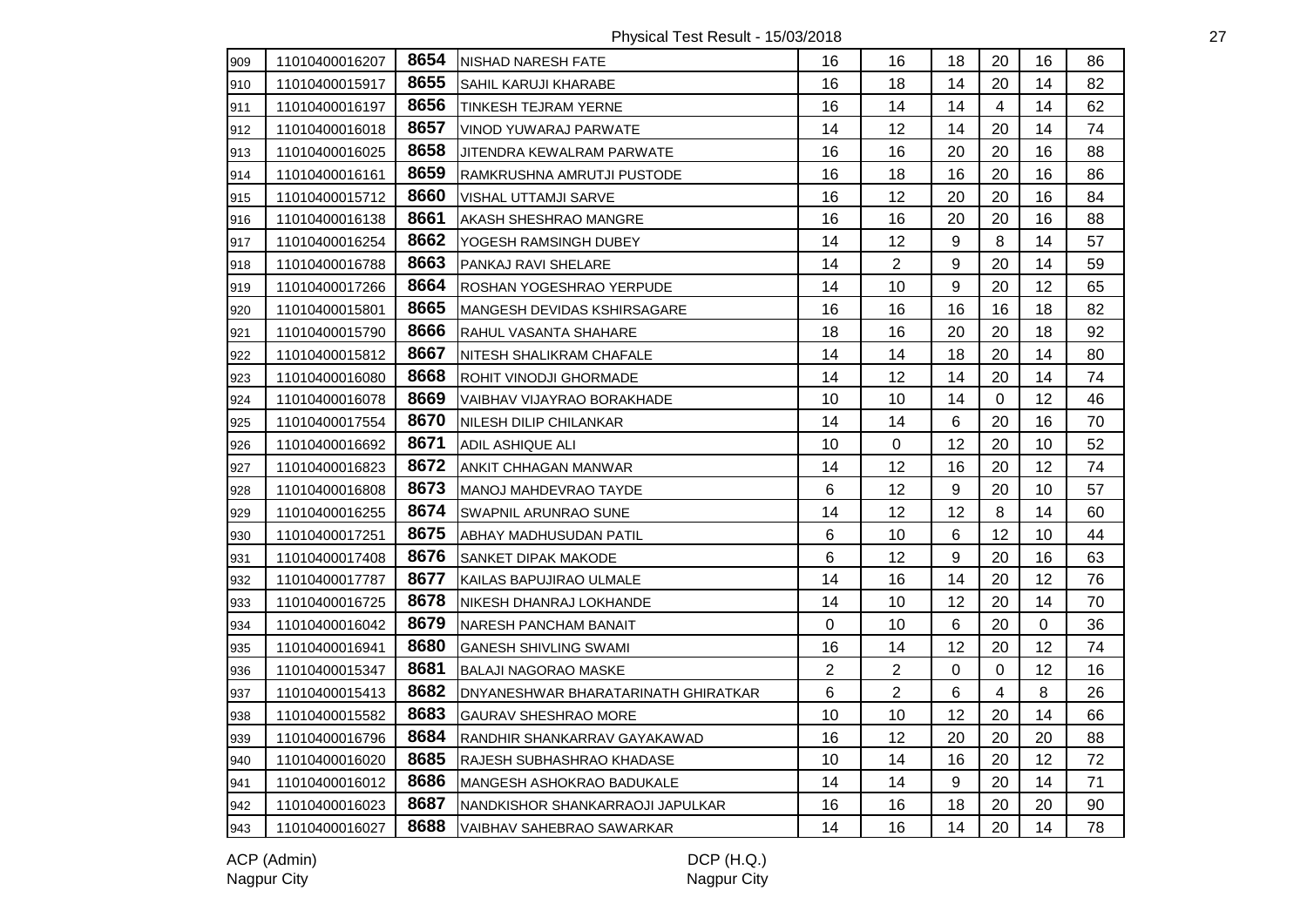Physical Test Result - 15/03/2018 28

| 944 | 11010400015365 | 8689 | NIKHIL PRAMODJI MARODE         | 14 | 18 | 14               | 20             | 12       | 78 |
|-----|----------------|------|--------------------------------|----|----|------------------|----------------|----------|----|
| 945 | 11010400016793 | 8690 | SHUBHAM VASNTAJI ROHAD         | 16 | 18 | 20               | 20             | 12       | 86 |
| 946 | 11010400015775 | 8691 | NISHANT SURESH GHAREGAONKAR    | 14 | 14 | 18               | 20             | 12       | 78 |
| 947 | 11010400015806 | 8692 | SHARAD ANKUSH KHARAT           | 10 | 10 | 14               | 20             | 16       | 70 |
| 948 | 11010400017130 | 8693 | KHANDU DNYANOBA BALANE         | 10 | 12 | 14               | 20             | 14       | 70 |
| 949 | 11010400016402 | 8694 | ANKUSH CHAITRAM DHURVE         | 16 | 18 | 18               | 20             | 14       | 86 |
| 950 | 11010400017274 | 8695 | KAILAS BALAKDAS VAIDYA         | 14 | 18 | $\Omega$         | $\overline{4}$ | $\Omega$ | 36 |
| 951 | 11010400015633 | 8696 | <b>MANGESH SURESHRAO ALONE</b> | 10 | 12 | 16               | 20             | 14       | 72 |
| 952 | 11010400015555 | 8697 | SANJAY NARENDRA NAKADE         | 10 | 0  | 6                | 0              | 10       | 26 |
| 953 | 11010400017875 | 8698 | ANUP SHRINAVAKUMAR TIWARI      | 14 | 12 | 16               | 8              | 14       | 64 |
| 954 | 11010400017890 | 8699 | ABHAY GOPICHAND AGASHE         | 14 | 16 | 12               | 20             | 12       | 74 |
| 955 | 11010400015732 | 8700 | YOGIRAJ MAROTI PHAD            | 16 | 16 | 16               | 12             | 16       | 76 |
| 956 | 11010400016435 | 8701 | <b>DEVENDRA RAMESH BONDRE</b>  | 10 | 6  | $6\phantom{1}$   | 4              | 14       | 40 |
| 957 | 11010400015533 | 8702 | SAGAR KAMALSINGH SHRIWEL       | 14 | 12 | 16               | 20             | 12       | 74 |
| 958 | 11010400017195 | 8703 | RAVINDRA SONSING MANJARATE     | 14 | 14 | 16               | 20             | 14       | 78 |
| 959 | 11010400016072 | 8704 | ANAND RAVINDRA TAYADE          | 6  | 6  | $6\phantom{1}$   | $\mathbf 0$    | 10       | 28 |
| 960 | 11010400017341 | 8705 | RAHUL PRALAHAD BANSOD          | 10 | 12 | $\boldsymbol{9}$ | 20             | 10       | 61 |
| 961 | 11010400017602 | 8706 | AKASH GOPAL KOLHE              | 14 | 14 | 12               | 20             | 12       | 72 |
| 962 | 11010400017526 | 8707 | UMESH SHRIRAM MAKADE           | 0  | 14 | 14               | 20             | 16       | 64 |
| 963 | 11010400017581 | 8708 | RAJKUMAR JANRAO KANFADE        | 18 | 18 | $\mathbf{3}$     | 20             | 16       | 75 |
| 964 | 11010400017607 | 8709 | RAHUL RAMBHAU KALE             | 18 | 16 | 20               | 20             | 16       | 90 |
| 965 | 11010400017479 | 8710 | <b>SITARAM RAGHURAJ PAL</b>    | 0  | 12 | 12               | 16             | 12       | 52 |
| 966 | 11010400017333 | 8711 | RAKESH MADHUKAR VAIRAGADE      | 16 | 12 | 12               | 8              | 14       | 62 |
| 967 | 11010400017917 | 8712 | ABHISHEK DEVIDAS USARE         | 10 | 12 | $9\,$            | 20             | 10       | 61 |
| 968 | 11010400017194 | 8713 | DINESH HILAKU SHENDE           | 16 | 14 | 16               | 20             | 14       | 80 |
| 969 | 11010400016621 | 8714 | PAVAN PRABHAKAR CHIPADE        | 14 | 14 | 12               | 20             | 18       | 78 |
| 970 | 11010400016595 | 8715 | JIVAN VASANTRAO GORE           | 14 | 16 | 16               | 20             | 18       | 84 |
| 971 | 11010400016611 | 8716 | <b>MANGESH MAHADEV CHIPADE</b> | 14 | 12 | 16               | 20             | 18       | 80 |
| 972 | 11010400016579 | 8717 | VYANKATESHWAR NILESH RAUT      | 16 | 12 | $9\,$            | 20             | 18       | 75 |
| 973 | 11010400016863 | 8718 | PRAFUL SURESHRAO INGOLE        | 14 | 10 | 14               | 20             | 16       | 74 |
| 974 | 11010400016506 | 8719 | AKASH KUNDLIKJI WAGHADE        | 14 | 14 | 16               | 20             | 16       | 80 |
| 975 | 11010400017608 | 8720 | MANISH RAMESH NAGOSE           | 10 | 10 | $\boldsymbol{9}$ | 20             | 12       | 61 |
| 976 | 11010400017885 | 8721 | AMBIKESH SHAYMSUDAR MISHRA     | 18 | 10 | 14               | 20             | 16       | 78 |
| 977 | 11010400016006 | 8722 | ANUP DIGAMBAR THAKARE          | 16 | 12 | 12               | 20             | 16       | 76 |
| 978 | 11010400016071 | 8723 | <b>TEJAS SUNIL GULHANE</b>     | 10 | 14 | 14               | 20             | 14       | 72 |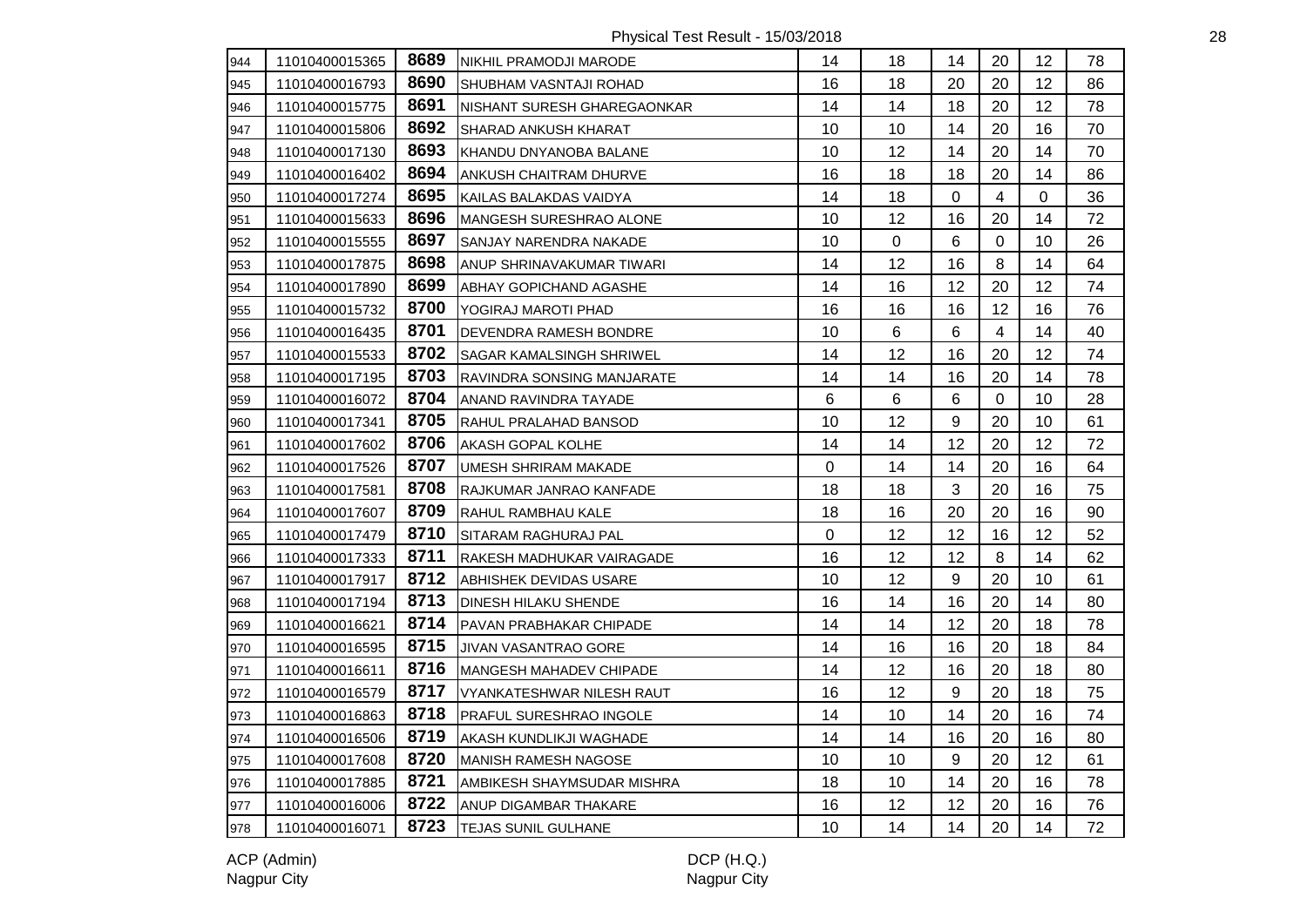Physical Test Result - 15/03/2018 29

| 979  | 11010400015614 | 8724 | <b>GAURAV NARENDRASINGH BAGHEL</b>       | 6  | 6              | 6  | 0              | 12 | 30 |
|------|----------------|------|------------------------------------------|----|----------------|----|----------------|----|----|
| 980  | 11010400015523 | 8725 | ATUL SHAMRAO LOHABARE                    | 10 | $\overline{2}$ | 12 | 20             | 16 | 60 |
| 981  | 11010400017920 | 8726 | SANDIP DATTUJI DONGARE                   | 10 | $\,6$          | 12 | 20             | 10 | 58 |
| 982  | 11010400017827 | 8727 | SAGAR SUBHASH SHARMA                     | 16 | 10             | 14 | 20             | 14 | 74 |
| 983  | 11010400017025 | 8728 | <b>VIVEK PRABHAKAR BELEKAR</b>           | 6  | $\pmb{0}$      | 6  | 8              | 12 | 32 |
| 984  | 11010400016626 | 8729 | <b>NIKESH ARUN TICHAKULE</b>             | 16 | 18             | 16 | 20             | 16 | 86 |
| 985  | 11010400016558 | 8730 | <b>SHARAD NAGORAO BADGE</b>              | 14 | 16             | 16 | 20             | 16 | 82 |
| 986  | 11010400016185 | 8731 | <b>SHYAM GULABRAO BHURLE</b>             | 6  | $\mathbf 0$    | 9  | 12             | 16 | 43 |
| 987  | 11010400015522 | 8732 | AKSHAY HANSRAJ TALWARE                   | 14 | 14             | 9  | 20             | 18 | 75 |
| 988  | 11010400016730 | 8733 | SUMIT GOVIND CHANDEKAR                   | 10 | 0              | 9  | $\mathbf 0$    | 14 | 33 |
| 989  | 11010400017941 | 8734 | NITESH BABAN THAKARE                     | 16 | 10             | 14 | 16             | 18 | 74 |
| 990  | 11010400017343 | 8735 | KARAN KISHOR PATANKAR                    | 6  | $\pmb{0}$      | 9  | $\overline{2}$ | 8  | 25 |
| 991  | 11010400017094 | 8736 | IMOHAMMAD KASHIF MOHAMMAD JAKIR MOHAMMAD | 14 | $\mathbf 0$    | 16 | $\overline{2}$ | 14 | 46 |
| 992  | 11010400015975 | 8737 | MAHESH RUPLAL NAGPURE                    | 16 | 16             | 14 | 20             | 14 | 80 |
| 993  | 11010400015980 | 8738 | CHANDRAPRAKASH MADHORAO BISEN            | 14 | 14             | 14 | 20             | 16 | 78 |
| 994  | 11010400015462 | 8739 | DHARMAPAL SHANKARJI KSHIRSAGAR           | 14 | 12             | 16 | 20             | 14 | 76 |
| 995  | 11010400017256 | 8740 | NIRAJ HEMRAJ WAGHMARE                    | 6  | $6\phantom{1}$ | 0  | $\mathbf 0$    | 8  | 20 |
| 996  | 11010400017688 | 8741 | NITIN DIGAMBARRAO THORAT                 | 16 | 14             | 18 | 20             | 12 | 80 |
| 997  | 11010400015510 | 8742 | PAVAN GAJANAN KHEDKAR                    | 10 | $\overline{2}$ | 16 | 20             | 10 | 58 |
| 998  | 11010400016707 | 8743 | <b>AHFAZ ASIF SYED</b>                   | 16 | 16             | 20 | 20             | 16 | 88 |
| 999  | 11010400016951 | 8744 | NARENDRA PRABHU TAYADE                   | 14 | 14             | 20 | 20             | 16 | 84 |
| 1000 | 11010400017104 | 8745 | NIKHIL PUNDLIK KHOBRAGADE                | 2  | $\mathbf 0$    | 9  | $\overline{2}$ | 10 | 23 |
| 1001 | 11010400016832 | 8746 | ANAND SANTOSHRAO GULDHE                  | 16 | 10             | 18 | 20             | 12 | 76 |
| 1002 | 11010400015390 | 8747 | PRANAY DNYANESHWAR TEKAM                 | 16 | 14             | 18 | 20             | 18 | 86 |
| 1003 | 11010400015418 | 8748 | AKSHAY PRALHAD TELANGE                   | 16 | 18             | 16 | 20             | 18 | 88 |
| 1004 | 11010400015389 | 8749 | RAHUL WASANTRAO WANKHADE                 | 16 | 16             | 12 | 16             | 18 | 78 |
| 1005 | 11010400015387 | 8750 | DIPAK UTTAMRAO DUDHE                     | 16 | 14             | 18 | 20             | 16 | 84 |
| 1006 | 11010400017690 | 8751 | KAPIL ASHOK RAUT                         | 14 | 14             | 9  | 20             | 8  | 65 |
| 1007 | 11010400015450 | 8752 | JITENDRA RAMESH KALE                     | 16 | 18             | 16 | 20             | 10 | 80 |
| 1008 | 11010400015452 | 8753 | ANIL BHAURAOJI PURKAM                    | 16 | 16             | 20 | 20             | 16 | 88 |
| 1009 | 11010400017276 | 8754 | SHUBHAM LILADHARJI DADARE                | 16 | 18             | 16 | 20             | 20 | 90 |
| 1010 | 11010400017469 | 8755 | <b>SUNIL MANOHAR GEDAM</b>               | 14 | 18             | 14 | 20             | 14 | 80 |
| 1011 | 11010400015322 | 8756 | SHESHRAO SUKHRAM RANE                    | 16 | 14             | 16 | 20             | 18 | 84 |
| 1012 | 11010400015324 | 8757 | HEMANTKUMAR KAPILDEO GUPTA               | 16 | 12             | 18 | 20             | 14 | 80 |
| 1013 | 11010400016261 | 8758 | SANAJY SHAMRAO JADHAV                    | 18 | 16             | 20 | 20             | 18 | 92 |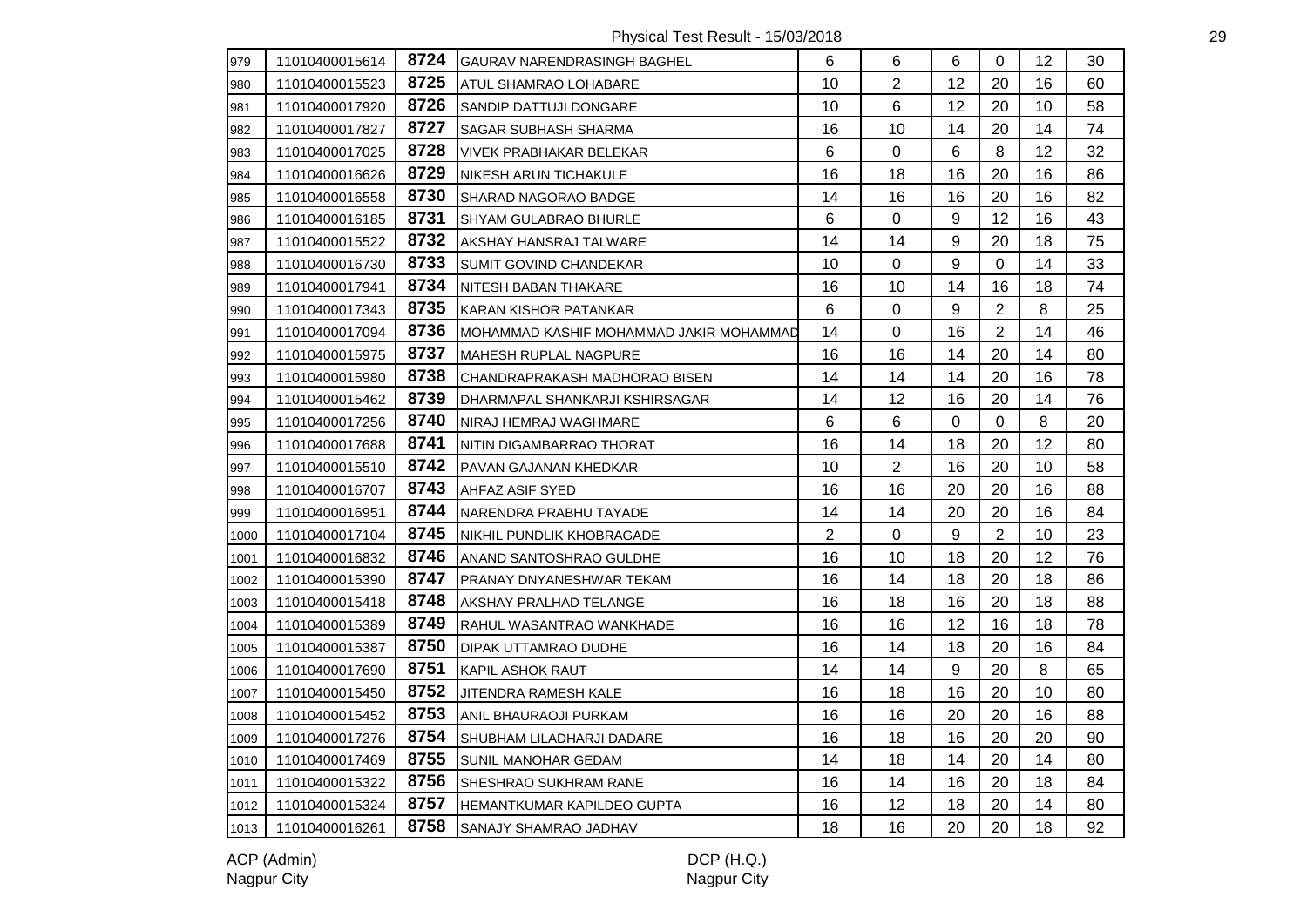Physical Test Result - 15/03/2018 30

| 1014 | 11010400017951 | 8759 | <b>ASHISH AMARDAS GADPAYLE</b>  | 16             | 14             | 14             | 20             | 16          | 80 |
|------|----------------|------|---------------------------------|----------------|----------------|----------------|----------------|-------------|----|
| 1015 | 11010400016773 | 8760 | ABHISHEK ANANDRAO KUKDE         | 18             | 16             | 20             | 20             | 20          | 94 |
| 1016 | 11010400017371 | 8761 | <b>MAYUR VASANTA TITRE</b>      | 10             | 6              | 9              | $\overline{2}$ | 16          | 43 |
| 1017 | 11010400017453 | 8762 | NIKHILESH DEWANAND DEWGADE      | 16             | 18             | 18             | 20             | 16          | 88 |
| 1018 | 11010400017414 | 8763 | AKSHAY ANIL PAUNIPAGAR          | 16             | 10             | 16             | 20             | 16          | 78 |
| 1019 | 11010400017472 | 8764 | RITESH DHANRAJJI AGASE          | 16             | 14             | 12             | 20             | 16          | 78 |
| 1020 | 11010400015394 | 8765 | PRATIK HANUMANJI PETHAKAR       | 14             | 12             | 16             | 20             | 18          | 80 |
| 1021 | 11010400016677 | 8766 | AKSHAY JANRAO JAMNIK            | 10             | 6              | 12             | 4              | 12          | 44 |
| 1022 | 11010400017024 | 8767 | HIRAMAN BHASKAR LIMJE           | 6              | 0              | 6              | $\overline{c}$ | 8           | 22 |
| 1023 | 11010400016689 | 8768 | SHUBHAM DILIP TURANKAR          | 14             | 16             | 14             | 20             | 10          | 74 |
| 1024 | 11010400016682 | 8769 | MANOJ EKNATH THAKRE             | 18             | 18             | 20             | 20             | 14          | 90 |
| 1025 | 11010400016709 | 8770 | ASHISH HARISHCHANDRA DIWATE     | 18             | 14             | 16             | 20             | 16          | 84 |
| 1026 | 11010400016180 | 8771 | RAVI BHARAT PADGHANE            | 14             | 16             | $\mathsf g$    | 20             | 16          | 75 |
| 1027 | 11010400016114 | 8772 | TAUFIKODDIN RAFIKODDIN KAZI     | 18             | 18             | 20             | 20             | 20          | 96 |
| 1028 | 11010400016121 | 8773 | SHAFIUDDIN RAFIUDDIN KAZI       | 14             | 12             | 14             | 16             | $\mathbf 0$ | 56 |
| 1029 | 11010400016177 | 8774 | VINOD MADHAV GAWANDE            | 16             | 14             | 16             | 20             | 16          | 82 |
| 1030 | 11010400016149 | 8775 | <b>NILESH PANDURANG HINGADE</b> | 18             | 18             | 20             | 20             | $\Omega$    | 76 |
| 1031 | 11010400016155 | 8776 | AMAR MADAN JADHAO               | 16             | 16             | 16             | 20             | $\Omega$    | 68 |
| 1032 | 11010400015287 | 8777 | ANANTA VISHVASRAO PATIL         | 14             | 14             | 16             | 20             | 16          | 80 |
| 1033 | 11010400016393 | 8778 | AKASH VIKAS CHAVAN              | 14             | 16             | $6\phantom{1}$ | 20             | 8           | 64 |
| 1034 | 11010400016840 | 8779 | DHANANJAY SURESH KHARATE        | 16             | 12             | 16             | 20             | 16          | 80 |
| 1035 | 11010400016352 | 8780 | ADITYA MANOJ RAGDE              | 16             | 0              | 14             | 20             | 12          | 62 |
| 1036 | 11010400016680 | 8781 | VRUSHABH HARISHCHANDRA DIWATE   | 18             | 16             | 20             | 20             | 18          | 92 |
| 1037 | 11010400017049 | 8782 | ANIKET RAJENDRA THORAT          | $\overline{2}$ | 0              | $\Omega$       | 0              | 6           | 8  |
| 1038 | 11010400017074 | 8783 | PRAFUL LAXMANRAO YELCHATWAR     | 10             | 0              | 9              | 20             | 12          | 51 |
| 1039 | 11010400016688 | 8784 | SANTOSH RADHELAL MOUJE          | 16             | 12             | 20             | 20             | 14          | 82 |
| 1040 | 11010400017692 | 8785 | VITHOBA SUKHDEW MUNDHE          | 16             | 16             | 16             | 20             | 20          | 88 |
| 1041 | 11010400016438 | 8786 | <b>BHAGWAT MADHAV KALE</b>      | 16             | 16             | 18             | 20             | 18          | 88 |
| 1042 | 11010400016491 | 8787 | SAMADHAN ASHRUBA KALE           | 14             | 14             | 14             | $\overline{4}$ | 18          | 64 |
| 1043 | 11010400016454 | 8788 | NIVRUTTI SHIVAJI JAYBHAYE       | 16             | 18             | 18             | 20             | 20          | 92 |
| 1044 | 11010400016467 | 8789 | PARASRAM RAMRAO BHOPALE         | 16             | 14             | 20             | 20             | 20          | 90 |
| 1045 | 11010400017893 | 8790 | ANIL MANOHARRAO KADU            | 6              | $\overline{2}$ | 0              | $\Omega$       | 8           | 16 |
| 1046 | 11010400016392 | 8791 | SHUBHAM SUKHADEO GAJBHIYE       | 10             | 6              | 3              | 20             | 12          | 51 |
| 1047 | 11010400015315 | 8792 | ANIKET SUDHAKAR GIRHE           | 10             | 10             | 14             | 12             | 10          | 56 |
| 1048 | 11010400015570 | 8793 | VINOD PATIRAMJI CHACHERE        | 16             | 16             | 14             | 20             | 14          | 80 |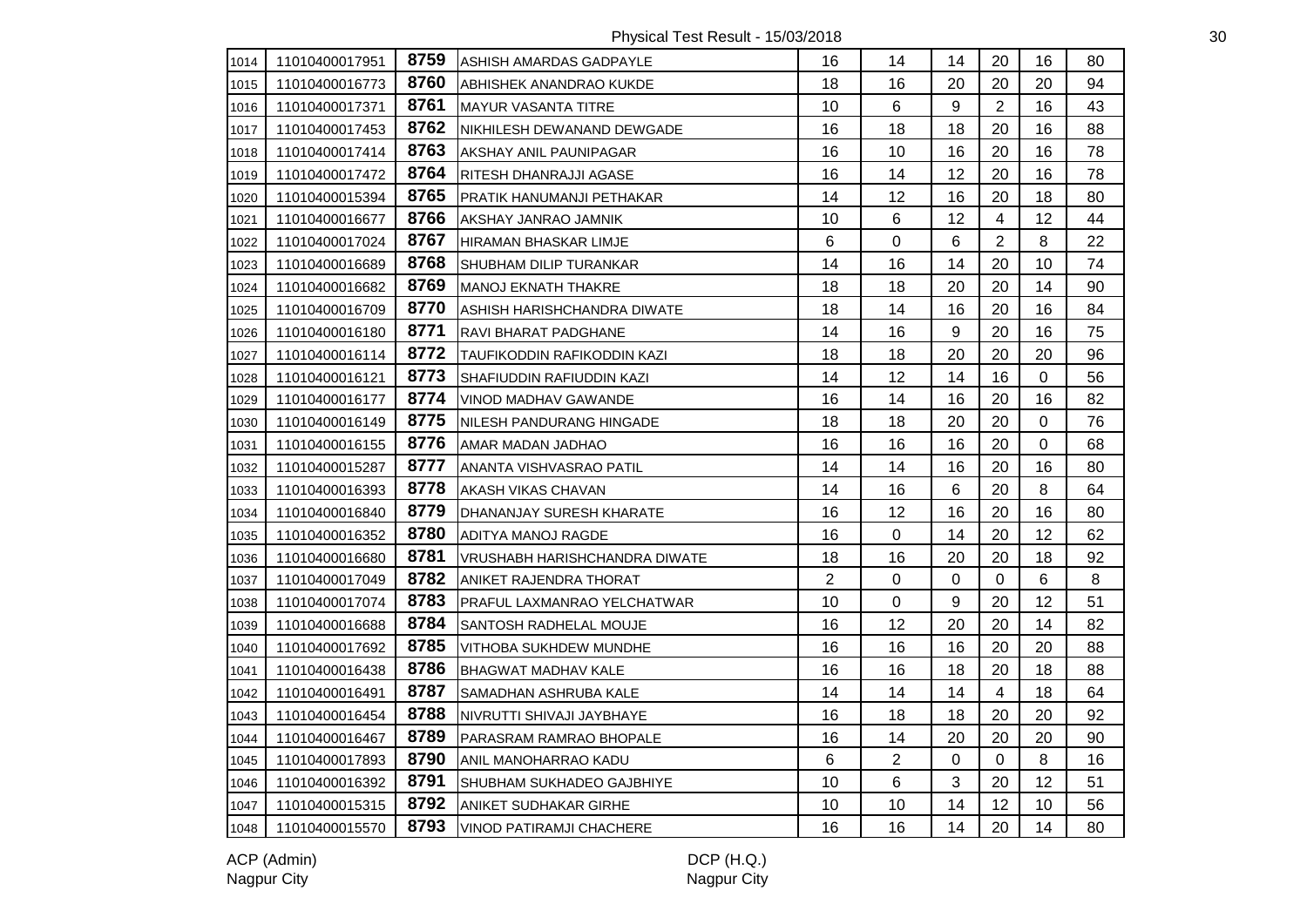Physical Test Result - 15/03/2018 31

| 1049 | 11010400016971 | 8794 | VISHAL ARUN RAHATE             | 16      | 18             | 16 | 20          | 16      | 86 |
|------|----------------|------|--------------------------------|---------|----------------|----|-------------|---------|----|
| 1050 | 11010400015624 | 8795 | OMDEV CHANDRAKANT GADHAVE      | 14      | 14             | 14 | 20          | 12      | 74 |
| 1051 | 11010400016985 | 8796 | RESHAM GANGADHAR DESHMUKH      | 14      | 10             | 16 | 20          | 18      | 78 |
| 1052 | 11010400015957 | 8797 | PRAVIN VANRAJ WASE             | $\,6\,$ | $\overline{2}$ | 6  | $\mathbf 0$ | 10      | 24 |
| 1053 | 11010400016330 | 8798 | RAHUL MAHADEO CHIDE            | 14      | 14             | 12 | 20          | 16      | 76 |
| 1054 | 11010400016378 | 8799 | <b>BHARAT DILIP THOMBARE</b>   | 14      | 16             | 18 | 20          | 12      | 80 |
| 1055 | 11010400017449 | 8800 | AMOL HIRAJI CHAVHAN            | 0       | $\mathbf 0$    | 0  | 0           | 12      | 12 |
| 1056 | 11010400016833 | 8801 | RAHUL DIPAK HIWRALE            | 10      | 10             | 9  | 20          | 12      | 61 |
| 1057 | 11010400017553 | 8802 | <b>VIKAS VIJAY PRASAD</b>      | 14      | 18             | 14 | 16          | 12      | 74 |
| 1058 | 11010400016660 | 8803 | CHETAN DAYARAM BAKAL           | 10      | $\mathbf 0$    | 9  | 0           | 8       | 27 |
| 1059 | 11010400016377 | 8804 | KUNAL BABANRAO WAGH            | 16      | 16             | 14 | 20          | 18      | 84 |
| 1060 | 11010400016103 | 8805 | <b>SACHIN SANJAY JADHAO</b>    | 10      | 6              | 14 | 12          | 14      | 56 |
| 1061 | 11010400016806 | 8806 | AAKASH RAMRAO JADHAV           | 6       | 0              | 6  | 20          | 10      | 42 |
| 1062 | 11010400017117 | 8807 | MUKESH MADAN KANOJIYA          | 10      | $\overline{2}$ | 12 | 20          | 14      | 58 |
| 1063 | 11010400015434 | 8808 | <b>ATUL SURESH INGLE</b>       | 10      | 10             | 3  | 16          | 12      | 51 |
| 1064 | 11010400015340 | 8809 | AKSHAY VIJAY RANIT             | 10      | $\overline{2}$ | 6  | 20          | 12      | 50 |
| 1065 | 11010400017262 | 8810 | RAJU UTTAM KHADSE              | 14      | 10             | 18 | 20          | 14      | 76 |
| 1066 | 11010400017417 | 8811 | ISHWAR SANTOSHRAO JIBHAKATE    | 18      | 18             | 20 | 20          | 18      | 94 |
| 1067 | 11010400017415 | 8812 | AJAY PURUSHOTTAMJI KURVE       | 16      | 16             | 18 | 20          | 14      | 84 |
| 1068 | 11010400017462 | 8813 | ASHVIN BHUTESHVAR PISE         | 16      | 18             | 18 | 20          | 18      | 90 |
| 1069 | 11010400017437 | 8814 | <b>MAHESH ISTARIROW PADOLE</b> | 16      | 16             | 14 | 20          | 14      | 80 |
| 1070 | 11010400017461 | 8815 | AJAY RUPCHANDJI MANE           | 16      | 16             | 16 | 20          | 16      | 84 |
| 1071 | 11010400017493 | 8816 | <b>VIJAY GANESH YELNE</b>      | 14      | 14             | 18 | 20          | 16      | 82 |
| 1072 | 11010400017808 | 8817 | <b>VINAYAK BALIRAMJI GATE</b>  | 16      | 18             | 20 | 20          | 18      | 92 |
| 1073 | 11010400017800 | 8818 | MAHESH MANIRAMJI KUMBHARE      | 16      | 18             | 16 | 12          | 16      | 78 |
| 1074 | 11010400017798 | 8819 | <b>MAYUR VISHNUJI GAIDHANE</b> | 14      | 12             | 18 | 20          | 20      | 84 |
| 1075 | 11010400016320 | 8820 | CHAITANYA NIVRUTTI SHINDE      | 18      | 16             | 14 | 20          | 20      | 88 |
| 1076 | 11010400016162 | 8821 | DILIP SANKHAR RATHOD           | 14      | 16             | 12 | 20          | 12      | 74 |
| 1077 | 11010400016705 | 8822 | MANOJ VASANTRAO CHOUDHARI      | 14      | 10             | 14 | 20          | 14      | 72 |
| 1078 | 11010400016617 | 8823 | <b>PRAMOD SHIVAJI CHUNNE</b>   | 16      | 18             | 18 | 20          | 14      | 86 |
| 1079 | 11010400016910 | 8824 | SHUBHAM TIJULALJI PATIYE       | 16      | 14             | 16 | 20          | $12 \,$ | 78 |
| 1080 | 11010400017529 | 8825 | RAVINDRA GOVINDRAO GADEKAR     | 14      | 12             | 12 | 20          | 8       | 66 |
| 1081 | 11010400017433 | 8826 | SAURABH RAVI SARWANE           | 16      | 6              | 12 | 20          | 18      | 72 |
| 1082 | 11010400017394 | 8827 | VIJAY RANGRAO ITANKAR          | 10      | 10             | 9  | 20          | 10      | 59 |
| 1083 | 11010400015245 | 8828 | SACHIN SANJAYRAO WANKHADE      | 14      | 12             | 9  | 20          | 10      | 65 |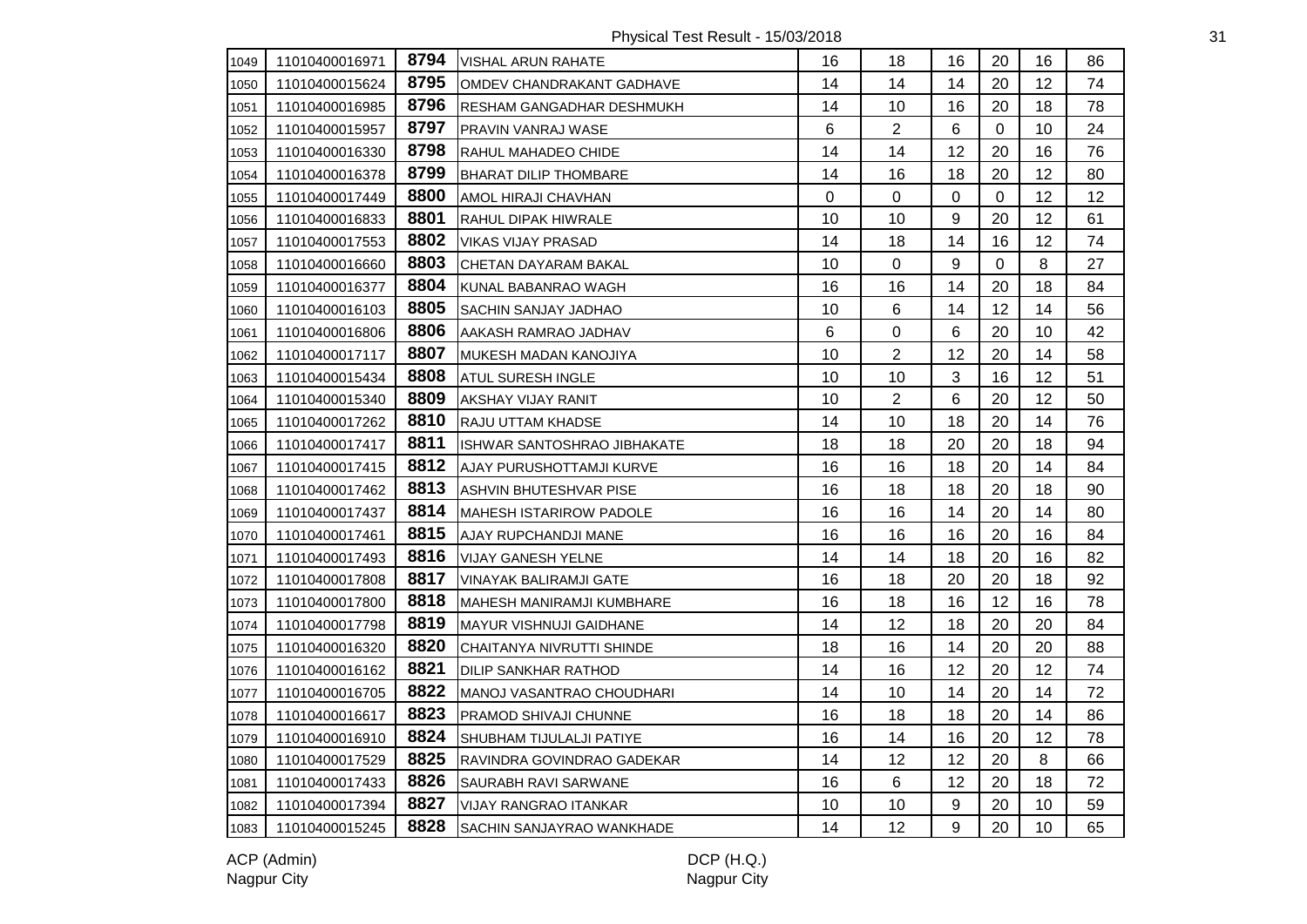Physical Test Result - 15/03/2018 32

| 1084 | 11010400017489 | 8829 | <b>PALASH ASHIK KHOBRAGADE</b>       | 6  | 10        | 6                | 20 | 10               | 52 |
|------|----------------|------|--------------------------------------|----|-----------|------------------|----|------------------|----|
| 1085 | 11010400017164 | 8830 | <b>PRADIP YOASEF WAGHMARE</b>        | 16 | 18        | 20               | 20 | 14               | 88 |
| 1086 | 11010400016797 | 8831 | <b>BANTY GAJANAN RAGHORTE</b>        | 14 | 16        | 16               | 20 | 8                | 74 |
| 1087 | 11010400017725 | 8832 | ASHISH SOMESHWAR CHIRMURKAR          | 16 | 18        | 20               | 20 | 20               | 94 |
| 1088 | 11010400017701 | 8833 | OMPRAKAS NILAKNTHA LANDGE            | 18 | 18        | 20               | 20 | 18               | 94 |
| 1089 | 11010400017726 | 8834 | YOGESH SHESHRAO THAKARE              | 16 | 18        | 20               | 20 | 18               | 92 |
| 1090 | 11010400017801 | 8835 | <b>SHUBHAM KOMAL BORKAR</b>          | 16 | 18        | 20               | 20 | 14               | 88 |
| 1091 | 11010400017502 | 8836 | ASHOK RAJENDRAJI BARSE               | 14 | 18        | $\boldsymbol{9}$ | 20 | 18               | 79 |
| 1092 | 11010400017323 | 8837 | PAWAN RAJESH BURADE                  | 0  | $\pmb{0}$ | 3                | 0  | 6                | 9  |
| 1093 | 11010400017034 | 8838 | <b>PRAVIN DHANRAJI SHENDE</b>        | 16 | 14        | 20               | 20 | 16               | 86 |
| 1094 | 11010400017061 | 8839 | <b>PRASHANT DNYANESHWAR GHONGADE</b> | 16 | 12        | 12               | 20 | 14               | 74 |
| 1095 | 11010400016319 | 8840 | SAMADHAN BAPU MULE                   | 16 | 16        | 16               | 20 | $\boldsymbol{0}$ | 68 |
| 1096 | 11010400015830 | 8841 | VITTHAL KAMALAJI SARKATE             | 18 | 16        | 20               | 20 | 20               | 94 |
| 1097 | 11010400015838 | 8842 | DATTRAO SUBHASH KADAM                | 10 | 14        | 14               | 12 | 16               | 66 |
| 1098 | 11010400015836 | 8843 | RAMESHWAR SHANKARRAO SARKATE         | 14 | 16        | 20               | 20 | 16               | 86 |
| 1099 | 11010400015839 | 8844 | ATUL PANDURANG SARKATE               | 16 | 16        | 18               | 20 | 16               | 86 |
| 1100 | 11010400015833 | 8845 | PANDURANG NAMDEO SARKATE             | 10 | 14        | 12               | 20 | 14               | 70 |
| 1101 | 11010400015829 | 8846 | AJAY DHONDBARAO JARHAD               | 14 | 12        | 16               | 20 | 14               | 76 |
| 1102 | 11010400015824 | 8847 | <b>VILAS MAROTRAO JARHAD</b>         | 14 | 12        | 18               | 20 | 16               | 80 |
| 1103 | 11010400015828 | 8848 | <b>SANDESH SAHEBRAO INGLE</b>        | 14 | 16        | 14               | 20 | 16               | 80 |
| 1104 | 11010400016864 | 8849 | VIDHYANAND WASUDEO RAUT              | 10 | 10        | 12               | 20 | 8                | 60 |
| 1105 | 11010400017042 | 8850 | ASHISH RAMESHJI SOMALWAR             | 10 | 10        | 9                | 20 | 16               | 65 |
| 1106 | 11010400015667 | 8851 | PUNDALIK PRAKASH KHATRI              | 16 | 16        | 18               | 20 | 18               | 88 |
| 1107 | 11010400015671 | 8852 | NANDKUMAR DURGADAS TUNGAR            | 6  | 0         | 3                | 20 | 0                | 29 |
| 1108 | 11010400016785 | 8853 | MAHESH SANJAY NIMSARKAR              | 10 | 10        | 9                | 8  | 12               | 49 |
| 1109 | 11010400016847 | 8854 | <b>VINOD ARUN MESHRAM</b>            | 10 | $\,6$     | 6                | 20 | 10               | 52 |
| 1110 | 11010400017835 | 8855 | YOGESH EKNATH DESHMUKH               | 14 | 14        | 0                | 20 | 16               | 64 |
| 1111 | 11010400017860 | 8856 | VISHWAS EKNATH DESHMUKH              | 16 | 16        | 16               | 16 | 14               | 78 |
| 1112 | 11010400015787 | 8857 | KUNDAN ONKAR SURYAWANSHI             | 14 | 16        | 18               | 20 | 12               | 80 |
| 1113 | 11010400015791 | 8858 | MORESHWAR KANHU CHAKOLE              | 16 | 16        | 20               | 20 | 20               | 92 |
| 1114 | 11010400015795 | 8859 | NIKLESH SUBHASHJI CHOUDHARI          | 16 | 18        | 20               | 20 | 16               | 90 |
| 1115 | 11010400015786 | 8860 | LINESH DUDHRAM SELOKAR               | 18 | 18        | 20               | 20 | 20               | 96 |
| 1116 | 11010400017090 | 8861 | VINODKUMAR MADANLAL THAKRE           | 14 | 16        | 9                | 20 | 12               | 71 |
| 1117 | 11010400015293 | 8862 | ANIL RAMESH WANKHADE                 | 14 | 10        | 16               | 20 | 20               | 80 |
| 1118 | 11010400015300 | 8863 | SHAM DILIP NAGAPURE                  | 16 | 16        | 16               | 20 | 18               | 86 |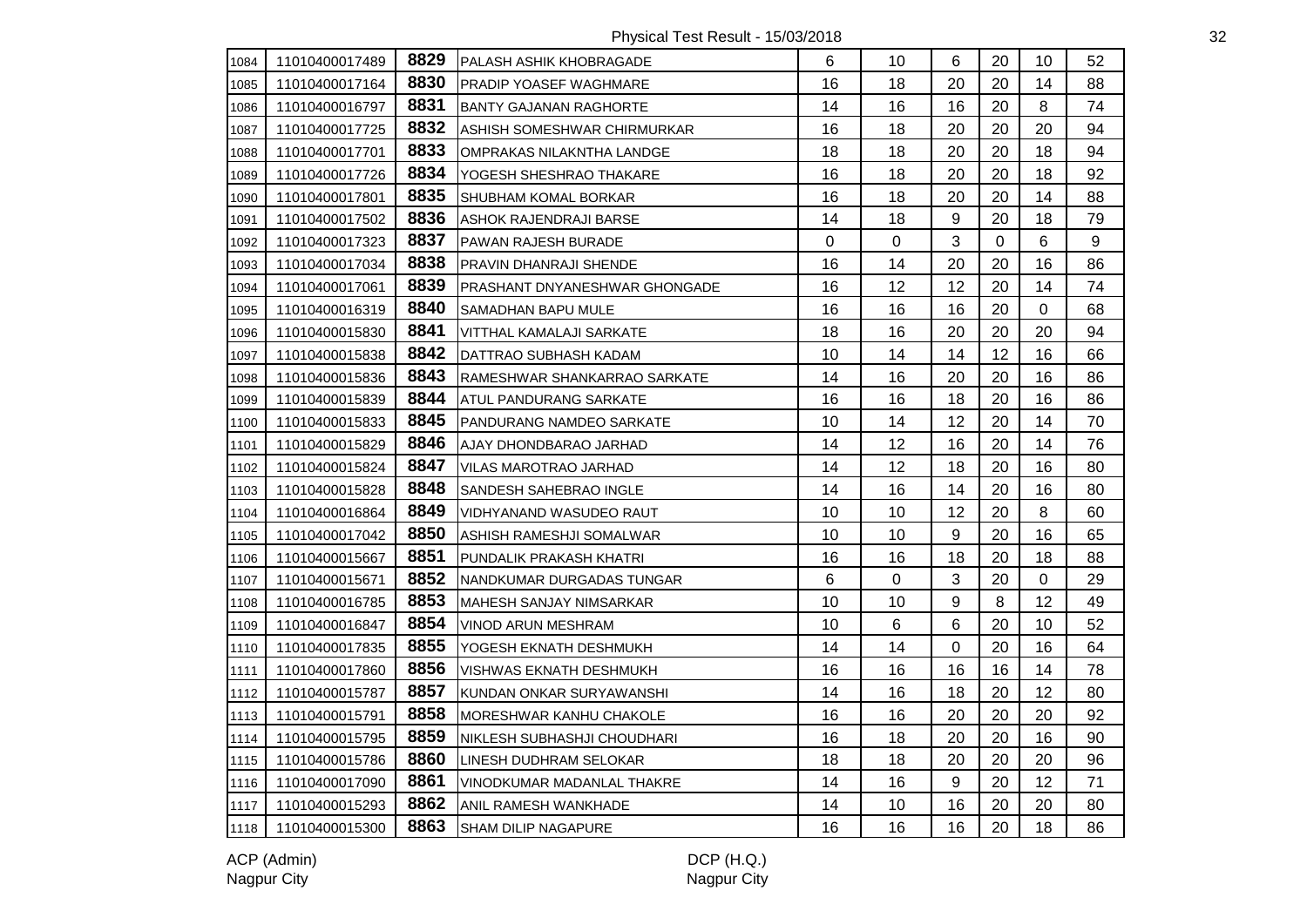Physical Test Result - 15/03/2018 33

| 1119 | 11010400015289 | 8864 | <b>AJAY NARESH KOKANE</b>      | 16             | 14             | 16               | 20             | 16          | 82 |
|------|----------------|------|--------------------------------|----------------|----------------|------------------|----------------|-------------|----|
| 1120 | 11010400015284 | 8865 | <b>DINESH DADARAOJI THORAT</b> | 14             | 16             | 16               | 20             | 16          | 82 |
| 1121 | 11010400017964 | 8866 | PAVAN DILIPJI BAGADE           | 14             | 16             | 14               | 20             | 12          | 76 |
| 1122 | 11010400015968 | 8867 | AJESH JAIRAMJI CHANDANBAWANE   | 16             | 16             | 14               | 20             | 20          | 86 |
| 1123 | 11010400015971 | 8868 | <b>DIPAK ABBAJI KORE</b>       | 18             | 16             | 20               | 20             | 18          | 92 |
| 1124 | 11010400015960 | 8869 | <b>VIKKY VIJAYJI GEDEKAR</b>   | 16             | 18             | 16               | 20             | 18          | 88 |
| 1125 | 11010400015976 | 8870 | PRAMOD SHANKARRAO SHAHARE      | 16             | 16             | 20               | 20             | 20          | 92 |
| 1126 | 11010400015808 | 8871 | ASHWIN VASANTRAOJI BHOYAR      | 16             | 18             | 18               | 20             | 14          | 86 |
| 1127 | 11010400016401 | 8872 | <b>GANESH ASARAM BHAKARE</b>   | 6              | 10             | 6                | $\, 8$         | 8           | 38 |
| 1128 | 11010400016148 | 8873 | <b>MAYUR MAHADEO GABHANE</b>   | 10             | 16             | 9                | 20             | 12          | 67 |
| 1129 | 11010400017359 | 8874 | VISHWANATH KASHIRAM GHATE      | 14             | 14             | 14               | 20             | 16          | 78 |
| 1130 | 11010400015817 | 8875 | <b>SHUBHAM DHANRAJ BHOYAR</b>  | 14             | 16             | 12               | 20             | 14          | 76 |
| 1131 | 11010400015811 | 8876 | <b>SWAPNIL SRAWAN BHOYAR</b>   | 14             | 12             | 3                | 20             | 12          | 61 |
| 1132 | 11010400016217 | 8877 | <b>UMESH ANIL YERNE</b>        | $\overline{2}$ | 0              | 6                | $\mathbf 0$    | 12          | 20 |
| 1133 | 11010400015277 | 8878 | AKSHAY ANANDA MAHALE           | 14             | 12             | $\boldsymbol{9}$ | 20             | 16          | 71 |
| 1134 | 11010400016874 | 8879 | UMESH PANDURANG CHOUDHARY      | 6              | 6              | $6\phantom{1}$   | 20             | 8           | 46 |
| 1135 | 11010400015371 | 8880 | SANDIP VITHOBA KIRME           | 16             | 12             | 18               | 20             | 16          | 82 |
| 1136 | 11010400017372 | 8881 | RUPESH GAJANAN GABHANE         | 14             | 16             | 14               | 20             | 16          | 80 |
| 1137 | 11010400015962 | 8882 | SUBHASH VITHHALJI BRAMHANKAR   | 14             | 18             | 20               | 20             | 18          | 90 |
| 1138 | 11010400015973 | 8883 | DHIRAJ SHANKARJI HIWARKAR      | 16             | 16             | 18               | 20             | 20          | 90 |
| 1139 | 11010400015982 | 8884 | SWAPNIL SHRIKRUSHNA LANJEWAR   | 16             | 16             | 20               | 20             | 18          | 90 |
| 1140 | 11010400016622 | 8885 | PANKAJ BALWANRAO MAHALKAR      | 14             | 10             | 12               | 20             | 12          | 68 |
| 1141 | 11010400016285 | 8886 | ANIKET KHUSHALRAO GADGE        | 10             | 0              | 12               | 20             | 16          | 58 |
| 1142 | 11010400017446 | 8887 | SASHI HARIGOBINDA SAH          | 6              | 0              | 6                | $\Omega$       | 14          | 26 |
| 1143 | 11010400017128 | 8888 | ASHISH MURLIDHAR RASEKAR       | 14             | 10             | 14               | 16             | 16          | 70 |
| 1144 | 11010400016516 | 8889 | SHUBHAM PRAMODRAO DHUMANE      | 14             | 10             | 0                | 20             | 12          | 56 |
| 1145 | 11010400016534 | 8890 | MANOJ ASHOKRAOJI NEHARE        | 14             | 12             | 18               | 20             | 14          | 78 |
| 1146 | 11010400017295 | 8891 | <b>SHUBHAM SUNIL SHRIWAS</b>   | 10             | $\pmb{0}$      | $\boldsymbol{0}$ | $\overline{2}$ | 12          | 24 |
| 1147 | 11010400017668 | 8892 | SHUBHAM ANIL CHAUDHARI         | 14             | $\overline{2}$ | 12               | 20             | 10          | 58 |
| 1148 | 11010400015987 | 8893 | <b>PRASAD MANIK SONPAVALE</b>  | 16             | 14             | 18               | 20             | $\mathbf 0$ | 68 |
| 1149 | 11010400015985 | 8894 | ATISH MADHAV BHANDARE          | 10             | 12             | $\,6\,$          | 0              | 14          | 42 |
| 1150 | 11010400016915 | 8895 | <b>SANJAY RAVI RAUT</b>        | 14             | 16             | 20               | 20             | 12          | 82 |
| 1151 | 11010400016271 | 8896 | GOPAL NANA SHEVARE             | 10             | 6              | 12               | 0              | 12          | 40 |
| 1152 | 11010400017949 | 8897 | PRASHANT MANOHAR HARDAS        | 6              | 0              | 3                | 0              | 10          | 19 |
| 1153 | 11010400016732 | 8898 | <b>ASHISH GANESH GOTE</b>      | 14             | 18             | 14               | 8              | 16          | 70 |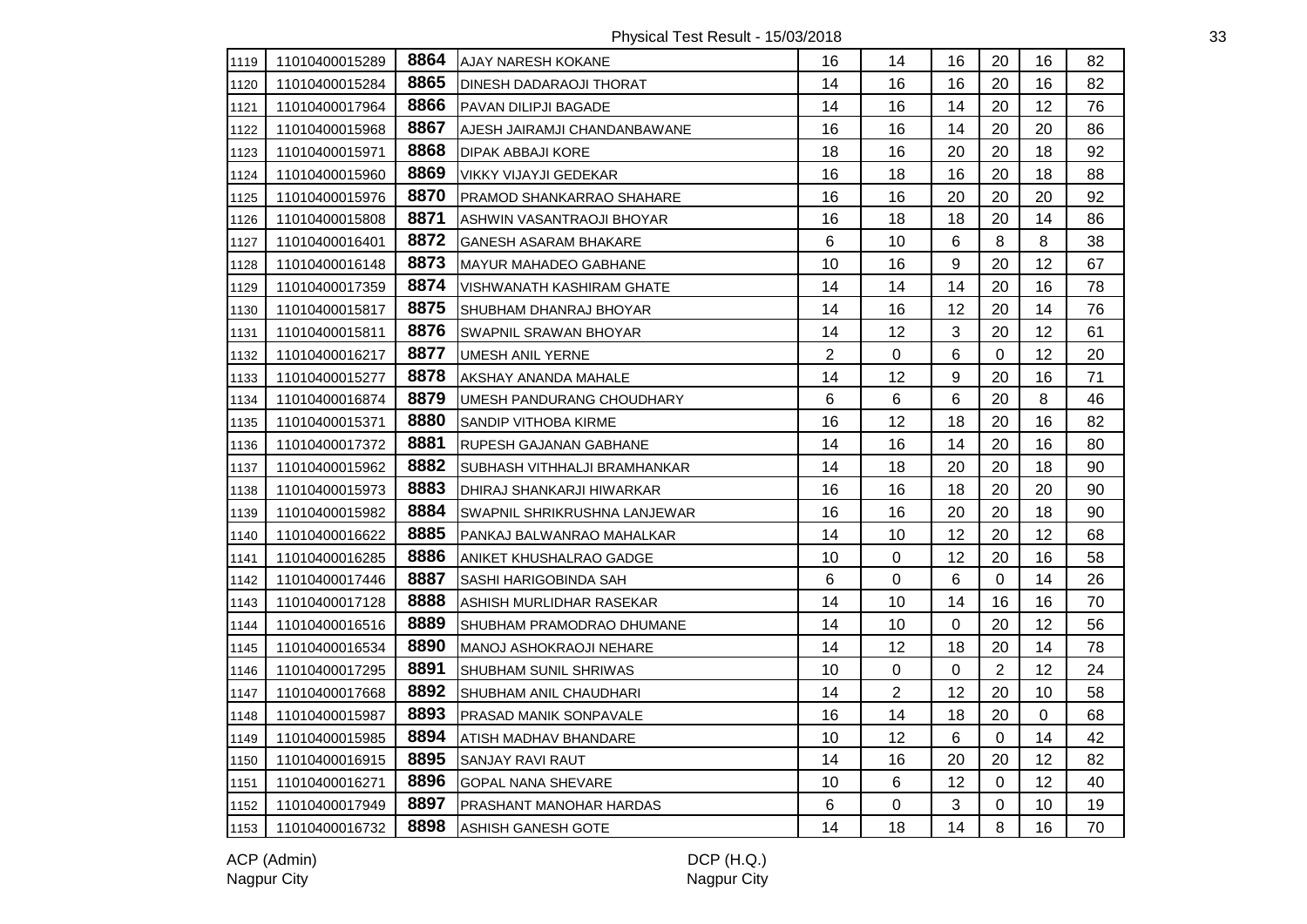Physical Test Result - 15/03/2018 34

| 1154 | 11010400016749 | 8899 | <b>I</b> GOKUL PRAKASH SONTAKKE | 14 | 12        | 18               | 20             | 18 | 82 |
|------|----------------|------|---------------------------------|----|-----------|------------------|----------------|----|----|
| 1155 | 11010400017148 | 8900 | SANJEET RAJENDRA OAZA           | 14 | 14        | 16               | 20             | 12 | 76 |
| 1156 | 11010400017719 | 8901 | AKSHAY HARIDAS INGALE           | 16 | 16        | 0                | 20             | 14 | 66 |
| 1157 | 11010400017712 | 8902 | CHETAN VILASRAO THAKARE         | 14 | 12        | 14               | $\overline{4}$ | 16 | 60 |
| 1158 | 11010400017797 | 8903 | UMAKANT SANJAY DONGARWAR        | 14 | 12        | 16               | 8              | 12 | 62 |
| 1159 | 11010400016830 | 8904 | <b>ANGAT PRABHAKAR KALE</b>     | 14 | 10        | 12               | 20             | 16 | 72 |
| 1160 | 11010400017634 | 8905 | KOTESHWAR PUNDLIKJI RUNGHE      | 18 | 12        | 20               | 20             | 18 | 88 |
| 1161 | 11010400016811 | 8906 | MOHSINKHAN HAFIJKHAN PATHAN     | 16 | 12        | $\mathbf 0$      | 20             | 18 | 66 |
| 1162 | 11010400017007 | 8907 | SHRIKANT SUDHAKAR WAGHADE       | 10 | 10        | 9                | $\overline{4}$ | 14 | 47 |
| 1163 | 11010400017713 | 8908 | <b>SAMIR DILAWAR SHEKH</b>      | 16 | 16        | 20               | 20             | 16 | 88 |
| 1164 | 11010400016223 | 8909 | GANGADHAR TULSHIRAM DANDE       | 16 | 18        | 20               | 20             | 18 | 92 |
| 1165 | 11010400016244 | 8910 | <b>PRALHAD VILAS SONTAKKE</b>   | 14 | 16        | 14               | 20             | 14 | 78 |
| 1166 | 11010400016718 | 8911 | AJIKUMAR RANGALALJI RANE        | 18 | 16        | 20               | 20             | 20 | 94 |
| 1167 | 11010400016782 | 8912 | SURAJ SUDHAKAR GOHANE           | 14 | 12        | 14               | 20             | 18 | 78 |
| 1168 | 11010400015929 | 8913 | SATISH EKNATH AWACHAR           | 16 | 14        | 18               | 20             | 20 | 88 |
| 1169 | 11010400016634 | 8914 | DEEPAK DADARAO BHURE            | 16 | 18        | 20               | 20             | 18 | 92 |
| 1170 | 11010400016057 | 8915 | NAGESHWAR NATTHU MESHRAM        | 14 | 18        | 9                | 8              | 12 | 61 |
| 1171 | 11010400015813 | 8916 | RAKESH ANIL AMBILKAR            | 16 | 14        | 18               | 20             | 14 | 82 |
| 1172 | 11010400015814 | 8917 | NITESH RAJU WADHANKAR           | 16 | 16        | 14               | 20             | 12 | 78 |
| 1173 | 11010400016836 | 8918 | SACHIN SIDHHARTH BAGDE          | 14 | 10        | 16               | 12             | 12 | 64 |
| 1174 | 11010400015603 | 8919 | RAHUL TARESHWAR KURVE           | 10 | 10        | 9                | 8              | 14 | 51 |
| 1175 | 11010400017114 | 8920 | AMOL BALIRAM MADANKAR           | 16 | 18        | 18               | 20             | 16 | 88 |
| 1176 | 11010400016539 | 8921 | ANAND DIPAKRAO GAYGOLE          | 16 | 18        | 20               | 20             | 14 | 88 |
| 1177 | 11010400015680 | 8922 | <b>ANUP TIKARAMJI BANSOD</b>    | 14 | 18        | 16               | 20             | 16 | 84 |
| 1178 | 11010400017749 | 8923 | JANARDHAN WASUDEO DUDHAPACHARE  | 6  | $\pmb{0}$ | 6                | $\overline{2}$ | 8  | 22 |
| 1179 | 11010400016672 | 8924 | AVINASH SANJAY BHAGAT           | 16 | 16        | 18               | 20             | 18 | 88 |
| 1180 | 11010400016671 | 8925 | IDATTA RAMESHWARAPPA PATURKAR   | 16 | 18        | 20               | 20             | 18 | 92 |
| 1181 | 11010400016661 | 8926 | CHETAN NAJUKRAO SABALE          | 16 | 12        | 20               | 20             | 18 | 86 |
| 1182 | 11010400016664 | 8927 | RAVINDRA GULAB RAUT             | 10 | 12        | 12               | 12             | 12 | 58 |
| 1183 | 11010400017952 | 8928 | PRALHAD ANKUSH MANDLAYE         | 10 | 0         | 14               | 20             | 12 | 56 |
| 1184 | 11010400015604 | 8929 | SWINAL SURESH CHAUDHARI         | 10 | 6         | $\boldsymbol{9}$ | 20             | 14 | 59 |
| 1185 | 11010400015547 | 8930 | SHASHANK NANDLAL TEKAM          | 16 | 14        | 20               | 16             | 10 | 76 |
| 1186 | 11010400015861 | 8931 | KAILASH CHANDULAL SULAKHE       | 18 | 18        | 16               | 20             | 16 | 88 |
| 1187 | 11010400015857 | 8932 | <b>MAHESH LOKCHAND NAGPURE</b>  | 18 | 16        | 20               | 20             | 14 | 88 |
| 1188 | 11010400015866 | 8933 | ANILKUMAR JAYSING PAGARWAR      | 16 | 18        | 16               | 20             | 18 | 88 |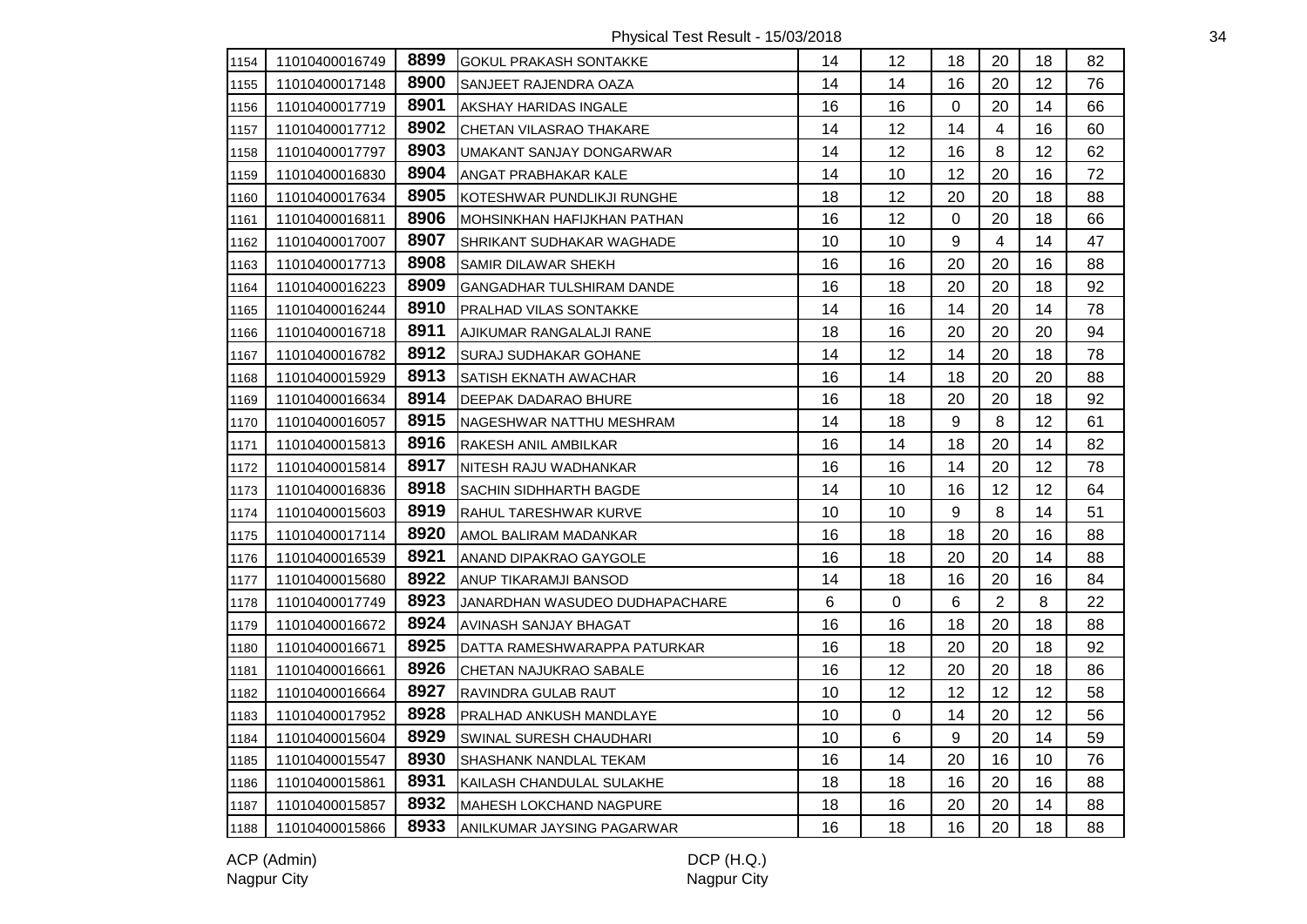Physical Test Result - 15/03/2018 35

| 1189 | 11010400015870 | 8934 | GAJANANPRASAD SAIYADLAL LILHARE | 16             | 16        | 14               | 20             | 16 | 82 |
|------|----------------|------|---------------------------------|----------------|-----------|------------------|----------------|----|----|
| 1190 | 11010400015860 | 8935 | ARVIND DHANRAJ BADOLE           | 18             | 18        | 20               | 20             | 16 | 92 |
| 1191 | 11010400015863 | 8936 | SHEKHAR SHALIKRAM SHENDE        | 16             | 0         | 14               | 20             | 18 | 68 |
| 1192 | 11010400015419 | 8937 | PRITESH LALCHAND SHARMA         | 14             | 12        | 12               | 20             | 16 | 74 |
| 1193 | 11010400015426 | 8938 | RAVI KISAN MAPARI               | 16             | 10        | 12               | 20             | 20 | 78 |
| 1194 | 11010400015435 | 8939 | AKASH MADHUKAR CHAVAN           | 14             | 14        | 12               | 12             | 16 | 68 |
| 1195 | 11010400015423 | 8940 | MOHDKALEEM SHAIKHCHAND SHAIKH   | 14             | 10        | 14               | 20             | 18 | 76 |
| 1196 | 11010400016308 | 8941 | SUMIT MANOHAR DIVTELWAR         | 16             | 10        | 3                | 20             | 14 | 63 |
| 1197 | 11010400016386 | 8942 | RAHUL WASUDEO BHONGADE          | $\overline{2}$ | 0         | 3                | 16             | 10 | 31 |
| 1198 | 11010400016359 | 8943 | RUSHIKESH ANIL PATHAK           | 14             | 12        | 6                | 20             | 8  | 60 |
| 1199 | 11010400015693 | 8944 | JIVAN URKUDAJI SONAKUSRE        | 16             | 16        | 12               | 20             | 18 | 82 |
| 1200 | 11010400015689 | 8945 | CHANDRASHEKHAR DADAGI BAGHMARE  | 18             | 16        | $\mathfrak{S}$   | 20             | 18 | 75 |
| 1201 | 11010400015998 | 8946 | HEMANT RAJUJI KAMBALE           | 14             | 12        | 12               | 4              | 16 | 58 |
| 1202 | 11010400017382 | 8947 | AMOL BHAGVAN DUKARE             | 16             | 16        | 20               | 20             | 18 | 90 |
| 1203 | 11010400017561 | 8948 | RAVINDRA MAHADEO KOLHE          | 16             | 14        | 20               | 20             | 16 | 86 |
| 1204 | 11010400017933 | 8949 | <b>MAHESH SAKHARAM GATE</b>     | 10             | 6         | $\boldsymbol{9}$ | $\overline{2}$ | 12 | 39 |
| 1205 | 11010400015550 | 8950 | AKSHAY VASUDEO DHAWALE          | 16             | 12        | 16               | 20             | 10 | 74 |
| 1206 | 11010400015553 | 8951 | NITIN KAMLAKARRAO LOKHANDE      | 10             | 14        | 9                | 20             | 10 | 63 |
| 1207 | 11010400016339 | 8952 | SHEIKHADIL SHEIKHJAVED SHEIKH   | 14             | $\pmb{0}$ | 12               | 20             | 6  | 52 |
| 1208 | 11010400016247 | 8953 | ASIF SHAKIR KHAN                | 16             | 0         | 16               | $\overline{4}$ | 20 | 56 |
| 1209 | 11010400017643 | 8954 | BHUSHAN DNYANESHWAR LANJEWAR    | $\overline{2}$ | 0         | 0                | 0              | 10 | 12 |
| 1210 | 11010400017631 | 8955 | ABHISHEK SHYAM KATHOKE          | 10             | 0         | 12               | 4              | 10 | 36 |
| 1211 | 11010400017805 | 8956 | SAGAR KRISHNA RAUT              | 6              | 2         | 9                | 8              | 10 | 35 |
| 1212 | 11010400017828 | 8957 | SOURABH WAMANJI DHEKLE          | 16             | 18        | 20               | 20             | 14 | 88 |
| 1213 | 11010400017799 | 8958 | MUKUNDA DEVRAOJI WALDE          | 16             | 16        | 12               | 20             | 16 | 80 |
| 1214 | 11010400017848 | 8959 | AKASH DNYANESHWAR KHADSE        | 16             | 10        | 14               | 8              | 16 | 64 |
| 1215 | 11010400015499 | 8960 | <b>ISRAIL RASUL SAI</b>         | 16             | 16        | 20               | 20             | 16 | 88 |
| 1216 | 11010400016620 | 8961 | ROSHAN RAJENDRA KATOLE          | $\overline{2}$ | 0         | 3                | $\mathbf{0}$   | 10 | 15 |
| 1217 | 11010400015783 | 8962 | NIKHIL GURUDEOJI CHAUDHARI      | 16             | 6         | 16               | 16             | 20 | 74 |
| 1218 | 11010400015717 | 8963 | NITESH BHIMARAO SONWANE         | 14             | 10        | 9                | $\mathbf 0$    | 12 | 45 |
| 1219 | 11010400017883 | 8964 | <b>ISHWAR SHESHRAO DHOTE</b>    | 6              | 0         | $\mathbf 0$      | 0              | 12 | 18 |
| 1220 | 11010400015899 | 8965 | AMIT RAJENDRA NANDURKAR         | 14             | 6         | 9                | 4              | 12 | 45 |
| 1221 | 11010400016669 | 8966 | AKASH ANIL GOLE                 | 16             | 16        | 14               | 20             | 16 | 82 |
| 1222 | 11010400016685 | 8967 | SHUBHAM MANOHARRAO BANDE        | 16             | 12        | 14               | 20             | 12 | 74 |
| 1223 | 11010400016676 | 8968 | <b>NITESH SUBHASH CHAKRE</b>    | 16             | 14        | 12               | 20             | 14 | 76 |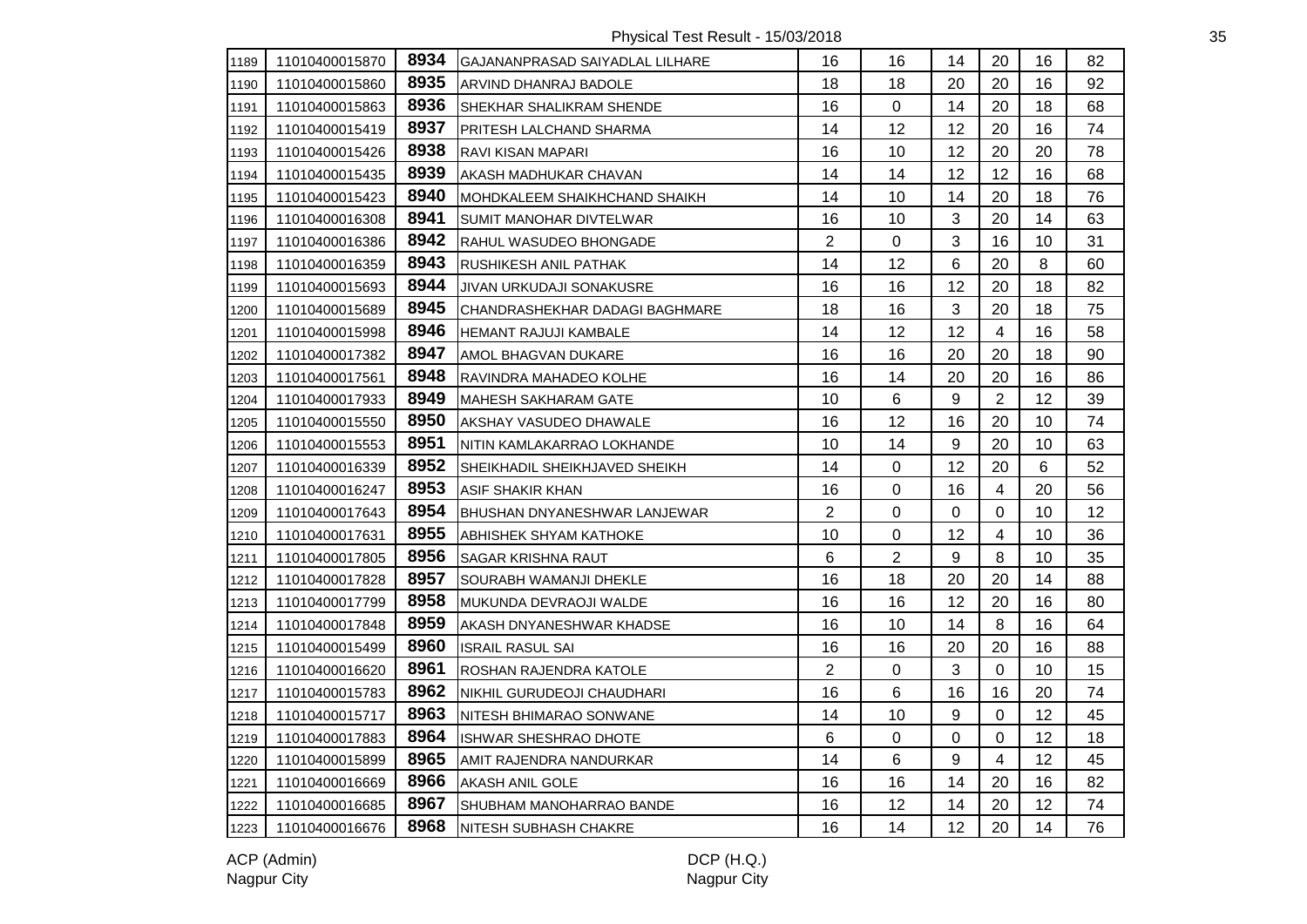Physical Test Result - 15/03/2018 36

| 1224 | 11010400015597 | 8969 | DURGESHWAR RAMESHWAR WARKHADE | 16             | 0              | 12 | 4              | 14 | 46 |
|------|----------------|------|-------------------------------|----------------|----------------|----|----------------|----|----|
| 1225 | 11010400017942 | 8970 | LILADHAR SHREERAM NAREKAR     | 14             | 14             | 14 | 20             | 14 | 76 |
| 1226 | 11010400015475 | 8971 | <b>RANJIT FULCHAND BOPCHE</b> | 16             | 20             | 16 | 20             | 14 | 86 |
| 1227 | 11010400015852 | 8972 | SAURABH CHANDASHEKHAR LUTE    | 16             | 14             | 16 | 20             | 14 | 80 |
| 1228 | 11010400015850 | 8973 | NEHAL CHANDRASHEKHAR LUTE     | 10             | 10             | 6  | 8              | 10 | 44 |
| 1229 | 11010400015327 | 8974 | SUKHSAGAR YOGRAJ KATRE        | 10             | 16             | 14 | 20             | 14 | 74 |
| 1230 | 11010400015611 | 8975 | ANKUSH RAJU SURJOSE           | 10             | $\Omega$       | 6  | 12             | 8  | 36 |
| 1231 | 11010400016554 | 8976 | MAYUR BALIRAM GADHAVE         | 16             | 10             | 18 | 16             | 16 | 76 |
| 1232 | 11010400016526 | 8977 | AKASH KACHARUJI PADOLE        | 16             | 14             | 16 | 20             | 14 | 80 |
| 1233 | 11010400016592 | 8978 | DINESH MAROTI HAWARE          | 16             | 16             | 20 | 20             | 12 | 84 |
| 1234 | 11010400016708 | 8979 | SANDIP VINOD KSHIRSAGAR       | 10             | $\mathbf 0$    | 6  | 16             | 6  | 38 |
| 1235 | 11010400015608 | 8980 | PAWAN RAMESH HIWARKAR         | 10             | 12             | 12 | 8              | 12 | 54 |
| 1236 | 11010400016714 | 8981 | AMOL DHANRAJ SAHARE           | 10             | $\overline{2}$ | 12 | 20             | 14 | 58 |
| 1237 | 11010400015565 | 8982 | SACHIN PANDIT KOLI            | $\mathbf 0$    | $\mathbf 0$    | 9  | 0              | 10 | 19 |
| 1238 | 11010400016365 | 8983 | VAIBHAO BABARAO MANKAR        | 14             | 14             | 9  | 20             | 12 | 69 |
| 1239 | 11010400016395 | 8984 | <b>HARIDAS PRADIP THOTE</b>   | 10             | 12             | 9  | 12             | 10 | 53 |
| 1240 | 11010400016371 | 8985 | SAINATH BHUMAJI WAGHALE       | 16             | 18             | 18 | 20             | 16 | 88 |
| 1241 | 11010400016369 | 8986 | SANTOSH PARSHRAM KOTTPALE     | 16             | 16             | 12 | 20             | 14 | 78 |
| 1242 | 11010400016404 | 8987 | SAGAR KISHAN YADAV            | 6              | $\mathbf{2}$   | 9  | 20             | 12 | 49 |
| 1243 | 11010400016139 | 8988 | SHEKHAR VINOD KARKADE         | 14             | 16             | 14 | 20             | 12 | 76 |
| 1244 | 11010400016442 | 8989 | MOHD SHABBIR MOHD IQBAL SYED  | 14             | $\mathbf 0$    | 18 | 20             | 16 | 68 |
| 1245 | 11010400017944 | 8990 | RAJESH PREMKUMAR WANJARI      | $\overline{2}$ | $\mathbf 0$    | 6  | $\overline{4}$ | 12 | 24 |
| 1246 | 11010400016894 | 8991 | YUVRAJ WAMAN JADHAO           | 16             | 14             | 18 | 20             | 20 | 88 |
| 1247 | 11010400016509 | 8992 | JAGDISH SURESHRAO KULURKAR    | 16             | 14             | 16 | 12             | 18 | 76 |
| 1248 | 11010400016619 | 8993 | JANARDHAN KISHOR JADHAV       | 16             | 14             | 20 | 20             | 20 | 90 |
| 1249 | 11010400016460 | 8994 | ROHITKUMAR RAMBHAU KARALE     | 16             | 14             | 18 | 20             | 16 | 84 |
| 1250 | 11010400015557 | 8995 | HITESH HARISH JOSHI           | $\overline{2}$ | $\Omega$       | 9  | 8              | 6  | 25 |
| 1251 | 11010400016909 | 8996 | LOKESH RAMESH SHETE           | 14             | 14             | 14 | 16             | 14 | 72 |
| 1252 | 11010400016380 | 8997 | TUSHAR PRABHU KOTHARE         | 10             | 12             | 9  | 20             | 10 | 61 |
| 1253 | 11010400016353 | 8998 | SANKET BHANUDASJI WADHAI      | 16             | 16             | 20 | 20             | 14 | 86 |
| 1254 | 11010400016264 | 8999 | DILIP GUNVATRAO FAYE          | 10             | 12             | 9  | 8              | 12 | 51 |
| 1255 | 11010400016279 | 9000 | YUVRAJ MANSARAM DIHARI        | 14             | 16             | 12 | $\sqrt{2}$     | 14 | 58 |
| 1256 | 11010400017445 | 9001 | CHETAN ASHOKRAO DHUMNE        | 10             | 10             | 6  | $\Omega$       | 14 | 40 |
| 1257 | 11010400017125 | 9002 | AMAR KISANRAO MORKAR          | 14             | 12             | 14 | 20             | 18 | 78 |
| 1258 | 11010400017019 | 9003 | SAGAR MOHAN JADHAV            | 14             | 12             | 9  | 16             | 16 | 67 |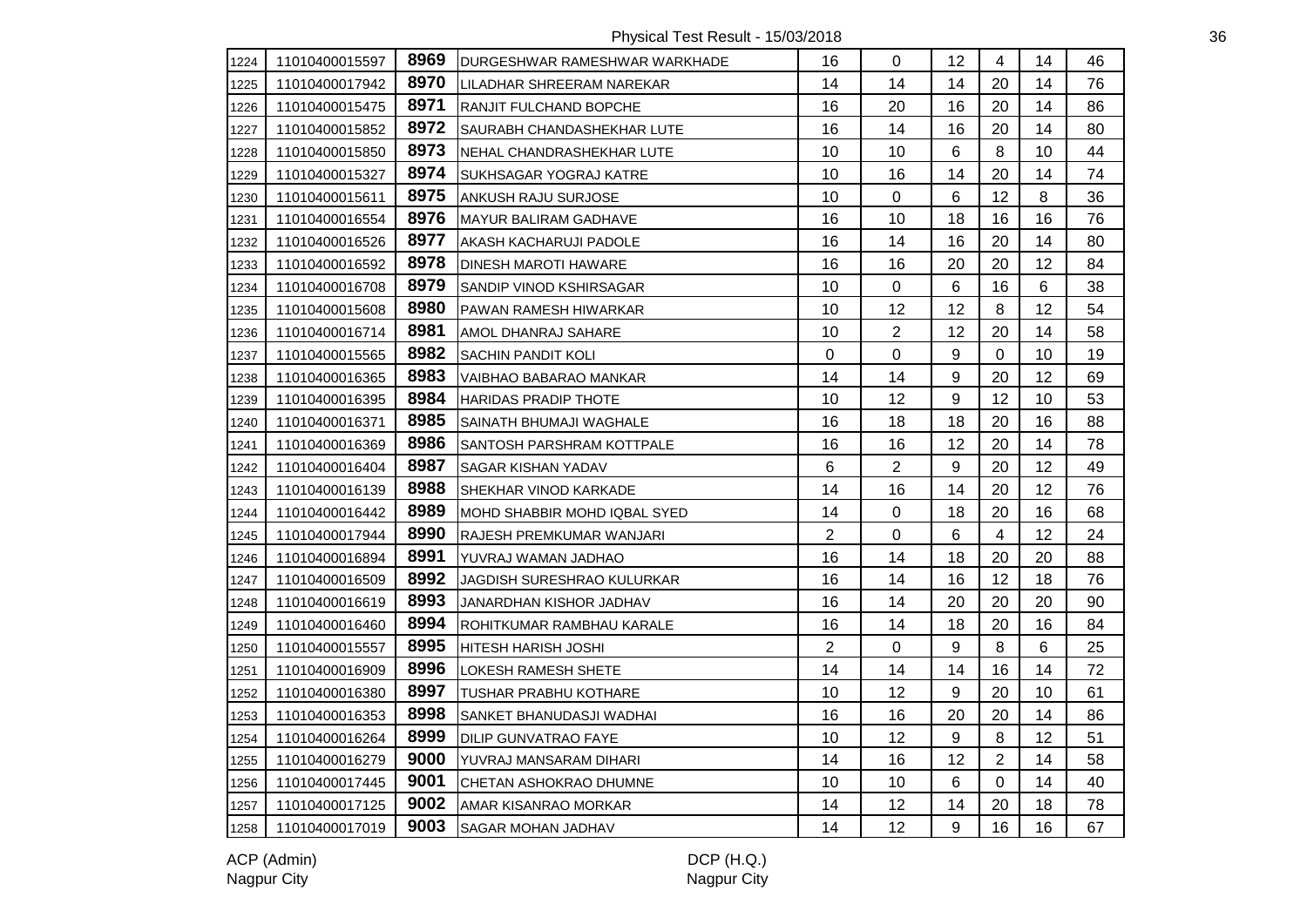Physical Test Result - 15/03/2018 37

| 1259 | 11010400017067 | 9004 | RAVI SURESH BANDAL           | 14             | 10          | 12 | 20             | 16 | 72 |
|------|----------------|------|------------------------------|----------------|-------------|----|----------------|----|----|
| 1260 | 11010400015379 | 9005 | KHUSHAL ASHOKRAV NATHEKAR    | 16             | 16          | 12 | 20             | 16 | 80 |
| 1261 | 11010400015397 | 9006 | PANKAJ ASHOKRAO NILEWAR      | 16             | 20          | 18 | 20             | 16 | 90 |
| 1262 | 11010400015399 | 9007 | <b>SANTOSH BABAN JANKAR</b>  | 14             | $\,6\,$     | 12 | 12             | 16 | 60 |
| 1263 | 11010400015375 | 9008 | <b>RAJU PUNJAPPA GANJARE</b> | 18             | 16          | 18 | 20             | 16 | 88 |
| 1264 | 11010400015376 | 9009 | PAWAN RAMESH GULHANE         | 16             | 14          | 16 | 20             | 16 | 82 |
| 1265 | 11010400015645 | 9010 | VAIBHAV KRUSHNA PUNEWAR      | 18             | 18          | 20 | 20             | 14 | 90 |
| 1266 | 11010400015382 | 9011 | LAKSHAMAN NAMDEV BAGDE       | 16             | 14          | 12 | 20             | 18 | 80 |
| 1267 | 11010400015378 | 9012 | <b>ROSHAN SURESH SANGOLE</b> | 14             | 14          | 14 | 20             | 18 | 80 |
| 1268 | 11010400017940 | 9013 | YUVRAJ DILIPRAO KOHALE       | 10             | $\pmb{0}$   | 14 | 12             | 12 | 48 |
| 1269 | 11010400016263 | 9014 | NITESH MADHUKAR SENDARE      | 14             | 16          | 16 | 20             | 16 | 82 |
| 1270 | 11010400016128 | 9015 | KHUSHAL DIGAMBAR BARBUDDHE   | 14             | 20          | 18 | 20             | 16 | 88 |
| 1271 | 11010400016234 | 9016 | SANDESHKUMAR RAMESH RAUT     | 14             | 16          | 14 | 20             | 18 | 82 |
| 1272 | 11010400016307 | 9017 | RUPESH HARINARAYN PATLE      | 14             | 16          | 16 | 20             | 14 | 80 |
| 1273 | 11010400015646 | 9018 | AMARDIP ASHOK KAWALE         | 10             | $\mathbf 0$ | 9  | $\Omega$       | 14 | 33 |
| 1274 | 11010400015343 | 9019 | PRITAM SHYAMSUNDAR NANDURKAR | 6              | 14          | 9  | 20             | 14 | 63 |
| 1275 | 11010400017824 | 9020 | RINKU HIRAMAN RATHOD         | 16             | 18          | 18 | 20             | 10 | 82 |
| 1276 | 11010400015263 | 9021 | KHUSHAL MANILAL MAHALE       | 16             | 18          | 18 | 20             | 14 | 86 |
| 1277 | 11010400017877 | 9022 | ABHISHEK PRAKASH DHANVIJAY   | 14             | 14          | 12 | 16             | 6  | 62 |
| 1278 | 11010400016505 | 9023 | <b>SHUBHAM DILIPRAO KALE</b> | 14             | 12          | 16 | 20             | 12 | 74 |
| 1279 | 11010400017521 | 9024 | SANTOSH BRIJLAL KHOBRAGADE   | 0              | $\pmb{0}$   | 0  | 0              | 10 | 10 |
| 1280 | 11010400017774 | 9025 | NILESH CHINTAMAN PATIL       | 14             | 14          | 16 | 20             | 18 | 82 |
| 1281 | 11010400015307 | 9026 | ANIKET JITENDRA DHAWALE      | 0              | 10          | 0  | $\overline{2}$ | 10 | 22 |
| 1282 | 11010400017945 | 9027 | SHUBHAM HARI CHAUHAN         | $\overline{2}$ | $\mathbf 0$ | 0  | 0              | 12 | 14 |
| 1283 | 11010400015352 | 9028 | AMIT VIJAY HOLGILWAR         | 2              | 14          | 6  | 20             | 8  | 50 |
| 1284 | 11010400016520 | 9029 | MITHILESH RAJU BHAGAT        | 14             | $\,6\,$     | 9  | 12             | 12 | 53 |
| 1285 | 11010400015484 | 9030 | ASHOK DAYALJI KHURSANGE      | 6              | 6           | 9  | 20             | 12 | 53 |
| 1286 | 11010400016281 | 9031 | RAHUL BHAGWATRAO DHOTE       | 10             | 10          | 0  | 20             | 12 | 52 |
| 1287 | 11010400016287 | 9032 | AKASH DHARMA KHAKASE         | 16             | 16          | 20 | 20             | 18 | 90 |
| 1288 | 11010400016334 | 9033 | DHIRAJ JAGATPALSINGH TATU    | 16             | 16          | 18 | 20             | 14 | 84 |
| 1289 | 11010400016291 | 9034 | ANIKET NANDKUMAR BAMBAL      | 14             | 14          | 18 | 20             | 14 | 80 |
| 1290 | 11010400016157 | 9035 | VASANT PANDURANG YERANE      | 14             | 18          | 16 | 20             | 10 | 78 |
| 1291 | 11010400016674 | 9036 | VAIBHAV SURESH MESHRAM       | 18             | 14          | 12 | 20             | 18 | 82 |
| 1292 | 11010400016742 | 9037 | SWAPNIL SURESH BHENDARKAR    | 16             | 16          | 18 | 20             | 18 | 88 |
| 1293 | 11010400016739 | 9038 | <b>RITESH ANKUSH HATWAR</b>  | 16             | 18          | 16 | 20             | 16 | 86 |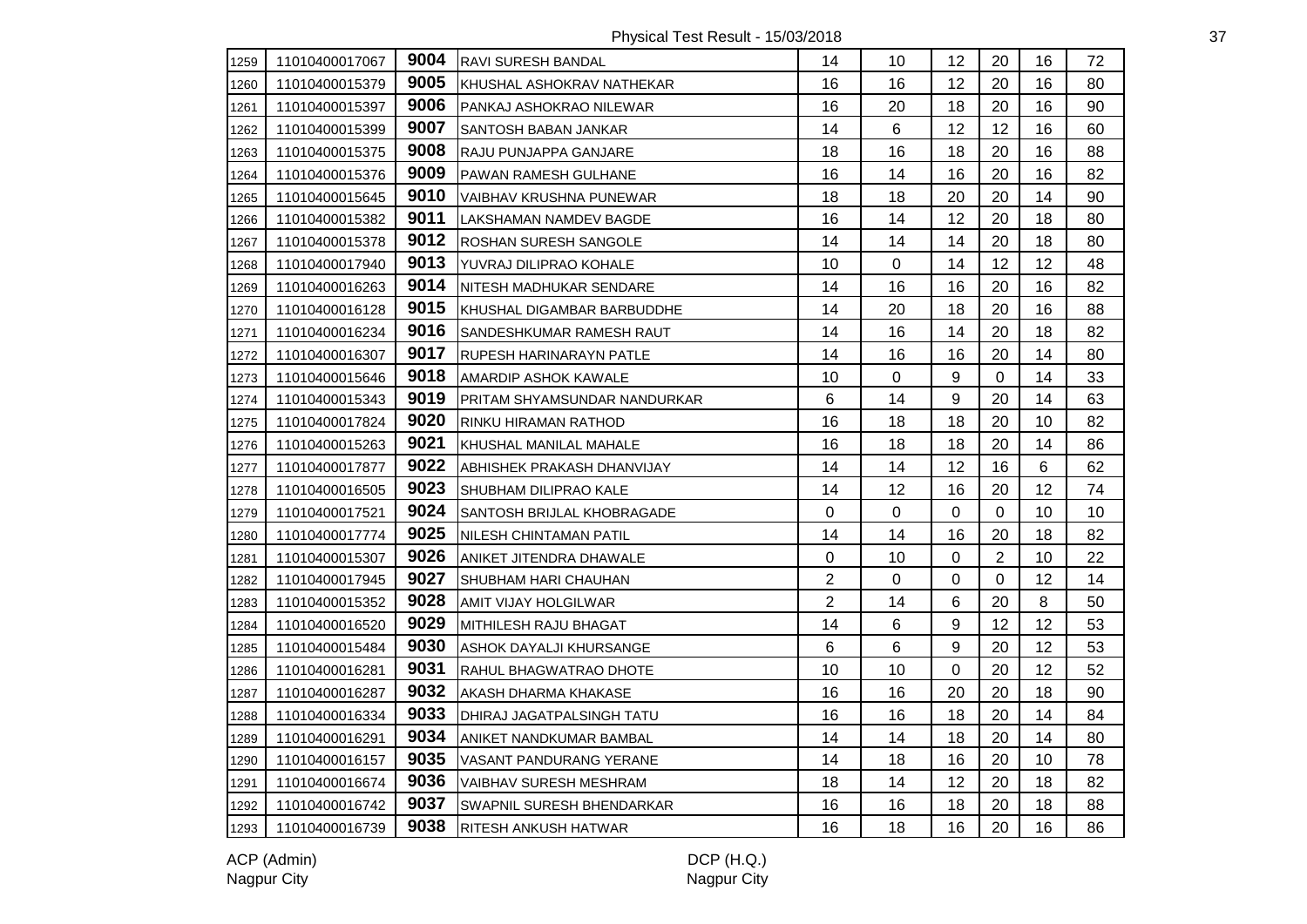Physical Test Result - 15/03/2018 38

| 1294 | 11010400016828 | 9039 | LOKESHKUMAR MADHUKAR RAUT       | $\overline{2}$ | $\Omega$       | $\Omega$         | $\Omega$                | 10      | 12 |
|------|----------------|------|---------------------------------|----------------|----------------|------------------|-------------------------|---------|----|
| 1295 | 11010400016332 | 9040 | ASHVAJIT FATTUJI PATIL          | 10             | 10             | 0                | 12                      | 12      | 44 |
| 1296 | 11010400016266 | 9041 | <b>BAPU ARJUN CHAVAN</b>        | 14             | 14             | 9                | 20                      | 10      | 67 |
| 1297 | 11010400016321 | 9042 | ANAND MAHADEOJI BELE            | $\overline{2}$ | $\overline{2}$ | 6                | $\overline{4}$          | 14      | 28 |
| 1298 | 11010400017633 | 9043 | SHUBHAM SHARADBHAU RAUT         | 16             | 18             | 18               | 20                      | 18      | 90 |
| 1299 | 11010400017647 | 9044 | DHANANJAY SUBHASHRAOJI DONGARE  | 16             | 16             | 18               | 20                      | 16      | 86 |
| 1300 | 11010400017583 | 9045 | CHETAN RAMESHWARRAO KANDALKAR   | 16             | 16             | 20               | 20                      | 14      | 86 |
| 1301 | 11010400017660 | 9046 | ASHISH RAMESHWAR KANDALKAR      | 16             | 16             | 20               | 20                      | 12      | 84 |
| 1302 | 11010400017733 | 9047 | PAWAN VINODRAOJI BANGAY         | 14             | 14             | 14               | $\overline{2}$          | 12      | 56 |
| 1303 | 11010400017693 | 9048 | AKASH DNYANESHWAR NAYKOJI       | 16             | 18             | 16               | 20                      | 12      | 82 |
| 1304 | 11010400017652 | 9049 | AKSHAY PRABHAKARRAO KANDALKAR   | 16             | 16             | 14               | 20                      | 18      | 84 |
| 1305 | 11010400017720 | 9050 | ATUL MANOHARBHAU NAYKOJI        | 16             | 18             | 20               | 20                      | 14      | 88 |
| 1306 | 11010400017681 | 9051 | RAHUL BABURAOJI KALE            | 14             | 18             | 16               | 20                      | 14      | 82 |
| 1307 | 11010400017285 | 9052 | <b>SWAPNIL RAJESH SHENDE</b>    | 16             | 14             | 14               | 20                      | 12      | 76 |
| 1308 | 11010400015302 | 9053 | SUNIL ASHOK SAGAME              | 16             | 18             | 18               | 20                      | 18      | 90 |
| 1309 | 11010400016159 | 9054 | CHETAN WAMANRAO CHOUDHARY       | 14             | 14             | 12               | 20                      | 14      | 74 |
| 1310 | 11010400016423 | 9055 | ABHIJEET VITTHAL DANDEKAR       | 10             | 10             | 12               | 20                      | 10      | 62 |
| 1311 | 11010400015326 | 9056 | <b>SWAPNIL GAJANAN POUNIKAR</b> | 10             | 12             | 14               | 20                      | 10      | 66 |
| 1312 | 11010400016222 | 9057 | <b>SANDESH ANILJI KHANDARE</b>  | 10             | $\,6\,$        | $\mathbf{3}$     | $\overline{\mathbf{4}}$ | 6       | 29 |
| 1313 | 11010400016405 | 9058 | <b>VINOD GAJANAN WAGH</b>       | 16             | 16             | 20               | 20                      | 18      | 90 |
| 1314 | 11010400015260 | 9059 | <b>RUSHIKESH SHEKHAR BAGDE</b>  | 14             | 18             | 16               | 20                      | 12      | 80 |
| 1315 | 11010400017209 | 9060 | <b>DINESH MAHADEO URADE</b>     | 16             | 16             | 18               | 20                      | 16      | 86 |
| 1316 | 11010400015428 | 9061 | <b>MAHESH SHATRUGHANA RAUT</b>  | 16             | 14             | 16               | 20                      | 16      | 82 |
| 1317 | 11010400016483 | 9062 | AVISHKAR RAMDAS WADURKAR        | 0              | 0              | 0                | $\mathbf 0$             | 6       | 6  |
| 1318 | 11010400017839 | 9063 | CHETAN ASHOK RAUT               | 14             | 10             | 16               | 20                      | 18      | 78 |
| 1319 | 11010400015268 | 9064 | AKSHAY HIWARAJ BHONDE           | 14             | 16             | 12               | 20                      | 14      | 76 |
| 1320 | 11010400016387 | 9065 | <b>RUPESH ARUN KALE</b>         | 6              | $\pmb{0}$      | $\boldsymbol{9}$ | $\mathbf 0$             | 12      | 27 |
| 1321 | 11010400016641 | 9066 | MANOJ HEMRAJ BOBADE             | $\overline{2}$ | $\pmb{0}$      | 6                | 4                       | 10      | 22 |
| 1322 | 11010400017606 | 9067 | <b>VILAS RAMDASH MOON</b>       | 16             | 18             | 18               | 20                      | 14      | 86 |
| 1323 | 11010400017576 | 9068 | KUNAL DEVIDASJI TONPE           | 16             | 18             | 18               | 20                      | 16      | 88 |
| 1324 | 11010400017626 | 9069 | <b>GAURAV VINOD THAKARE</b>     | 16             | 16             | $\mathsf 0$      | 20                      | 12      | 64 |
| 1325 | 11010400015380 | 9070 | PRITAM MAROTRAOJI WALDE         | 18             | 14             | 20               | 20                      | 20      | 92 |
| 1326 | 11010400015364 | 9071 | CHETAN AMRUTRAOJI AKHUD         | 18             | 16             | 20               | 20                      | 16      | 90 |
| 1327 | 11010400015372 | 9072 | NITIN GUNWANTRAOJI DAKHOLE      | 18             | 18             | 16               | 20                      | $12 \,$ | 84 |
| 1328 | 11010400015351 | 9073 | MAHESH BALKRUSHNAJI KHODE       | 18             | 16             | 18               | 20                      | 20      | 92 |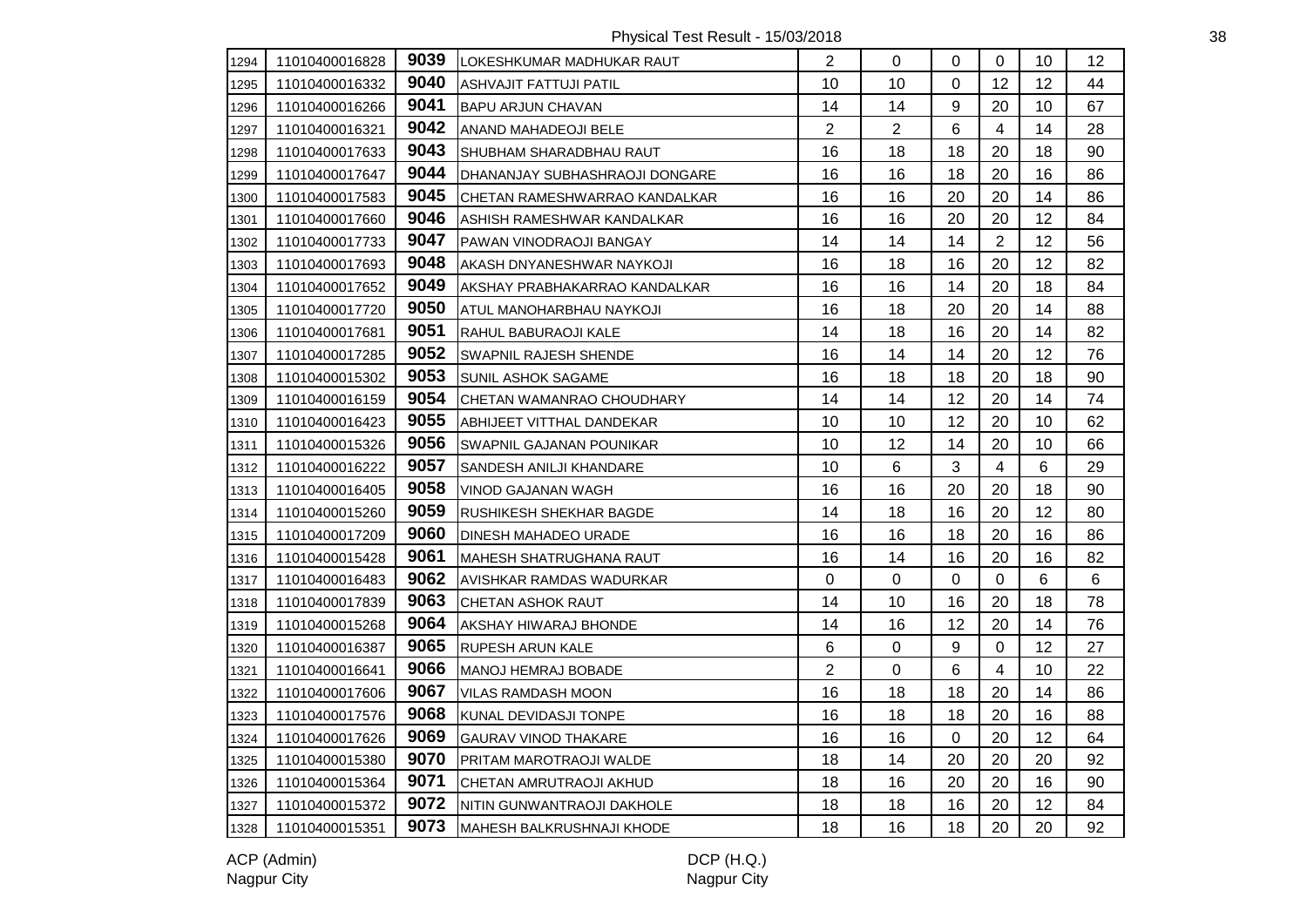Physical Test Result - 15/03/2018 39

| 1329 | 11010400017678 | 9074 | NILESH NARAYANRAOJI KARLUKE    | 18 | 18             | 18               | 20             | 16 | 90 |
|------|----------------|------|--------------------------------|----|----------------|------------------|----------------|----|----|
| 1330 | 11010400015366 | 9075 | RAHUL HARIBHAURAO GHONGADE     | 16 | 16             | 0                | 20             | 14 | 66 |
| 1331 | 11010400017611 | 9076 | RAHUL SHARAJI NAGPURE          | 18 | 18             | 20               | 20             | 16 | 92 |
| 1332 | 11010400017628 | 9077 | MANGESH BHANUDASJEE ITWARE     | 18 | 18             | 20               | 20             | 16 | 92 |
| 1333 | 11010400017665 | 9078 | RITESH ARUNJI CHOUDHARI        | 18 | 16             | 16               | 20             | 16 | 86 |
| 1334 | 11010400017659 | 9079 | KISHOR VIJAY WADEKAR           | 16 | 16             | 20               | 20             | 16 | 88 |
| 1335 | 11010400017638 | 9080 | <b>GANESH PANJAB KANHIRE</b>   | 16 | 16             | 16               | 20             | 16 | 84 |
| 1336 | 11010400017844 | 9081 | AKSHAY MADHUKAR KADAM          | 10 | 14             | 12               | 20             | 14 | 70 |
| 1337 | 11010400017781 | 9082 | CHHAGAN YASHWANT NEWARE        | 14 | 10             | 18               | 20             | 16 | 78 |
| 1338 | 11010400017922 | 9083 | VISHAL DINESH HUMNE            | 14 | 6              | $9\,$            | 12             | 10 | 51 |
| 1339 | 11010400017937 | 9084 | GANESH PRAKASHRAO KANDALKAR    | 10 | $\overline{2}$ | 9                | 20             | 18 | 59 |
| 1340 | 11010400017677 | 9085 | PANKAJ PRABHU SHAHARE          | 14 | 10             | 16               | 20             | 12 | 72 |
| 1341 | 11010400016610 | 9086 | DHIRAJ ASHOKJI WANVE           | 16 | 16             | 20               | 20             | 20 | 92 |
| 1342 | 11010400015250 | 9087 | VIKAS RAMESHWARRAO BHOKARE     | 14 | 12             | 18               | 20             | 18 | 82 |
| 1343 | 11010400016541 | 9088 | SANDIP GOWARDHAN GULDE         | 16 | $\overline{2}$ | 20               | 20             | 20 | 78 |
| 1344 | 11010400016593 | 9089 | SHAHARUKH GULAB SHEIKH         | 10 | 10             | 9                | 20             | 14 | 63 |
| 1345 | 11010400016628 | 9090 | FIROJ RAMAJANJI MALADHARI      | 16 | 14             | 18               | 20             | 16 | 84 |
| 1346 | 11010400016565 | 9091 | VISHAL DIWAKAR REWASKAR        | 14 | 10             | 12               | 20             | 16 | 72 |
| 1347 | 11010400015369 | 9092 | <b>GAUTAM SHIVAJI WAGHMARE</b> | 10 | $\overline{2}$ | $\boldsymbol{9}$ | $\overline{4}$ | 10 | 35 |
| 1348 | 11010400015243 | 9093 | DURYODHAN VITHOBA KOHALE       | 14 | 12             | 12               | 20             | 14 | 72 |
| 1349 | 11010400015270 | 9094 | NITINKUMAR KAILAS YADAV        | 18 | 16             | 20               | 20             | 20 | 94 |
| 1350 | 11010400015377 | 9095 | AJIT DAYARAM YADAV             | 16 | 16             | 18               | 20             | 16 | 86 |
| 1351 | 11010400015658 | 9096 | SAMBHAJI BAPURAO KENDRE        | 18 | 14             | 18               | 20             | 18 | 88 |
| 1352 | 11010400015657 | 9097 | NAGESH DNYANOBA KENDRE         | 14 | 16             | 16               | 20             | 20 | 86 |
| 1353 | 11010400017311 | 9098 | AMAR BALUPANT MALKHEDE         | 14 | 16             | 9                | 20             | 8  | 67 |
| 1354 | 11010400017035 | 9099 | UMESH SUBHASH KOLI             | 16 | 14             | 20               | 20             | 18 | 88 |
| 1355 | 11010400017202 | 9100 | VISHWJEET DEVENDRAJI MANDAL    | 16 | 16             | 12               | 20             | 16 | 80 |
| 1356 | 11010400017163 | 9101 | LOKESH VIKASRAO MULE           | 16 | 14             | 18               | 20             | 18 | 86 |
| 1357 | 11010400015538 | 9102 | PAWAN SHIVDAS BANGDE           | 14 | 16             | 14               | 20             | 12 | 76 |
| 1358 | 11010400015581 | 9103 | PRAKASH RAMBHAU BAWANKAR       | 14 | $\mathbf 0$    | 6                | 20             | 4  | 44 |
| 1359 | 11010400015280 | 9104 | JAYENDRA DAMODHAR AWAJEKAR     | 18 | 16             | 20               | 20             | 12 | 86 |
| 1360 | 11010400016257 | 9105 | ANIL MAHANKALI TONDKURWAR      | 16 | 14             | 20               | 20             | 16 | 86 |
| 1361 | 11010400015615 | 9106 | NIKHIL EKNATH MESHRAM          | 10 | $\mathbf 0$    | 3                | 8              | 4  | 25 |
| 1362 | 11010400015258 | 9107 | LANKESHWAR ASHOK AGASHE        | 14 | 14             | 12               | 20             | 16 | 76 |
| 1363 | 11010400015502 | 9108 | VISHWANATH SHIVAJI MENDKEWAD   | 14 | $6\phantom{1}$ | 14               | 20             | 16 | 70 |